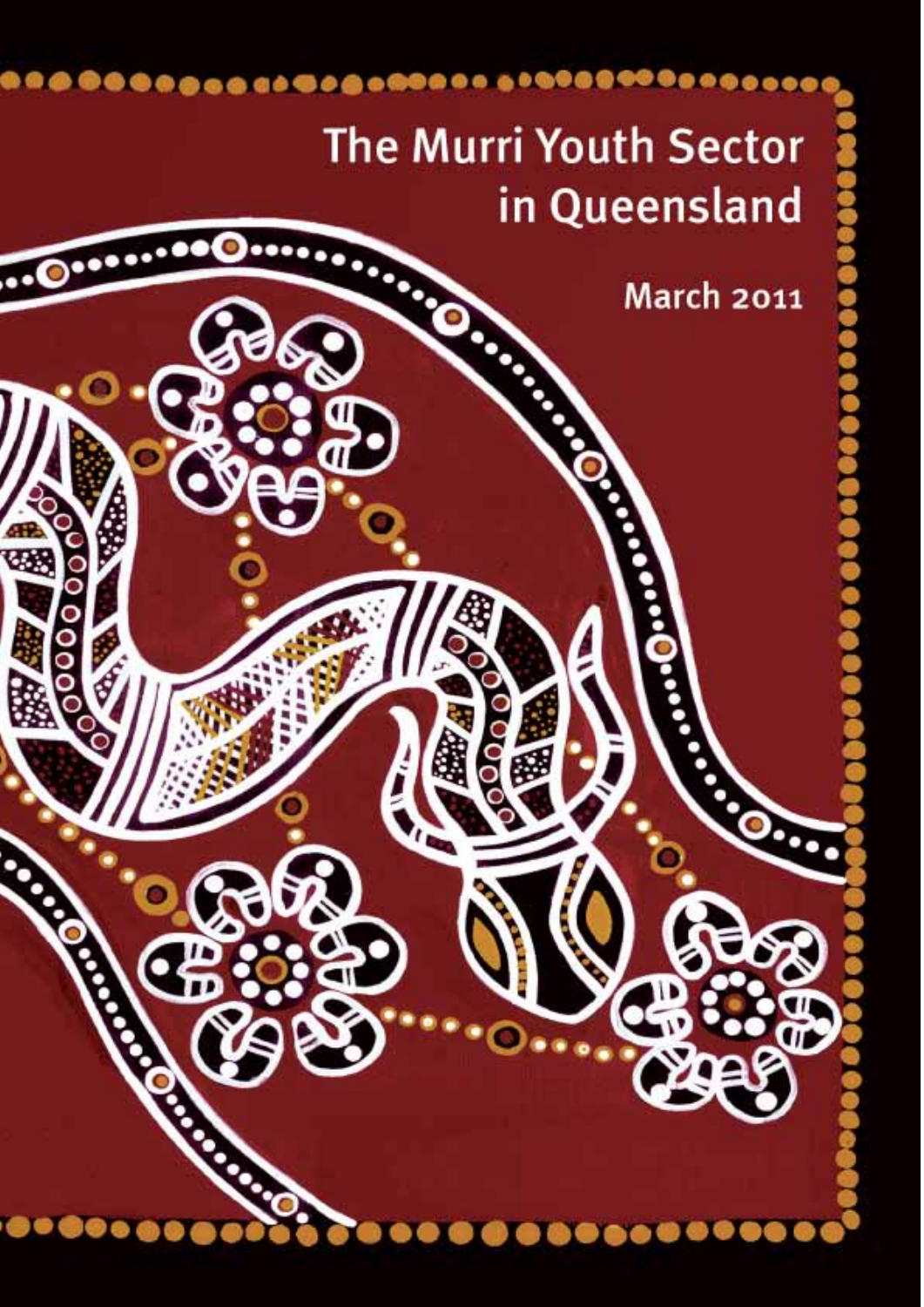







© Youth Affairs Network of Queensland Inc. 2011

# ©creative<br>©commons

This report is licensed under a Creative Commons Attribution-NonCommercial-NoDerivative Works 2.5 License. You are free to share this in line with the conditions specified at http://creativecommons.org/licenses/by-nc-nd/2.5/au/.

youth affairs network gld

Youth Affairs Network of Queensland Inc 30 Thomas St West End Q 4101 Email: admin@yanq.org.au - www.yanq.org.au - Tel: 07 3844 7713 Fax: 07 3844 7731 Authors: John Flanagan and Tracey Acton (How Now Solutions)

*Cover artwork by Gavin Tyson*



The Murri Youth Sector in Queensland page 2 | The Murri Youth Sector in Queensland<br>FINAL REPORT AND YOUTH SECTOR DEVELOPMENT PLAN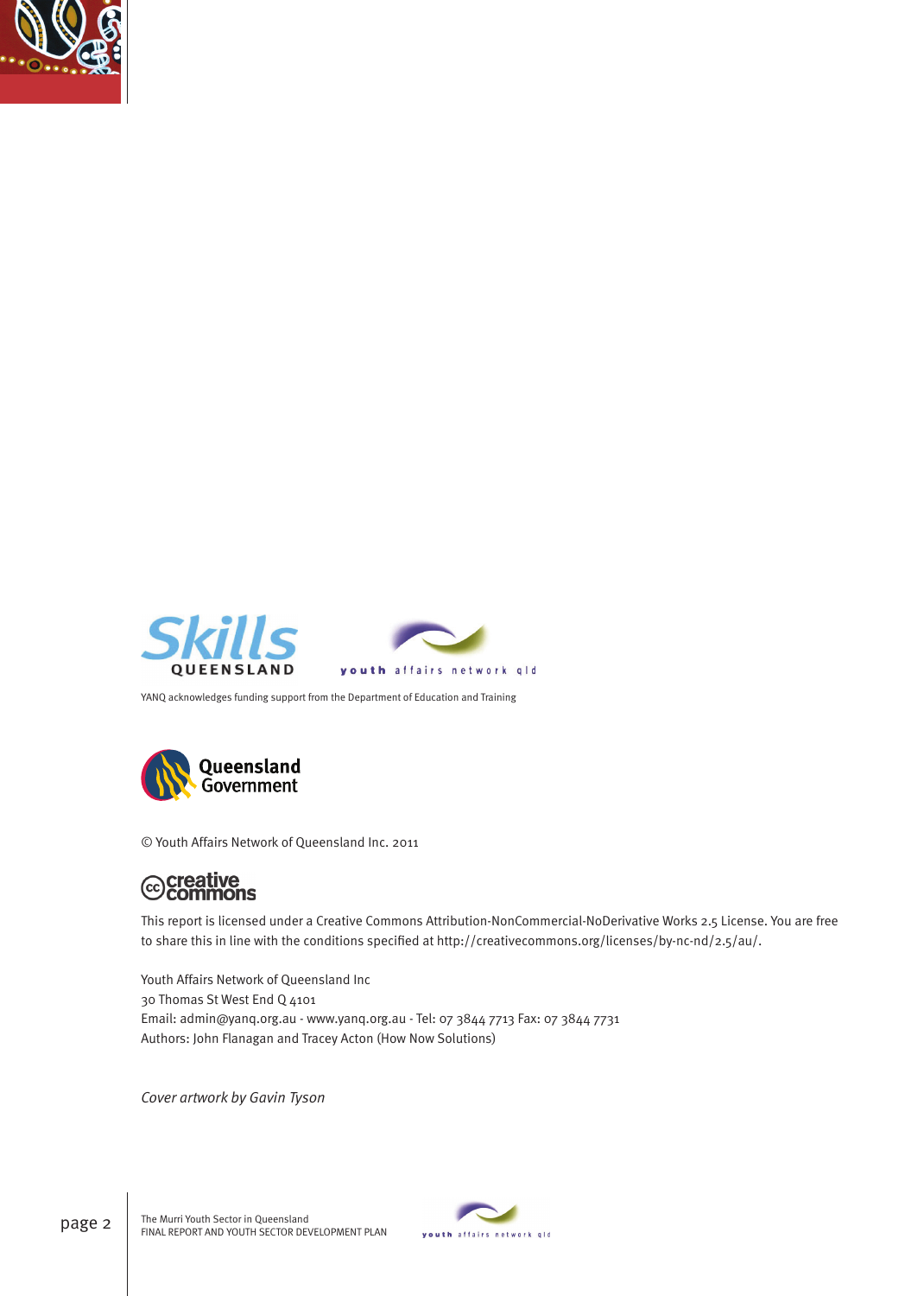

# **Contents**

## **SECTION ONE**

### **SECTION TWO**

### **SECTION THREE**

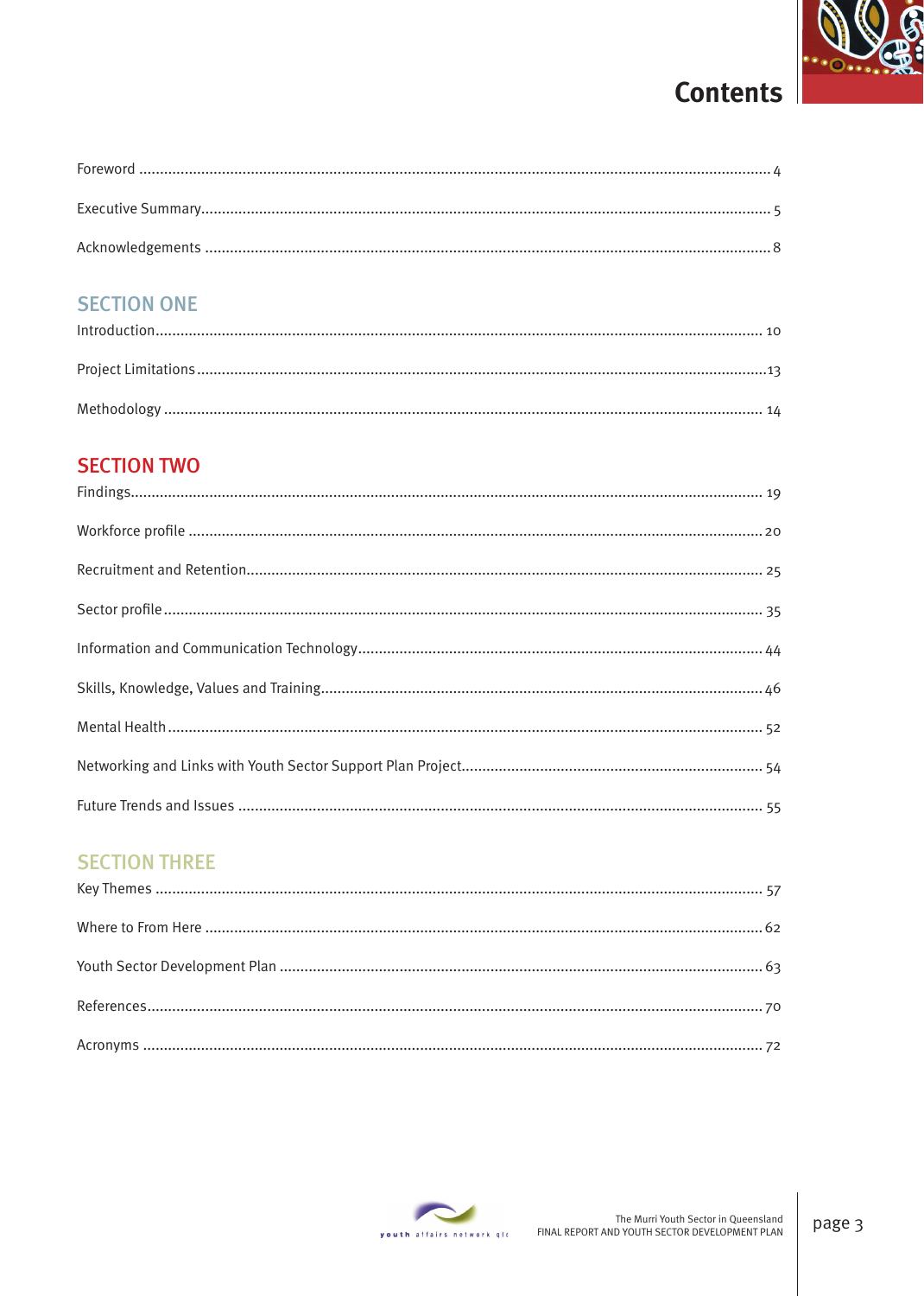

### **Foreword**

AS THE PEAK body for the youth sector in Queensland, Youth Affairs Network of Queensland (YANQ) has been advocating for a systemic approach to the development and maintenance of our workforce. This report outlines the first steps we have taken to bring together youth workers, employers, government and education/training providers in order to explore youth sector workforce issues. This research will provide the youth sector with the opportunity to collaborate with other key stakeholders in the implementation of the recommendations ensuring a vibrant and sustainable youth sector that protects and promotes the rights of Murri young people.

YANQ undertook extensive lobbying to ensure that this project could focus solely on Murri organisations and Murri workers who work with young people. YANQ acknowledges the unique Murri cultural approach to working with young people. We are interested in learning more from the Murri community by facilitating processes which will allow all youth work to be informed and shaped by the strength of Murri cultural values and practices.

YANQ is committed to making sure this report remains alive and is utilised by youth workers, employers, government and education/training providers in planning processes at all levels. Further validation of the report's findings will need to take place across Queensland to ensure regional variables are identified and to engage local level partners in shaping local action plans.

There is an urgent need for further discussion and debate within the youth sector and with government decision makers so that various issues identified in this research can be appropriately responded to. YANQ is committed to facilitating these discussions so youth work can get the recognition and support it deserves amongst the community service sector and in the broader community.

YANQ would like to thank the Department of Employment & Training for funding this research project. YANQ would also like to acknowledge the various Murri communities that we visited during the research, our Murri project interviewers, survey respondents, youth workers and managers who attended focus groups, forums and various youth inter-agencies who helped the research group in so many ways. Special thanks also to the project Steering Group and the Industry Reference Group both of who provided guidance and assistance to YANQ throughout the project.

As well as providing a starting point and benchmark for the sector, this reports sets the scene for further discussion and collaboration on youth sector workforce issues. The report provides the evidence needed by the youth sector to seek further resources to support its development at a state wide level. YANQ will also use the research findings to form partnerships in regional Queensland and begin the task of reshaping the youth sector across Queensland.

Siyavash Doostkhah Director Youth Affairs Network of Queensland (YANQ)

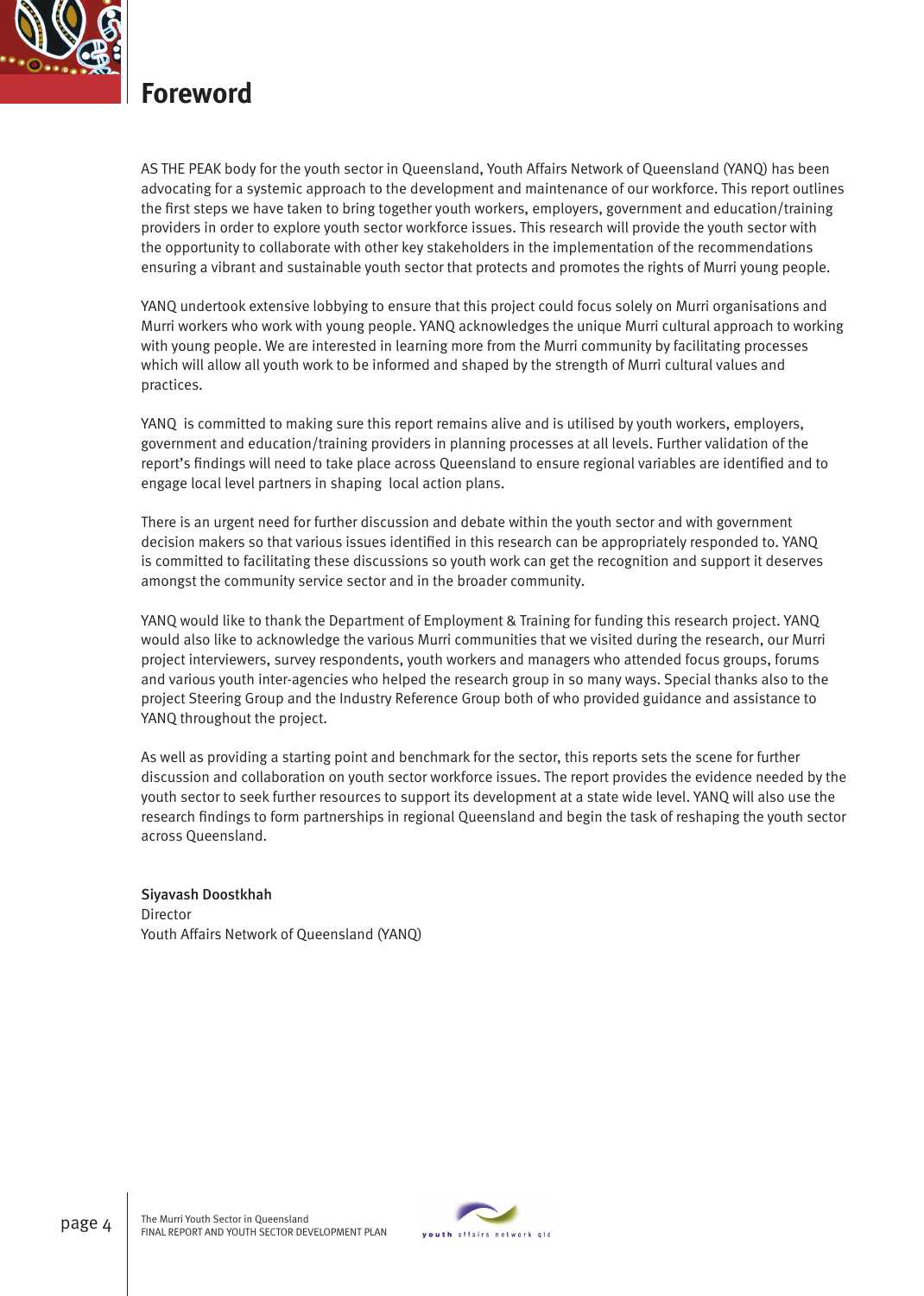

## **Executive Summary**

THE *MURRI YOUTH Sector in Queensland* report outlines the conduct and findings of a significant research project undertaken with Murri youth services in three parts of Queensland. It presents a summary of themes and draws attention to some of the possibilities for future actions and research that have emerged from an evidence base that has not previously been documented on the profile and demographics of this sector.

The Youth Services Workforce Skilling and Training project explored workforce development issues and topics with the Department of Communities and Reconnect funded youth services workforce in south west and south east Queensland. The Murri project complements this report by focusing on the Murri youth sector services in the Central, North West, and Brisbane and Cherbourg areas of Queensland. *The Youth Sector in Queensland* was published by YANQ in February 2010 containing the data and findings from general youth services and presenting a broad youth sector development plan.

This report captures the data and findings generated from engagement and research with Murri youth services across the last 2 years and covers:

- **Findings** presents data gathered
- **Key Themes** outlines the major themes that have emerged as recommendations from the evidence
- **Youth Sector Development Plan** captures recommendations and strategies that can be validated with other regions across the state.

Youth Affairs Network of Queensland Inc (referred to as YANQ throughout this report) has spent several years advocating in relation to the need for a youth sector development strategy in Queensland and lobbying for funding towards this end, supported by the Health and Community Services Workforce Council, and based on the need for strategic and systemic approaches to developing the workforce at a sector and industry level. Eventually funds contributed by the Department of Education (referred to as DET throughout this report) and topped up by the Department of Communities, Office for Youth were provided to YANQ in early 2009 for the Youth Sector Workforce Skilling and Training Project that resulted in the report entitled *Youth Sector in Queensland*. Despite funding limitations, the project outcomes go a long way towards the goal of addressing systemic workforce development needs by creating an evidential platform to build and support a vibrant and sustainable youth sector workforce that protects and promotes young people's rights that can be presented to other regions across Queensland for validation or adaptation.

YANQ also received funding to conduct a second project, the *Murri and Torres Strait Islander Youth Sector Skilling and Training Project* referred to as the Murri project throughout this report. Data generated through that project forms the basis of this report. Respecting the diversity within Murri cultures and between Murri people required designing, structuring and resourcing appropriate participation models that inform engagement strategies and influence how individual people are valued. Collection and analysis of qualitative data was required to complete the picture for this part of the workforce.

In May 2009 an Industry Reference Group was formed comprising youth sector workers, Peaks, Registered Training Organisations (RTOs) and Universities to act as a think tank for the projects, providing guidance and advice regarding the methodology, implementation and final report. A sub committee was also formed to provide direct advice and guidance regarding the Murri and Torres Strait Islander project.

A major outcome of the project has been to gather data that creates a profile of the Murri youth sector workforce. While not all regions across Queensland were targeted due to funding constraints, the information generated has created an evidence based picture that has never existed and that acts as a platform to inform workforce development strategies at a skilling and policy level and as a benchmark to measure their effectiveness.

The Murri Queensland youth sector workforce has more males at 53% than the highly feminised general youth service sector with over 70% females and they are slightly older. Murri workers and managers have been

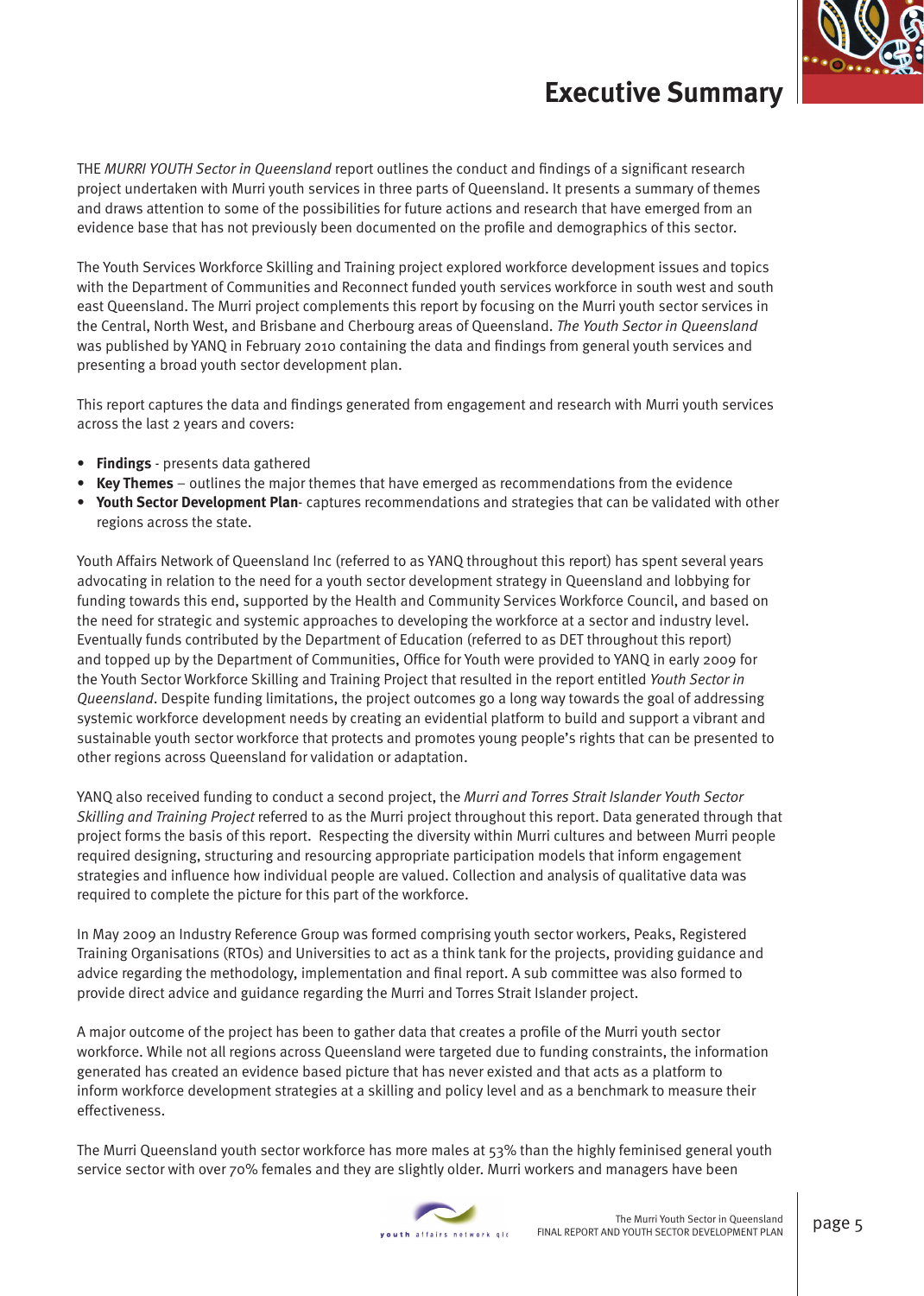

# **Executive Summary**

in the youth sector slightly longer than non Murri workers with 40% of youth workers identifying they have been in the sector for two years or less compared with 50% of workers in general youth services however the number of people with qualifications is less and the number with Bachelor degrees or higher is greatly reduced at 12% compared with 50% in the general project. As with the general project, managers in Murri youth services are quite experienced with all managers indicating they have been in the sector for 5 years or more creating a wonderful solid and sustainable platform on which to build workforce development strategies and opportunities that can be readily implemented in workplaces.

Leading and being part of change in the community is a strong driver for workers and managers when choosing positions in the sector. Providing culturally appropriate youth work is a key driver for workers in the sector as is working with their 'own mob' in many instances. Values are a key driver in recruitment decisions and in attracting workers to the sector however wage levels create the greatest barriers to both recruitment and retaining staff along with career paths and attrition of staff to government and the private sector. Workers anecdotally report that access to appropriate training delivered by Murri trainers and in consultation with local communities is limited or non existent and any future skilling strategies need to successfully incorporate these factors. Future themes for young people do not veer far from current issues and problems of homelessness, drug and alcohol and mental health issues.

### Key themes and recommendations:

From the data generated and through advice and direction from the Industry Reference Group (IRG) and Murri sub -committee a number of key strategies emerged that sit within the broad recommendations already outlined in the Youth Sector Development Plan. The recommendations that will contribute to and support development of the workforce in the general and Murri youth sector are:

- Strengthen youth sector strategic capacity for workforce development
- Strengthen partnership with government
- Create a responsive training and skilling system
- Define and promote the youth services sector
- Design and implement attraction and retention strategies
- Develop cultural awareness
- Develop sector capacity to work with mental health matters.

Strategies that will contribute to implementation of recommendations have been drafted into the Youth Sector Development Plan that appears at the end of this report. Some strategies relate to both the general and Murri youth sector, while some specific topics have been developed through the course of the Murri project.

The strategies will be used as part of the basis for validation processes with a Murri subcommittee and in other regions across Queensland. YANQ will lead engagement processes to allow youth sector members and other stakeholders in regions across Queensland to compare workplace profile findings against their own regions and develop the remainder of the youth sector development plan relevant to their regions and based on existing projects and possible alliances. The end result will be a Murri Youth Sector Development Plan with regional appropriate strategies that has been developed and is owned by the sector.

Both projects, while limited in scope and findings, position the Queensland youth sector to implement strategies that will build the current and future workforces. The health and community services sector is the third largest employer in the state and meeting current and future workforce needs is at times complex and difficult due to the varying drivers for skilling such as funding, policy and regulation. Current federal initiatives under the COAG reform agenda, Skilling for the Future and the Award Modernisation process outline priorities in workforce management, planning and skilling and, in particular, meeting needs of Murri and Torres Strait Islander people towards closing the gap. Q2 provides aspirational targets within Queensland to support growth and lead the smart state agenda with major goals including an increased uptake of higher education and VET

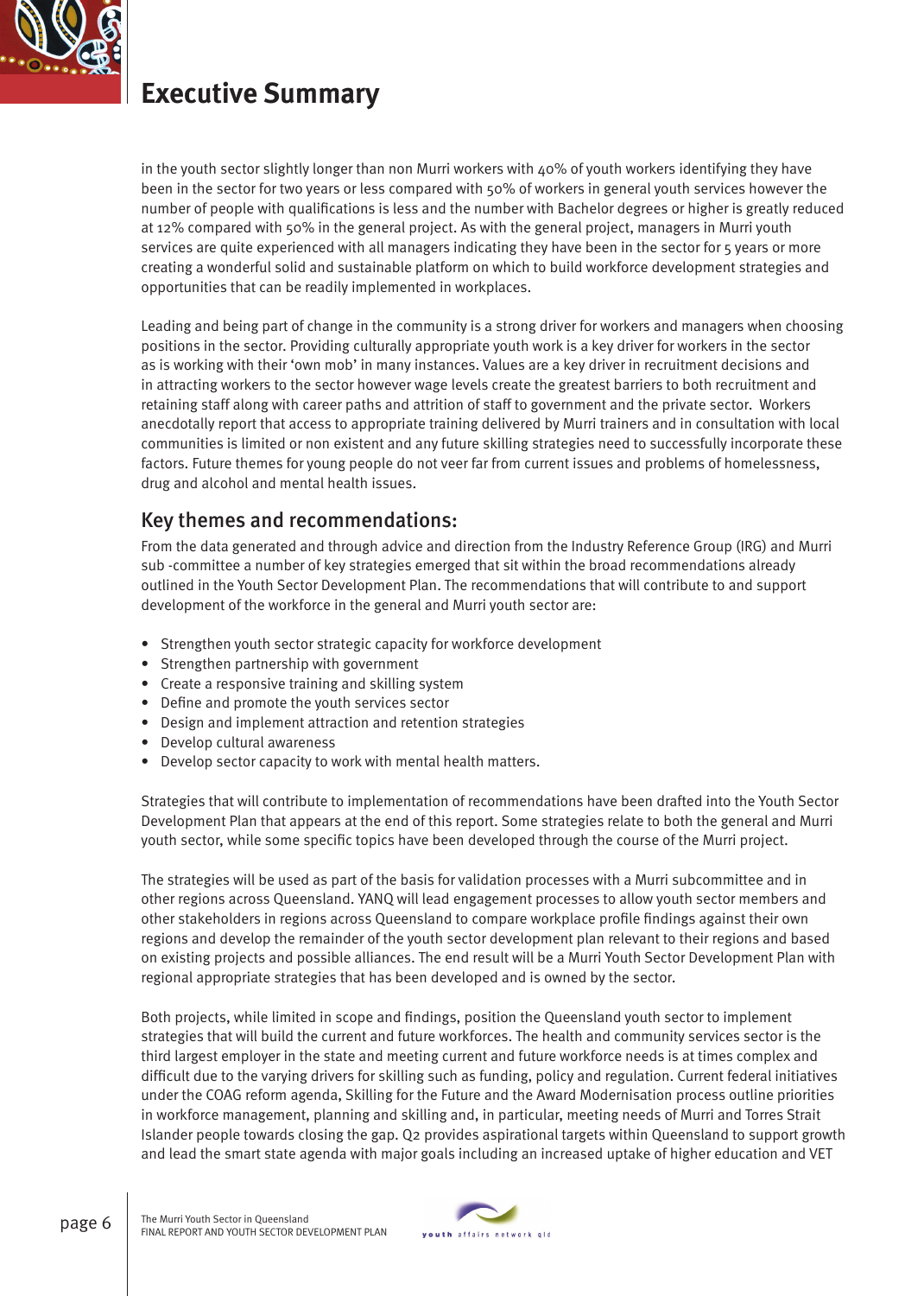## **Executive Summary**



qualifications and skilling priorities for Murri and Torres Strait Islander people. While issues identified are not isolated to the youth sector alone, the outcome from these projects inform specific strategies to grow the state's youth sector in line with these initiatives and as it intersects with other sectors such as the community mental health and homelessness sectors.

There is still work to be done in developing a sector wide understanding of workforce planning and development including with government however these projects have initiated this process. It will be important to initiate and implement activities identified through this project to draw on the energy created through its implementation and continue to develop this understanding building on a sense of partnership and collaboration to ultimately provide quality services to young people. The apparent division between the nongovernment service delivery sector and government as policy makers and drivers seems to be exacerbated by the view that government is able to attract experienced workers away from the sector and an artificial divide is created that must be overcome to achieve quality outcomes. Working together on strategies emerging through these projects provides a vehicle for such collaboration.

### How to Navigate this Report

This report is divided into three main sections that mirrors *The Youth Sector in Queensland* report. While the data and discussion contained within can be read as standalone information it can also be compared and contrasted to the general report where useful and relevant.

**Section One:** provides an introduction to the project and describes the methodology and project limitations, setting the context for the findings from this report.

**Section Two:** details the findings from the Murri youth sector project in Queensland. It includes data and analysis from the workforce profile survey, interviews and forums. This section has been broken into eight parts to arrange connected topics. The first three parts 1-3 cover broad workforce data, parts 4-7 cover specific key topics and the final section 8 identifies future trends and themes.

**Section Three:** summarises the key themes that have emerged and contains the recommendations and broad strategies for the Youth Sector Development Plan that will be further developed through an engagement and validation process across Queensland.

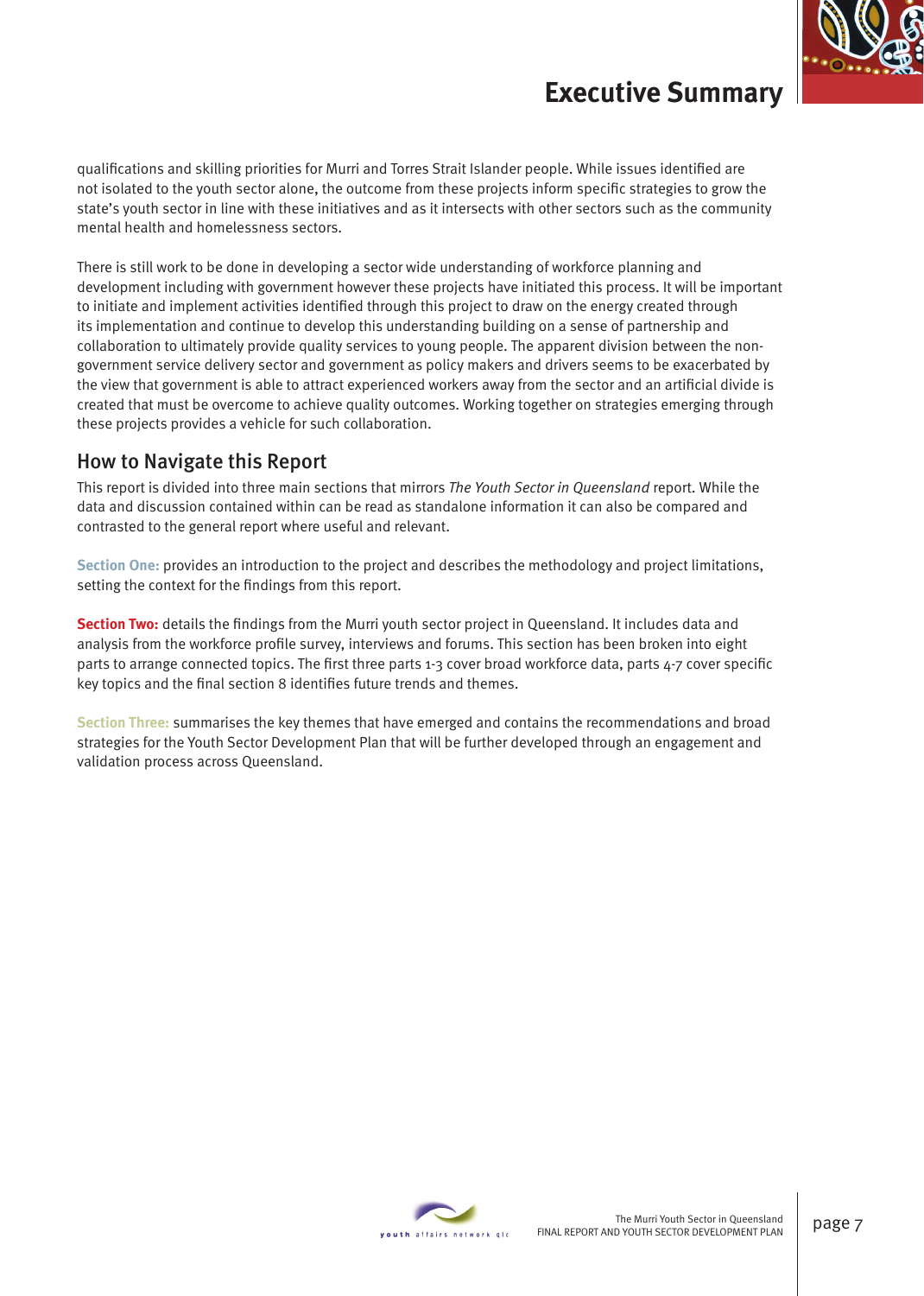

# **Acknowledgements**

THIS REPORT IS the product of a collaborative effort of Murri youth services in Brisbane, Central Queensland, Cherbourg and North West Queensland, the Youth Sector Workforce Training and Skilling Industry Reference Group and Murri Sub-Committee, Youth Affairs Network of Queensland and key government stakeholders. It captures the data and findings that have been generated over a two year period in 2009/10 to create a youth service sector workforce profile and identifies key training and skilling priorities for current and future youth sector workforces that will be validated across Queensland.

Over the course of the projects the Industry Reference Group and the Murri Sub-Committee provided input and direction regarding the design, implementation and findings to ensure that this final report provides the views and priorities of the youth sector towards planning for and addressing workforce development priorities.

Industry Reference Group members included:

- Youth Affairs Network of Queensland Inc
- Impact Youth Organisation
- Brisbane Youth Service
- Local Government Association of Queensland (LGAQ)
- Queensland Youth Housing Coalition (QYHC)
- Queensland Alliance
- Jabiru Youth Services
- Dovetail
- Office for Youth, Department of Communities
- Queensland Department of Education and Training (DET)
- Health and Community Services Workforce Council
- Metropolitan South Institute of TAFE
- The Bremer Institute of TAFE
- Queensland University of Technology
- Ethnic Communities Council of Queensland (ECCQ)

Murri Sub-Committee group members included:

- Aboriginal and Torres Strait Islander Community Health Service
- First Contact
- Office for Youth, Department of Communities
- Darumbal Youth and Community Services
- Born Free

Interviewers were engaged to collect data to inform the Murri project and their advice and commitment has been invaluable in supporting this aspect of the project. Thanks go to Suzanne Thompson, Fred Binge, Sue Fox, Adrian Hepi, Lee George, Jacob George, John Anderson, Del Daly and Laurel Blow.

A project steering group convened by the Office for Youth provided formal guidance and sign-off of milestones in the projects. Membership included:

- Youth Affairs Network of Queensland Inc
- Queensland Department of Education and Training
- Office for Youth, Department of Communities
- Health and Community Services Workforce Council

We would also like to thank the many people who contributed to this report through participation in the Workplace Profile and Skills Audit Surveys and in interviews, focus groups and regional forums.

Additional funding was provided by Queensland Alliance to specifically support data collection in relation to youth workers working with young people with mental health needs.

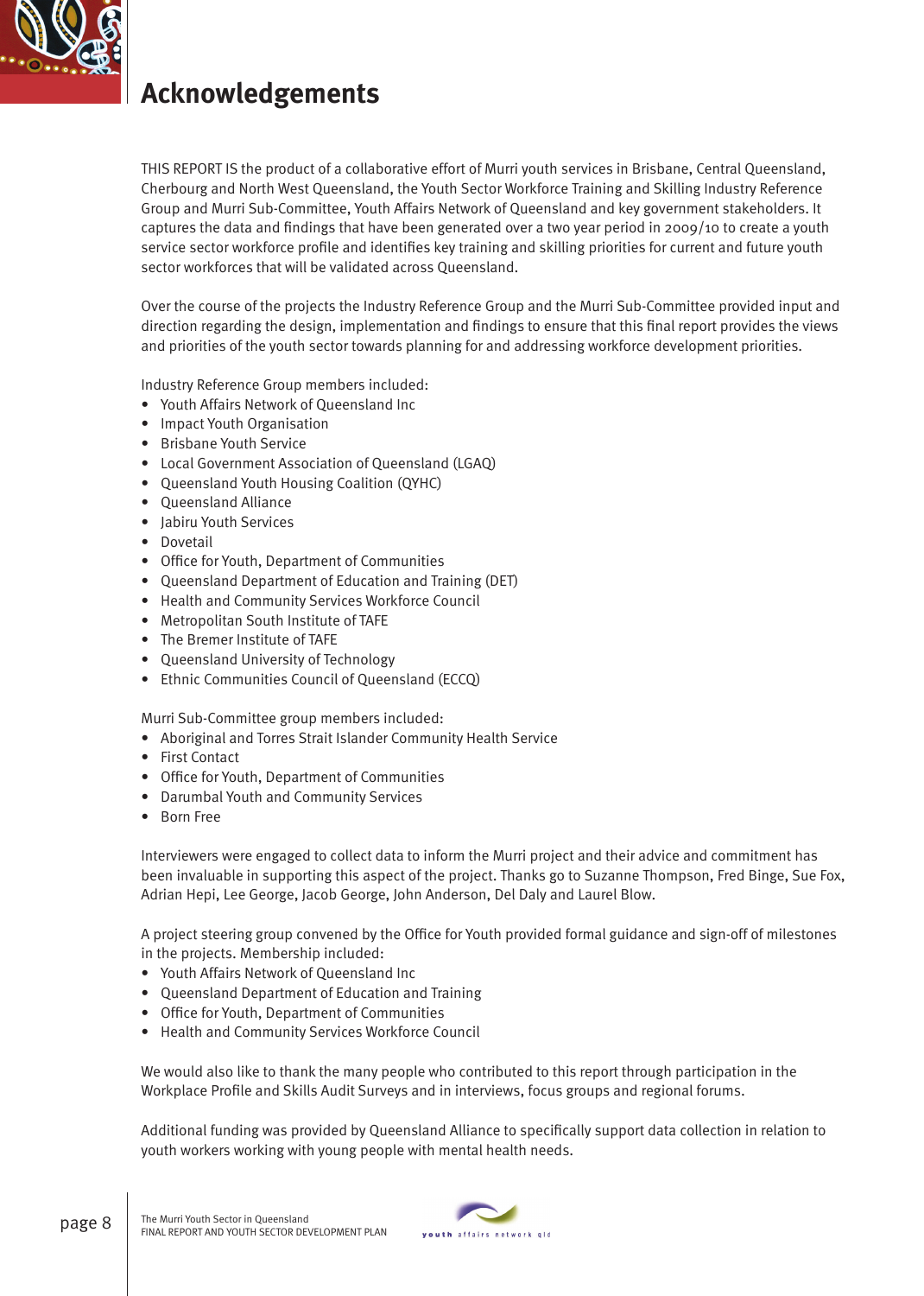

# **Acknowledgements**

### The consultants

John Flanagan and Tracey Acton were contracted by YANQ to design and implement the projects in conjunction with the Industry Reference Group and the Steering Group. Both John and Tracey have extensive experience working in the youth sector in Queensland, in team and organisational development, writing training and learning resources and implementing workforce development initiatives.

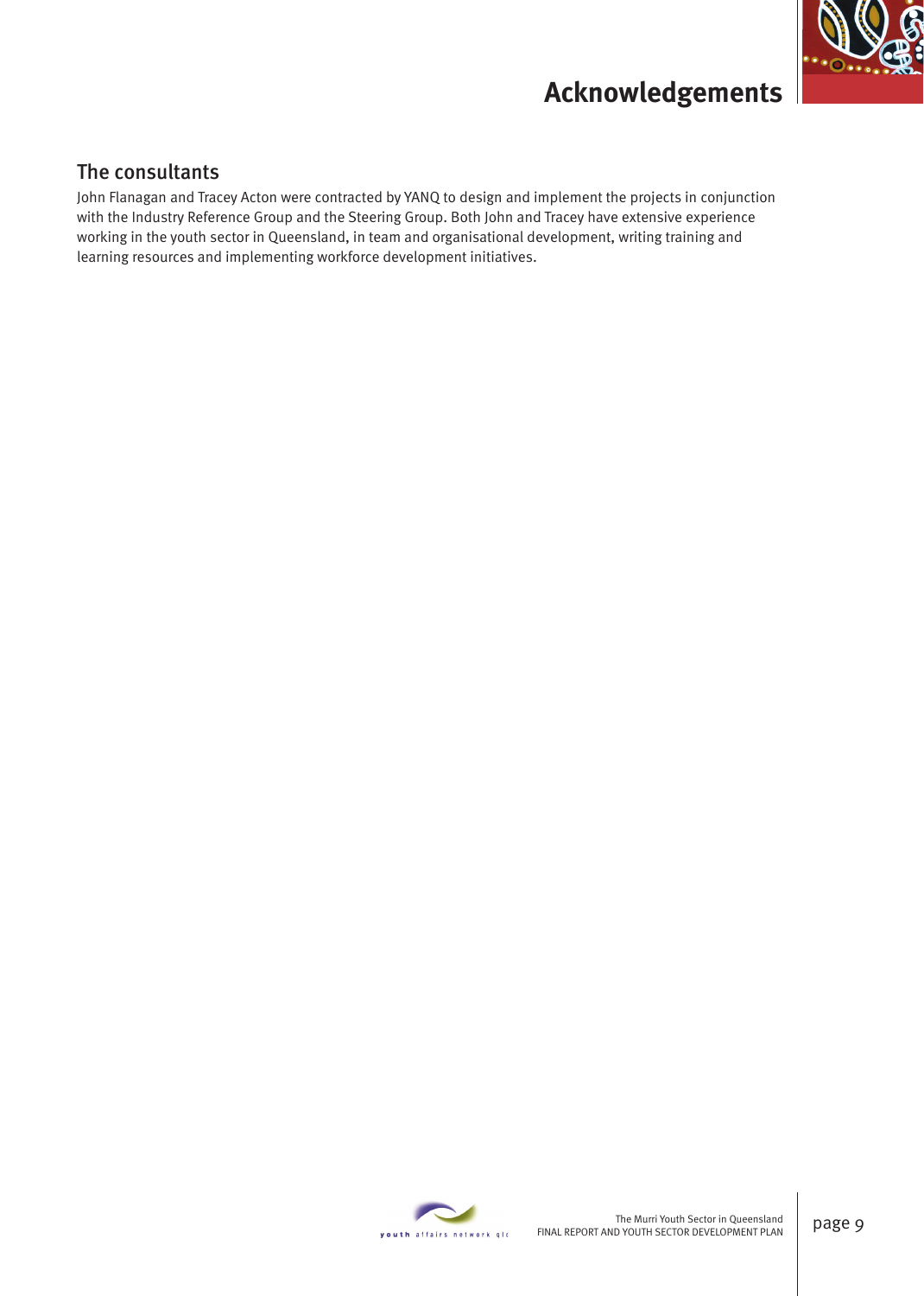

## SECTION ONE **Introduction**

SINCE 2006, YANQ has been working with the Health and Community Services Workforce Council to advocate and lobby for funding to develop a Youth Sector Workforce Development Strategy for Queensland that would recognise the vital and unique role played by this sector in supporting young people across Queensland and assist in preparing the sector for the future through targeted skilling and other development strategies.

In early 2009, Department of Education and Training provided funds directly to YANQ to conduct, the *Murri and Torres Strait Islander Youth Sector Skilling and Training Project* referred to as the Murri project throughout this report. Data generated through that project forms the basis of this report. Respecting the diversity within Murri communities required designing, structuring and resourcing appropriate participation models that inform engagement strategies and influence how individual people are valued. Collection and analysis of qualitative data was required to complete the picture for this part of the workforce.

Further DET funds were contributed to the Office for Youth, Department of Communities to enable YANQ to receive funding support to undertake a *Youth Services Workforce Skills and Training Project*. The level of available funding was less than that sought to implement an effective two year workforce development strategy and impacted on the time frame and scope of the project. Capacity was limited to the inclusion of only two regions within Queensland and only those youth services funded by Department of Communities and Reconnect services impacting on the depth of data that could be considered in the timeframe.

However both projects go some way towards the goal of addressing systemic workforce development needs by creating a platform to support initiatives towards a vibrant and sustainable youth sector workforce that protects and promotes young people's rights.

The Queensland Government *Toward Q2: Tomorrow's Queensland* platform with its 2020 vision for the state contains five key areas of focus; strong economy, smart, green environment, healthy and fair communities. This statement provides the framework to inform government priorities and initiatives towards 2020 and provides the policy guideposts in which to situate workforce development initiatives such as this project. 'Three out of four Queenslanders will hold trade, training or tertiary qualifications by 2020' provides a key message and avenue for workforce development initiatives in the area of 'smart' Queenslanders (www.thepremier.qld.gov.au).

Identified strategies to meet this target include funding and delivering flexible, high quality, post-school training, matching the provision of training places to the skill needs of particular regions and increasing the number of vocational education and training places available to Queenslanders. Recommendations and strategies that relate to skilling and training for a 'smarter' youth services sector that support healthy and fair communities have been identified through the recommendations developed during the projects outlining key government roles in working towards these goals and the place of industry and organisations to support workforce skilling.

In addition, the *Queensland Compact: Towards a fairer Queensland* recognises the contribution of the Non-Profit Community Services Sector to a "Fair Queensland", in delivering services to vulnerable people, and promoting opportunities for Queenslanders to contribute to their communities through volunteering. Both of the Youth Sector Development Plans contribute directly to implementing aspects of the Compact through each of the four goals. In particular, improving engagement and in planning and policy through participation and engagement of service providers and evidence based decision making through the provision of information about the youth sector and improving the sector's capacity and sustainability towards a strong and competent workforce.

Relevant Australian Government priorities that are evident through the COAG Reform Agenda and the Productivity Agenda include the national commitment to close the gap on Murri disadvantage including a newly agreed on target of halving the gap in Murri employment outcomes within a decade. COAG discussion on further measures to overcome Murri disadvantage and the importance against the background of the global economic and financial crises have included bolstering education, training and re-training efforts. Vocational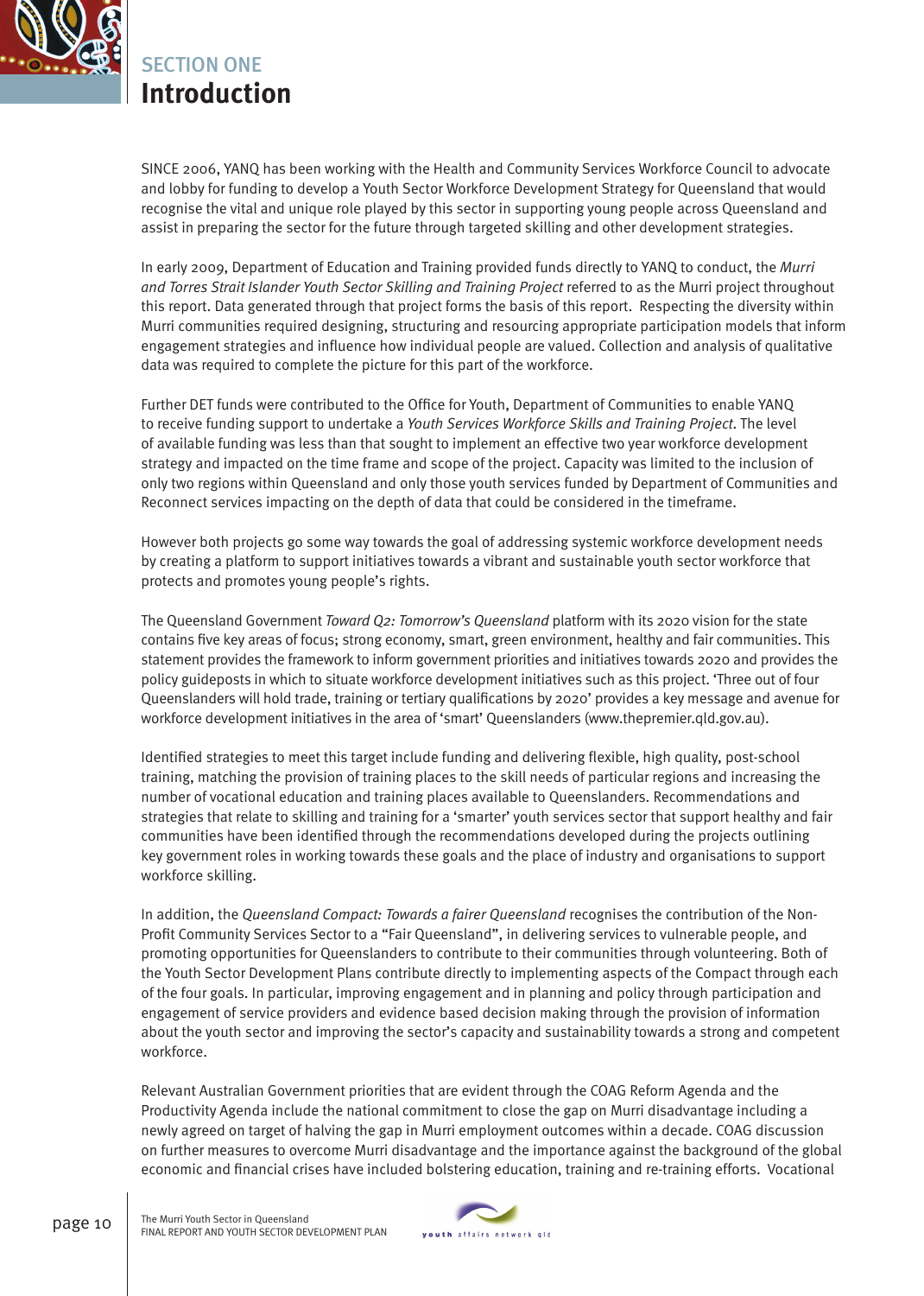

education and training reform currently features in a COAG workplan which includes increasing the level of investment in nationally-accredited training and ensuring the training system, and the products of the training system, are responsive to the needs of individuals, businesses and industry.

The Australian Government has also re-affirmed the importance of young people and the youth sector through re-establishing a youth portfolio through the Office For Youth within the Department of Education, Employment and Workplace Relations (DEEWR) and appointing a Minister for Youth. The role of the federal Office For Youth is to ensure that there is a coordinated approach to youth affairs across government. A major initial priority as announced on the DEEWR website is to establish baseline data that will capture policies and programs that are youth-specific and those that are not specific to youth but have a significant impact on young people. This process will present a comprehensive picture of efforts and resourcing being directed to youth affairs across the Government and assist to identify potential gaps and areas for future attention. A Melbourne based group has recently been contracted to commence a national youth workforce development project.

An evidence base that has not previously been documented on the profile and demographics of the Department of Communities funded youth services workforce and parts of the Murri youth sector has been created through these projects. The findings provide insight into parts of the Queensland youth sector and the strategies in the resulting Youth Sector Development Plan have been geared towards compatibility with broader state and commonwealth government goals.

This report provides a summary of the data gathered, key themes that emerged and recommendations that can be used to inform skilling and workforce development initiatives. Service providers in project target regions have been engaged to provide information and insight about the sector and suggestions about future needs, considerations and directions. A crucial next stage involves YANQ leading a sector engagement process to allow regional review and comparison of data to enhance the evidence base and create the opportunity for regional stakeholders to validate workforce development strategies.

The Report and Youth Sector Development Plan:

- develops a baseline picture of the Murri youth sector workforce for the identified target groups against which capacity and future workforce development strategies can be measured
- identifies important issues that impact on the development of the youth sector workforce
- identifies areas for further research and discussion towards systematic development of the youth sector
- provides a picture and strategies and recommendations that can validated across all regions in Queensland to strengthen the rigour of the data and ensure regional variations and characteristics can be integrated into the plan.

The project involved:

- **researching literature** about youth workforce skill development and vocational education and training requirements and products across Australia as well as internationally;
- **collecting some data** on the current skills, competencies and qualifications of Murri youth workers
- **projecting future skills** needs in line with young people's needs, government priorities and contemporary practice frameworks;
- **beginning to identify preferred models** and potential alliances to support skill development.

The project was designed to create opportunities for the respective targeted youth services' workforce to be engaged through surveys, workshops and discussions about the viability and sustainability of a vibrant youth sector in Queensland. This approach is based on the premise that sector engagement will ensure that a plan is developed by the sector, for the sector, paving the way for successful implementation of the plan. A key starting point was to gather data and create a profile of the sector in order to level further research and initiate projects that will work towards sustainable outcomes based on a clear and current benchmark. To maximise potential outcomes, the project was designed to consider youth sector development needs in the broader context of workforce development. Contemporary concepts of workforce development

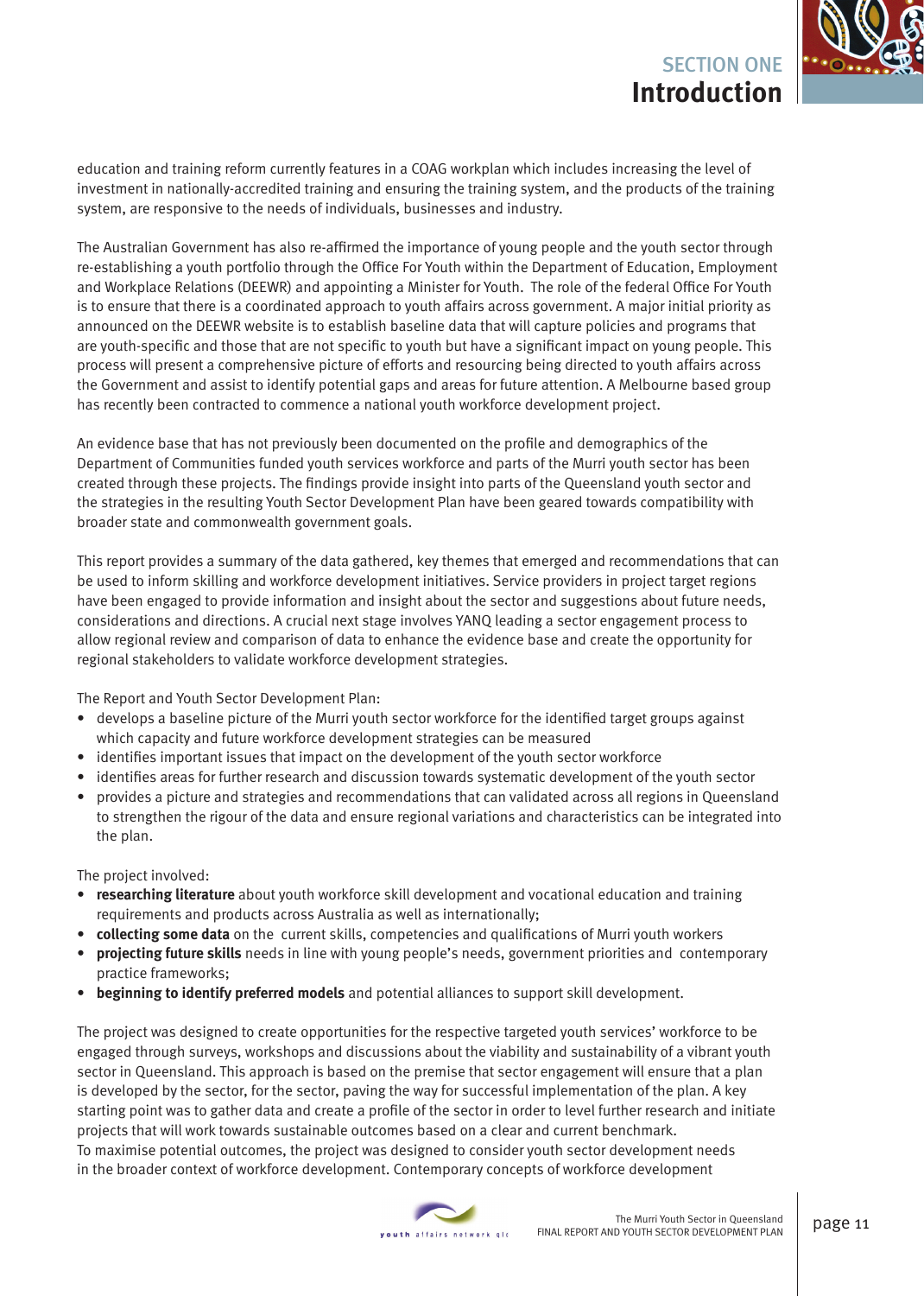

## **SECTION ONE Introduction**

provide a framework for organisations, industry and the government to systematically approach industry or sector wide development. While workforce development typically incorporates the traditional focus of developing a workforce through training and professional development opportunities, it locates these type of strategies within a broader organisational and system approach that takes into account the range of factors that can impact on workforce capacity and effectiveness including, but greater than the individual and their development needs in their current role, to building capacity of the sector overall. Typical workforce development approaches consider systemic issues such as social, cultural, political and economic context, status and profile of the sector, size and organisations of the sector, job role and design, recruitment and retention, along with training and professional development and focus on both current and future workforce.

A hybrid systems approach to workforce development takes into account aspects of a number of models by considering both current and future workers across individual, organisational and system layers to analyse the situation and then develop strategies and planning for the future for individuals, organisations and the sector. Listed in the table below are some of the areas contained within each layer as they apply to current or future workforce.

| <b>Workforce Development Areas</b>       |                                                                                                                                                              |                                                                                                                                                                                                                                                                                                     |                                                                                                                                                                                        |  |  |  |  |
|------------------------------------------|--------------------------------------------------------------------------------------------------------------------------------------------------------------|-----------------------------------------------------------------------------------------------------------------------------------------------------------------------------------------------------------------------------------------------------------------------------------------------------|----------------------------------------------------------------------------------------------------------------------------------------------------------------------------------------|--|--|--|--|
|                                          | <b>System</b>                                                                                                                                                | <b>Organisational</b>                                                                                                                                                                                                                                                                               | <b>Individual</b>                                                                                                                                                                      |  |  |  |  |
| • Current and Future<br><b>Workforce</b> | • Policy<br>• Legislation<br>• Funding<br>• Criteria for<br>employment<br>• Resources<br>• Links with education<br>providers<br>• Research and<br>evaluation | • Development of<br>organisational policies,<br>procedures and culture<br>that support quality<br>service delivery<br>• Organisational capacity<br>to recruit, retain and<br>support staff<br>• Career paths<br>• Job design<br>• Supervision<br>• Mentoring support<br>· Induction and orientation | • Motivation<br>• Stress and burnout<br>• Job satisfaction<br>• Individual capacity and<br>competency<br>• Access to professional<br>development<br>• Access to effective team<br>work |  |  |  |  |
|                                          |                                                                                                                                                              | Underpinning Values: good practice, effective strategies and sustainability                                                                                                                                                                                                                         |                                                                                                                                                                                        |  |  |  |  |

The project have gone some way towards identifying issues and themes more broadly than training needs and attempted to capture sector development needs of both current and future workforce.

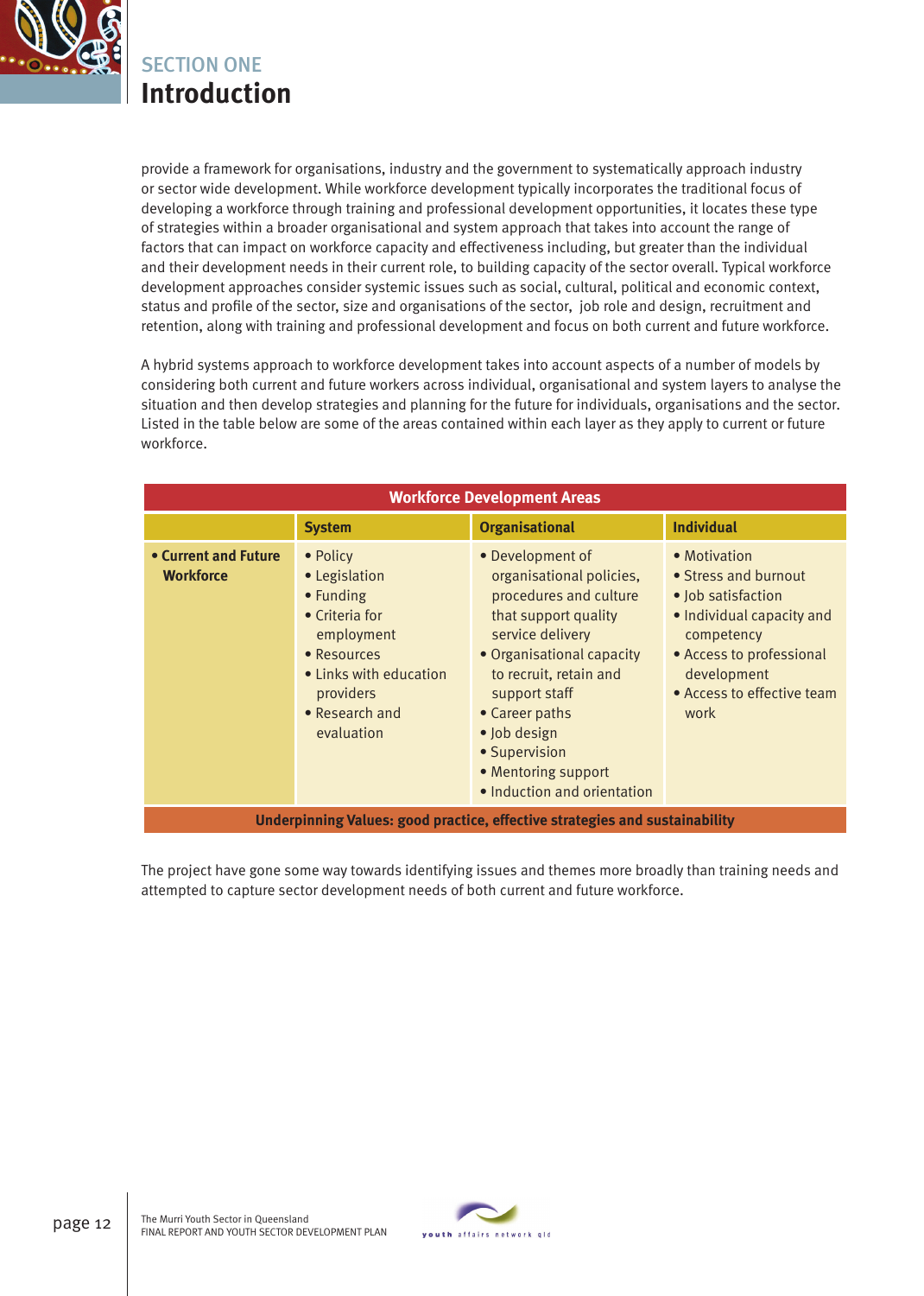## SECTION ONE **Project Limitations**



### Impact of Timeframe Parameters

It is widely acknowledged in similar community sector workforce development projects that genuine engagement of stakeholders in dialogue about workforce planning needs takes some time as busy people connect with and understand the broader workforce development agenda. Coupled with the desire to implement a culturally appropriate process in gathering data, this has had an impact on the overall project time frame.

It is the view of the consultants that the sector needs to 'warm up' to providing detailed, well thought through information about skilling and training particularly in relation to existing and required skills and competencies that are based on organisational, programs sector and industry requirements not immediate day to day operational needs. This data also needs to be considered and provided in the context of a broader understanding of the sector overall and projected future trends.

Time frames have been extended in the Murri project to allow greater data collection and depth to emerge providing a better picture of the state of play in the youth services sector in this area. The project has provided an important step towards engaging with and preparing the sector for more detailed research and discussions to provide detailed information in some areas.

### Target group and definition of the youth sector

The general project target group was defined through both funding program and geographical boundaries. The limited funding, timeframe and project scope as defined through the funding agreement meant that only two geographical locations in Queensland have been included in the data and profile. While they encompassed urban, metropolitan and regional areas, both were located in the south of the state.

The target group for the Murri project was less defined in that it included Murri specific organisations providing services to young people; however the origin of the funding was not a defining characteristic and project interviewers assisted in identifying the target group services through local knowledge and contacts. A 'final' number of target group services was not reached in order to compare number of participants against overall target group however a reasonable number of services were engaged in order to provide some data on which to build. Definition of the youth sector also takes on an added dimension given the cultural consideration of working with family and the concept of youth.

An issue raised in the IRG also related to the 'narrow' definition of youth service providers created through this definition given the broad range of organisations providing services to young people that are funded through other means and government departments. Ongoing discussion has occurred at the IRG level about who is the youth sector, how this is determined and what it means for a systematic workforce development strategy. It was identified that the term young people and with whom youth workers can work is becoming more and more defined by funding agreements (constraints) with the effect being the loss of the 'generalist' youth worker and a move towards specialisations that may actually be contributing to a reduced sense of a 'youth sector'. The question was raised in relation to the layering of terms over time to describe the current realities and if it is perhaps more accurate to refer to youth work as youth centred practice and that the target for workforce planning is those who engage in youth centred practice. While a defining characteristic remains those who work for the benefit of and towards outcomes for young people, the importance of talking about and identifying defining characteristics of the 'sector' was highlighted.

### Qualitative vs Quantitative

In choosing a heavily qualitative approach the intention was to engage directly with as many services and workers as possible to reveal existing experiences and practices in the youth sector workforce. This approach provides insight and thematic 'grabs' however it is of course impossible to generalise the experiences of all workers in the youth sector. An emphasis of this research design, and the subsequent analysis, is that diversity matters and targeted mechanisms may provide voice to some key areas that may not emerge through a generalised quantitative approach. The outcome however remains a somewhat subjective picture. The strength of the projects and the approach utilised is that we have now developed a benchmark or picture from which to engage across the whole state, to make comparisons with other sectors and to revisit the state of the youth sector at points of time into the future.

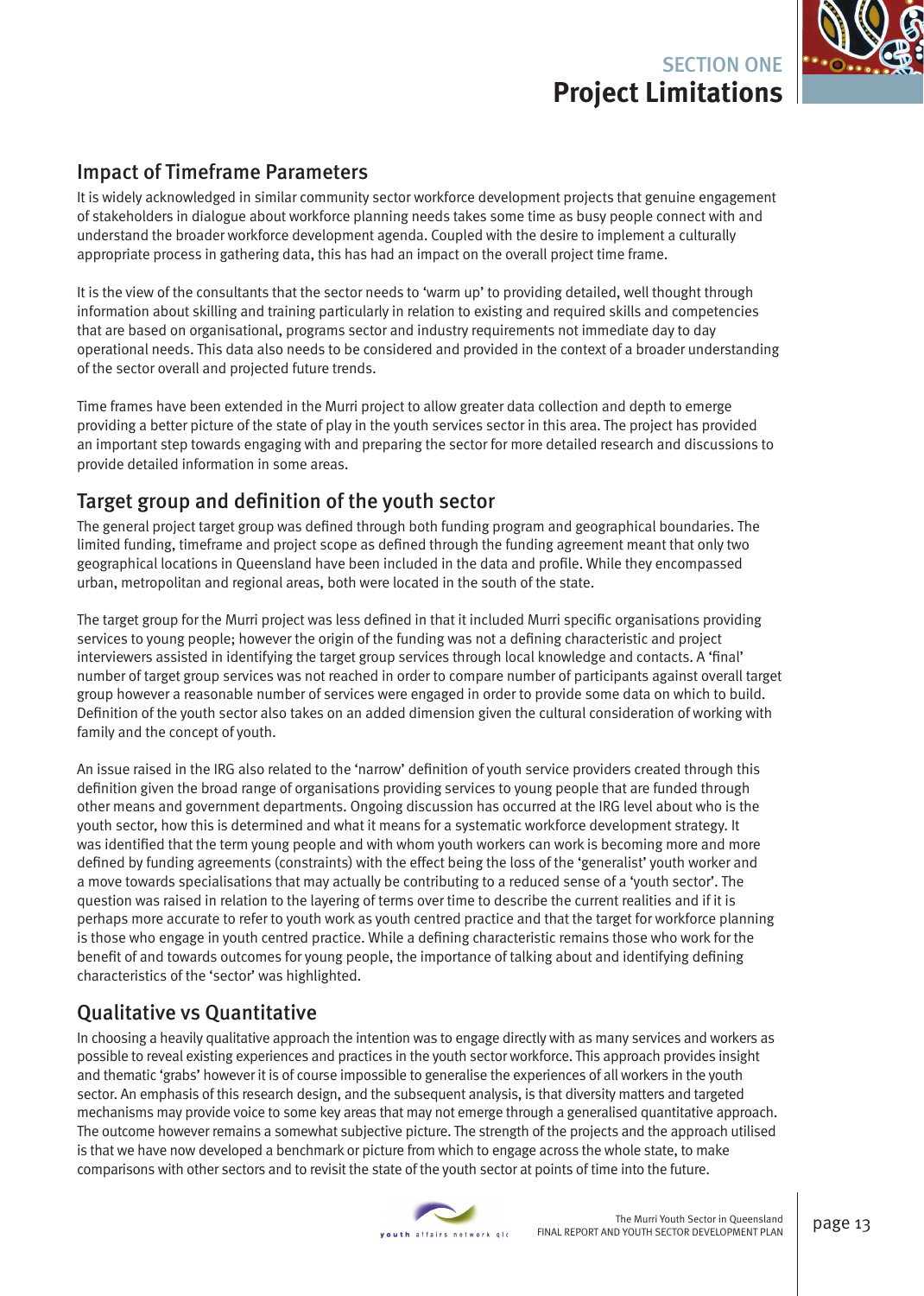

THE METHODOLOGY FOR this project was designed to actively engage service providers through the collection of data from youth service providers and other key stakeholders in the target group regions creating a workforce profile that includes workplace demographics, information about existing skills, competencies and qualifications, current skilling needs and projected future need. The intention was to strengthen ownership and buy in to the project recommendations through the processes used for data collection congruent with the *Queensland Compact* goal of improving engagement in planning and policy.

This project target group was youth workers employed in community based Murri and Torres Strait Islander services. At an initial meeting of the Sub Committee it was determined that the research phase of the project would be conducted in four regional areas in Queensland- Greater Brisbane, Central Queensland including Woorabinda, Cherbourg and North West Queensland. Design elements were implemented in this project to provide a more culturally appropriate approach to gathering and analysing data.

Changes were made to the methodology as this project was implemented in response to services ability to engage and participate within the project timeframe to improve the response rate, number of services that engaged with the project overall and depth and validity of the data collected and recommendations developed. These changes are documented below.

### Industry Reference Group and project sub committee

At the outset of the project an IRG was established to provide guidance and advice about project implementation and project outcomes. Terms of Reference were developed that outlined the group's role in acting as a 'think tank' for project ideas, insights and debate. Membership was invited from a wide range of categories including youth services, education providers (TAFE and universities), peak bodies and government departments. An underlying premise of establishing this group is to encourage and support the sector in initial development and ownership of an ongoing industry reference group which ultimately leads to ongoing sustainability, sector ownership and management.

The IRG met four times during the project providing advice about the overall project methodology, the survey instrument, issues and dilemmas in conceptualising a workforce development strategy for the youth sector and workshopping possibilities and themes as they have emerged from the data for the final report of the Youth Sector Development Plan.

A project sub committee was formed as part of the IRG for the overall project to provide culturally specific guidance and recommendations about the design and implementation of the Murri project including direct guidance and advice relating to which regions to include in the research and how to best implement the project. Membership of the sub committee includes key Murri service providers and government representatives. The sub committee met once at the beginning of the project and was invited to participate in both the methodology workshop and the data analysis and recommendation workshop held after the initial data collection phase. It is intended that the sub committee will meet again to consider the Murri Youth Sector Development Plan and initiatives arising from this.

### Existing Workforce Data

Recent Queensland community services workforce data has been included where directly relevant to strengthen and highlight themes emerging and to inform the overall profile that is being developed.

Data has been included from:

- Queensland Community Services Workforce Profile Project commissioned by the Health and Community Services Workforce Council from Rimfire Resources (referred to as Community Services Workforce Profile)
- Child Protection Skills Formation Strategy

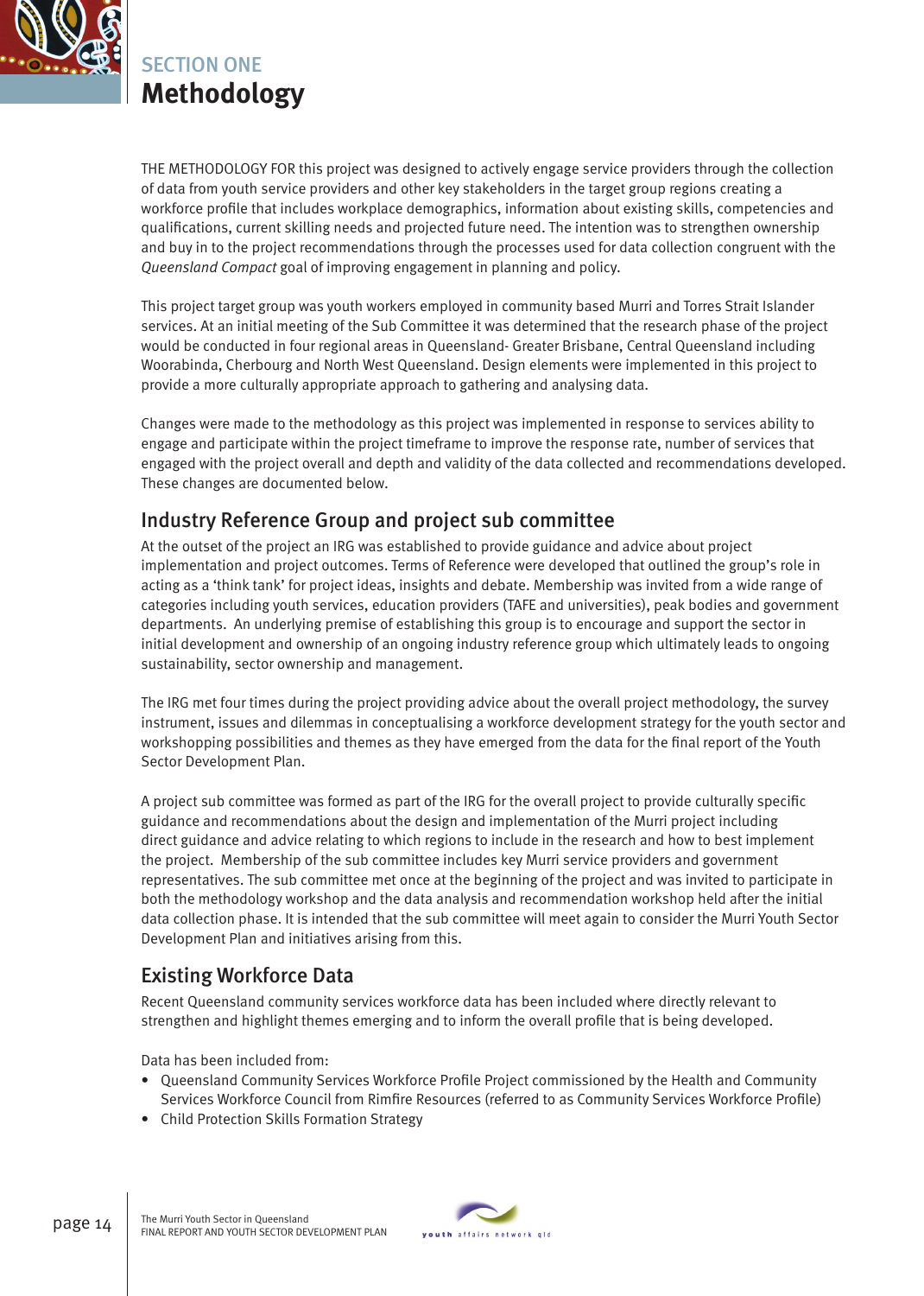

### Methodology Workshop

To implement this project YANQ contracted the services of culturally appropriate staff as project interviewers to assist in developing communication and engagement strategies specific to Murri communities. An Expression of Interest was distributed throughout Queensland using the YANQ email bulletin, Health and Community Services Workforce Council regional networks and other email groupings. Ten project interviewers were engaged to work across the regions based on their connection with those particular areas.

A one day workshop was conducted with project interviewers and some members of the sub committee to detail the methodology for the project including developing the tools to be used, discussing the best way to collect information, what should be asked and in what form eg survey, interviews, focus groups and which services need to be included. Strategies were specialised according to the characteristics of a particular region or area to ensure they are the most effective approach within the timeframes available.

Outcomes of the workshop included a draft set of interview questions, a forum process and questions, a set of principles about engagement, and a draft media release to promote the project locally. It was identified at the workshop that appropriate engagement is a key cultural consideration and that attention and resources need to be dedicated to this aspect of the project. A media release was drafted for local use and resources were established in regional budgets for time for project interviewers to connect personally with services.

### Interviews

Thirty-six (36) interviews were conducted in total.

#### **Aim**

Interviews were the major data collection tool utilised in this project. Face to face semi-structured interviews provided an avenue to discuss experiences of working in the youth sector, future trends and needs and possible strategies to support workforce skilling. Interviews were either individual or small groups, depending on the individual services and what is most appropriate and in many cases managers of services were interviewed separately to staff to provide opportunity for both groups to provide their perspectives. The aim was to collect information about both managers experiences of developing and supporting the youth services workforce and youth workers experiences of entering and remaining in the youth services workforce.

The aim of this approach was to provide deeper insight through detailed experiences of individuals and created the opportunity to tap into a greater sense of person or place, locating people in their community and their particular work situation to gain a better contextual understanding of their story in a workforce development framework.

#### **Process**

Project interviewers directly contacted all identified services to invite them to connect with project workers through individual and/or group interviews. In depth interviews were conducted in person with project interviewers asking questions and recording responses.

Interview questions were formulated during the methodology workshop and then compared against those used in the general project to maintain consistency of data collected. At the methodology workshop it was identified that project interviewers had a role as 'cultural navigators' and that questions may be formulated and posed differently to get the same type of information dependant on the target audience and what would hold meaning for them.

#### **Participants**

Target group lists were finalised at the methodology workshop by using contact details of services identified through the general project target group as Murri and then adding additional contacts known by project interviewers through local connections. Participants were primarily from services that have been identified as specific Murri organisations providing services to young people.

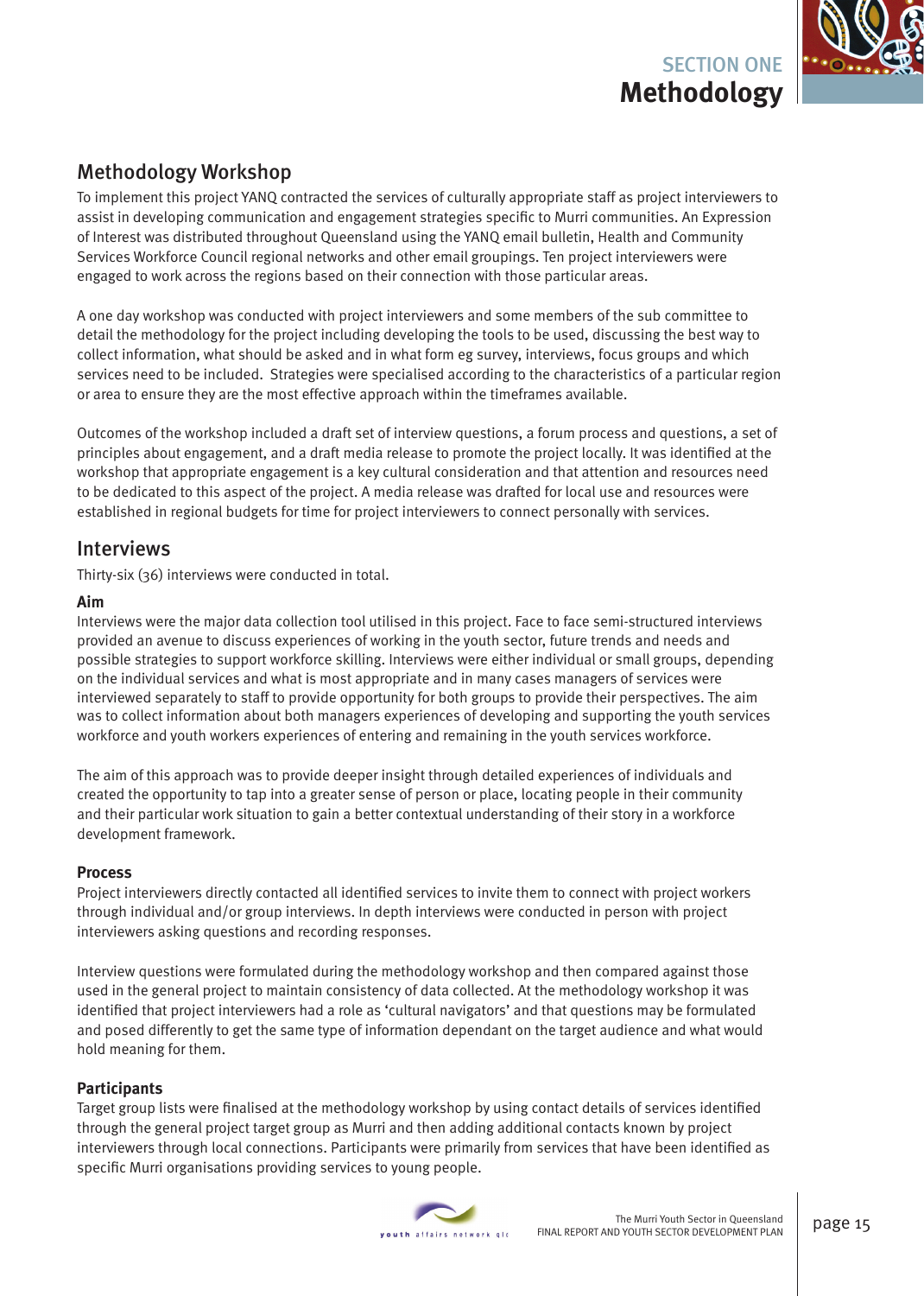

| <b>Summary of Services Interviewed</b> |                                              |                               |  |  |  |  |
|----------------------------------------|----------------------------------------------|-------------------------------|--|--|--|--|
| <b>Location</b>                        | <b>Service</b>                               | <b>Number of participants</b> |  |  |  |  |
|                                        | <b>BACCA</b>                                 | $\overline{4}$                |  |  |  |  |
|                                        | YACCA (board member)                         | $\mathbf{1}$                  |  |  |  |  |
|                                        | Jundah Women's' Shelter                      | $\mathbf 2$                   |  |  |  |  |
| <b>CHERBOURG</b>                       | <b>Barambah Medical Centre</b>               | $\mathbf{1}$                  |  |  |  |  |
|                                        | <b>Beemar Yumba Hostel</b>                   | $\mathbf{1}$                  |  |  |  |  |
|                                        | <b>Cherbourg Shire Council</b>               | $\mathbf{1}$                  |  |  |  |  |
|                                        | <b>South Burnett CTC</b>                     | $\overline{2}$                |  |  |  |  |
| <b>TOTAL</b>                           | <b>7 services</b>                            | 12 interviews                 |  |  |  |  |
|                                        |                                              |                               |  |  |  |  |
|                                        | Kurbingai                                    | $\mathbf{1}$                  |  |  |  |  |
|                                        | Kids, Youth and Community (KYC)              | $\overline{2}$                |  |  |  |  |
|                                        | Link-Up                                      | $\mathbf{1}$                  |  |  |  |  |
| <b>GREATER BRISBANE</b>                | <b>Children of the Dreaming</b>              | $\mathbf{1}$                  |  |  |  |  |
|                                        | <b>Bahloo</b>                                | $\overline{2}$                |  |  |  |  |
|                                        | Murri Youth health Service                   | $\mathbf{1}$                  |  |  |  |  |
|                                        | Deception Bay Youth and<br>Community service | $\mathbf{1}$                  |  |  |  |  |
| <b>TOTAL</b>                           | <b>8 services</b>                            | 9 interviews                  |  |  |  |  |
|                                        |                                              |                               |  |  |  |  |
| <b>NORTH WEST</b>                      |                                              |                               |  |  |  |  |
| <b>Mornington Island</b>               | <b>PCYC</b>                                  | $\mathfrak{Z}$                |  |  |  |  |
| <b>Normanton</b>                       | <b>NWQPHYC</b>                               | $\mathbf{1}$                  |  |  |  |  |
|                                        | <b>Normanton Justice Group</b>               | $\mathbf{1}$                  |  |  |  |  |
|                                        | Oxfam Gulf Regional health<br>Service        | $\overline{c}$                |  |  |  |  |
| <b>Mount Isa</b>                       | <b>Mount Isa Community City Safe</b>         | $\mathbf{1}$                  |  |  |  |  |
| <b>TOTAL</b>                           | <b>5 services</b>                            | <b>8 interviews</b>           |  |  |  |  |
|                                        |                                              |                               |  |  |  |  |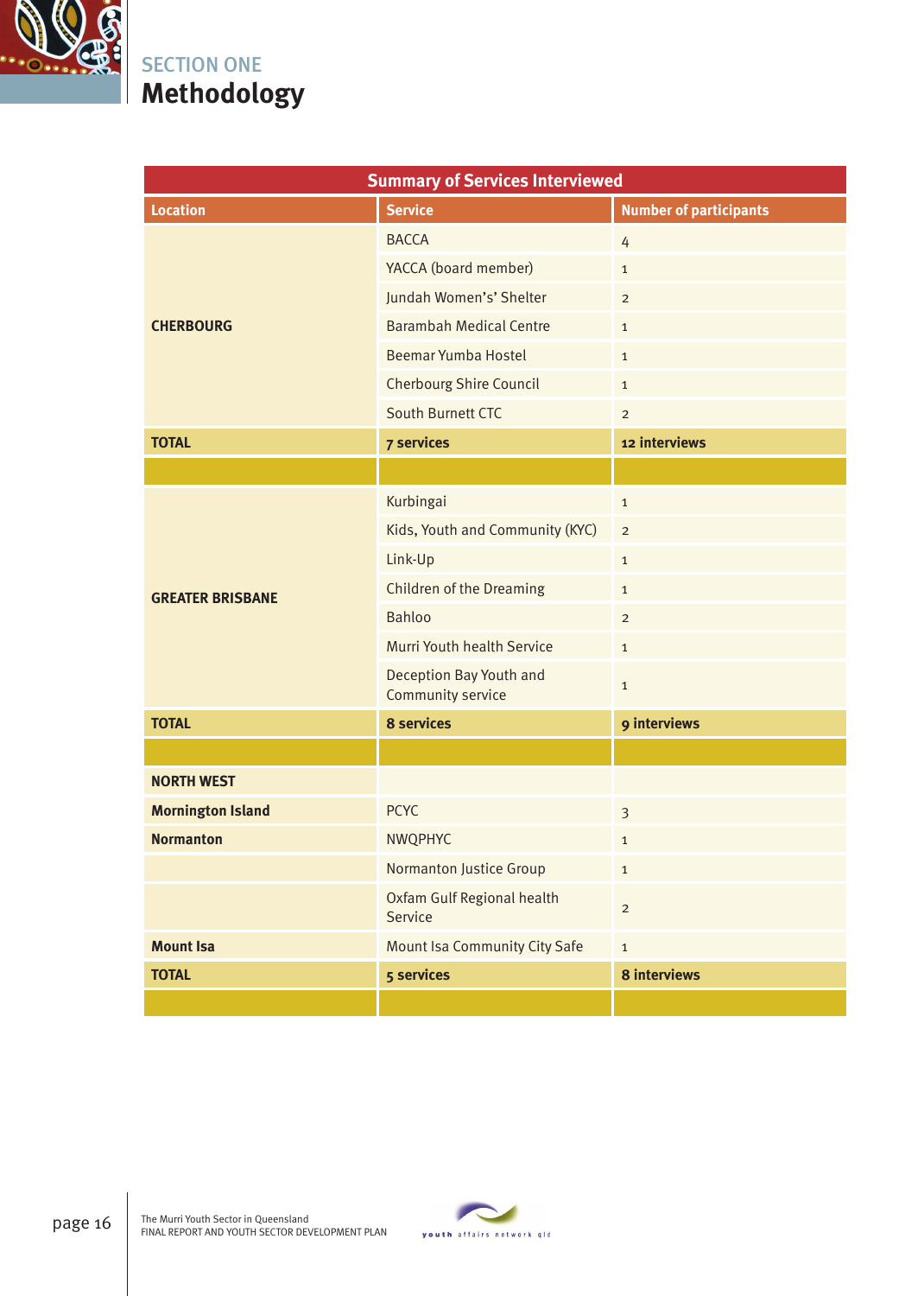

| <b>CENTRAL</b>                                                                                         | Reconnect                                                                                                                                                                                                                                                                                                                                                                                                                                                                   | 3                   |
|--------------------------------------------------------------------------------------------------------|-----------------------------------------------------------------------------------------------------------------------------------------------------------------------------------------------------------------------------------------------------------------------------------------------------------------------------------------------------------------------------------------------------------------------------------------------------------------------------|---------------------|
|                                                                                                        | <b>Darumbal Community Youth</b><br>Service Inc.                                                                                                                                                                                                                                                                                                                                                                                                                             | $\overline{2}$      |
|                                                                                                        | Juwarki                                                                                                                                                                                                                                                                                                                                                                                                                                                                     | $\overline{2}$      |
| <b>TOTAL</b>                                                                                           | 3 services                                                                                                                                                                                                                                                                                                                                                                                                                                                                  | <b>7 interviews</b> |
| <b>OVERALL TOTAL</b>                                                                                   | 23 services                                                                                                                                                                                                                                                                                                                                                                                                                                                                 | 36 interviews       |
| <b>Rockhampton</b><br>* a Group Forum was conducted in<br>Rockhampton with 22 participants in<br>total | <b>Career Employment Australia</b><br><b>Education Department</b><br>Rockhampton Regional Council<br>Dept of Economic Development & Innovation<br>Central Qld Murri Development Ltd<br>Career Links<br><b>Capricornia Training Company</b><br>PCYC x 2 participants<br>Milbi x 3 particpants<br>Bidgerdii<br>Youth Justice Services<br><b>Blackwater Youth Development Project</b><br><b>Qld Health</b><br><b>Department of Communities ATSIS</b><br>Anglicare<br>Reconnect |                     |

#### Survey

#### **Aim**

While not the primary data collection tool, the survey was designed to capture a workforce profile snapshot of the existing youth sector workforce as with the other project and both managers of services and youth workers were targeted in two separate surveys.

#### **Process**

As with the general project, the survey was made available to all managers and youth workers in identified services on the target group lists developed in the methodology workshop except in North West Queensland. The survey was introduced by a letter about the project and followed up with personal contact by project interviewers to encourage services to complete and return the survey. The survey was accessible online as well as a hard copy being provided for managers to copy and distribute to staff. Project interviewers encouraged workers to complete surveys in their direct contact with services. In North West Queensland project interviews informed services about the service during face to face contact.

Collated survey results provide a quantitative snapshot of the current workforce context as well as enabling comparison with the general project where relevant.

#### **Participants**

Services on the target group lists generated at the methodology workshop were targeted.

Eleven managers surveys were returned, fourteen youth worker surveys where the manager had also completed a survey were returned. While it was optional to identify by name, respondents were asked to identify their services to assist with cross referencing of manager and worker surveys so that survey data could

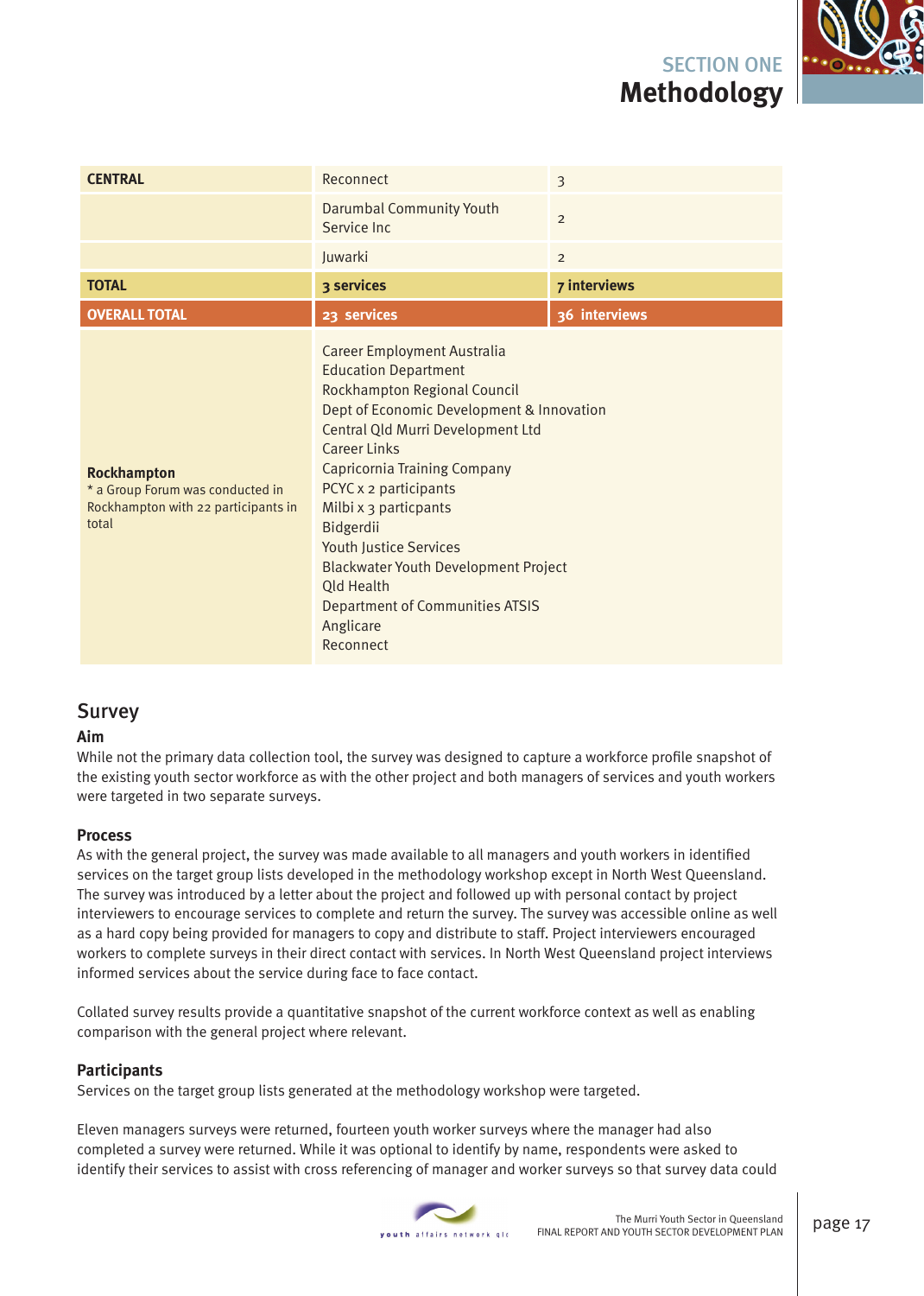

be appropriately collated to create the whole picture. That is, where youth workers had completed surveys but managers had not, these figures were added to the total workforce demographic information as they had not previously been counted.

#### Forums

#### **Aim**

At the methodology workshop, it was identified that forums may work better than interviews in some locations as they provide an opportunity to get a group of people together to 'yarn up' promoting dialogue and debate about what youth work is, the values underpinning it, what is currently happening in the sector and future workforce needs to maintain a vibrant and healthy youth services sector.

#### **Process**

Both Central Queensland and Brisbane were identified as regions to conduct forums. Forums were organised and promoted by email, mail, and fax and through personal contact with services. A forum process outline was developed along with a set of questions to gather data.

#### **Participants**

Forums were promoted in Rockhampton and two in Brisbane, one north and one south of the river. A short lead in time amongst other variables meant that the Brisbane forums did not go ahead and instead individual surveys were conducted with a number of services in this area. The Rockhampton forum attracted 22 participants from a broad range of services in the area.

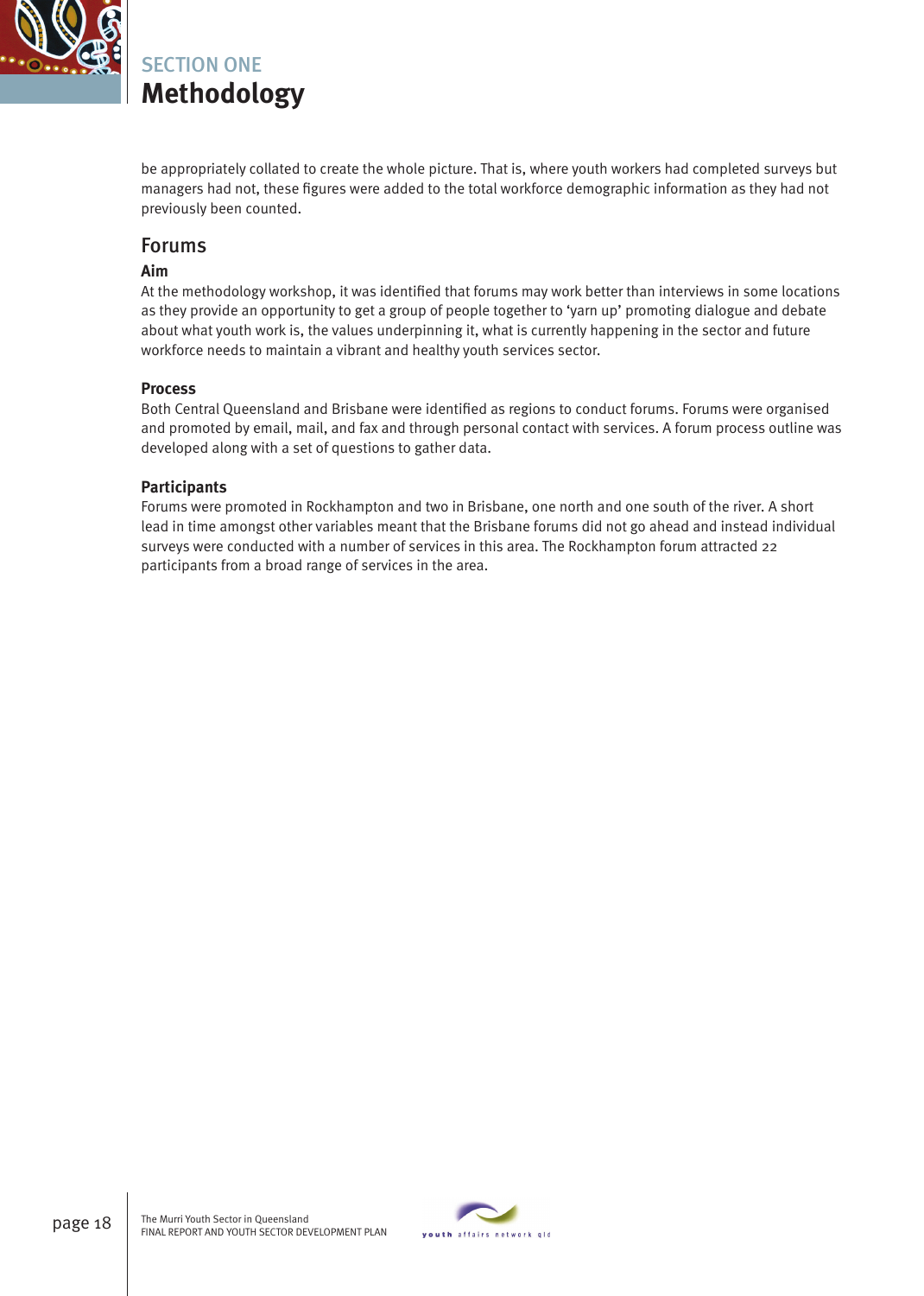

THIS SECTION OF the report presents the data and findings as a result of conducting the Murri Youth Sector Workforce Skilling and Training Project (referred to as the Murri project). Where useful comparisons with results from the Youth Sector Workforce Skilling and Training Project (referred to as the general project) have been included. Murri data has not been broken into regions as not enough data has been generated through the Murri project to provide a clear theme or picture within each region. Interestingly no specific data stood out as distinctly different or opposing across different regions. Readers are cautioned that information as presented is indicative of the youth sector workforce only and local/regional validation strategies are important in checking the relevance of findings to that locality.

### 1. Workforce Profile

This section of the report provides a summary of workforce demographic data, creating a picture of the Murri Youth Sector in Queensland and raising some interesting questions and themes that have fed into recommendations and strategies in the Youth Sector Development Plan. The information presented in this section comes from the collated survey data from managers' surveys and from surveys of youth workers where a survey was not completed by the service manager. It is augmented by data provided at interviews and forums.

#### **1.1 Gender, Age and Cultural Representation**

#### **Table 1.1.1 Gendered Workforce breakdown**

| <b>Gender</b> | <b>Murri project</b> | General project |  |  |
|---------------|----------------------|-----------------|--|--|
| <b>Female</b> | 57%                  | 71.59%          |  |  |
| <b>Male</b>   | 43%                  | 28.40%          |  |  |

#### **Gendered Workforce in Murri youth sector**



From this information it is clear that there are a higher proportion of males within the Murri youth sector workforce than the general youth sector workforce with 43% male staff.

In the general youth services project, the focus group addressing working with Culturally and Linguistically Diverse young people noted the importance of how trust is established when working with these communities and differences that exist for workers of different genders, emphasising the importance of the role of male workers in some communities. It is likely that this is also the case in Murri communities and the gender ratio of the workforce is indicative of this.

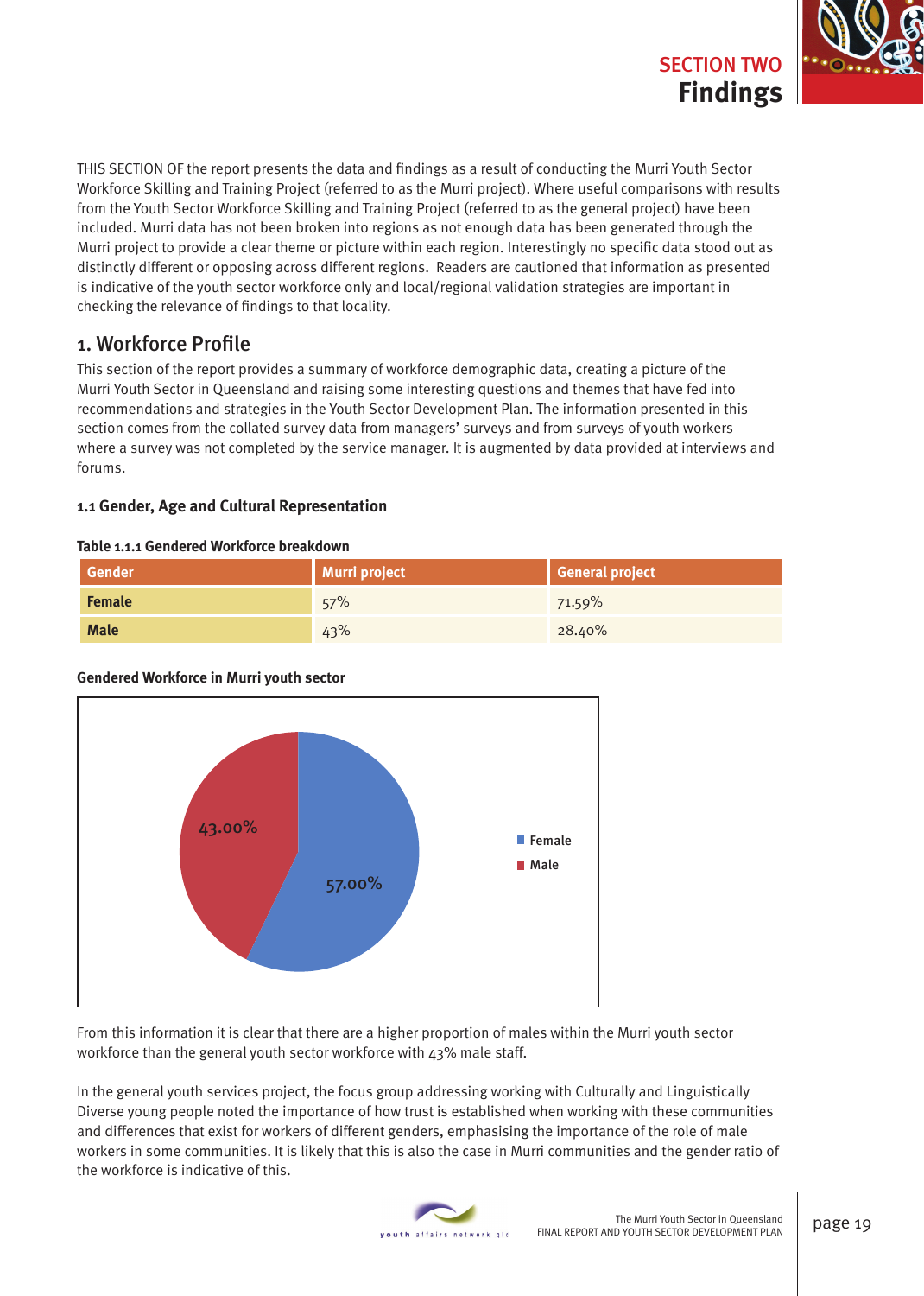

SECTION TWO **Workforce Profi le**

#### **Table 1.1.2 Workforce by Age**

| <b>Age Range</b>       | $\langle 25$ | $26 - 35$ | $36 - 45$ | 46-55  | 55    |
|------------------------|--------------|-----------|-----------|--------|-------|
| <b>Murri Project</b>   | 16%          | 33%       | 26%       | 18%    | 7%    |
| <b>General Project</b> | 13.33%       | 46.19%    | 28.26%    | 11.41% | 1.08% |

#### **Table 1.1.2 Workforce by Age**



Generally speaking comparative data across the two projects shows that workers are older across the Murri youth services sector than in the general sector. Anecdotally Murri workers suggest that a challenge ahead is to attract young people into the sector.

| <b>Cultural Background</b>    | <b>Murri Project</b> | <b>General Project</b> |  |
|-------------------------------|----------------------|------------------------|--|
| <b>CALD</b><br>background     | 2.8%                 | 4.81%                  |  |
| <b>Murri</b>                  | 77.%                 | $1.2\%$                |  |
| <b>Torres Strait Islander</b> | 7.4%                 | $1.2\%$                |  |
| <b>South Sea Islander</b>     | 7.4%                 | 4.21%                  |  |
| <b>Other</b>                  | 5.4%                 | n/a                    |  |

#### **Table 1.1.3 Cultural Background of the Workforce**

As may be expected from the regions examined in the Murri project, a large percentage of respondents identified as coming from a Murri background. The 5.4% that identified as 'other' reported that they came from an Anglo Saxon background.

The minimal response to this question by the general youth sector workforce either indicates that very few workers are from a culturally and linguistically diverse background or Murri, Torres Strait Islander or South Sea Islander decent or that this information is not collected in any systematic way by organisations in order to allow managers to provide this detail. Given the apparent small number of Murri people in the general youth services workforce, initiatives such as the Murri and Torres Strait Islander Youth Services Workforce Skilling and Training project are paramount to understanding their specific workforce development needs and ensuring appropriate and effective strategies are developed.

The importance of cultural awareness training and developing organisation's competencies in working crossculturally in an integrated workplace approach rather than through a one day training event was emphasised in both projects. This has been further explored in the Key Themes section of this report.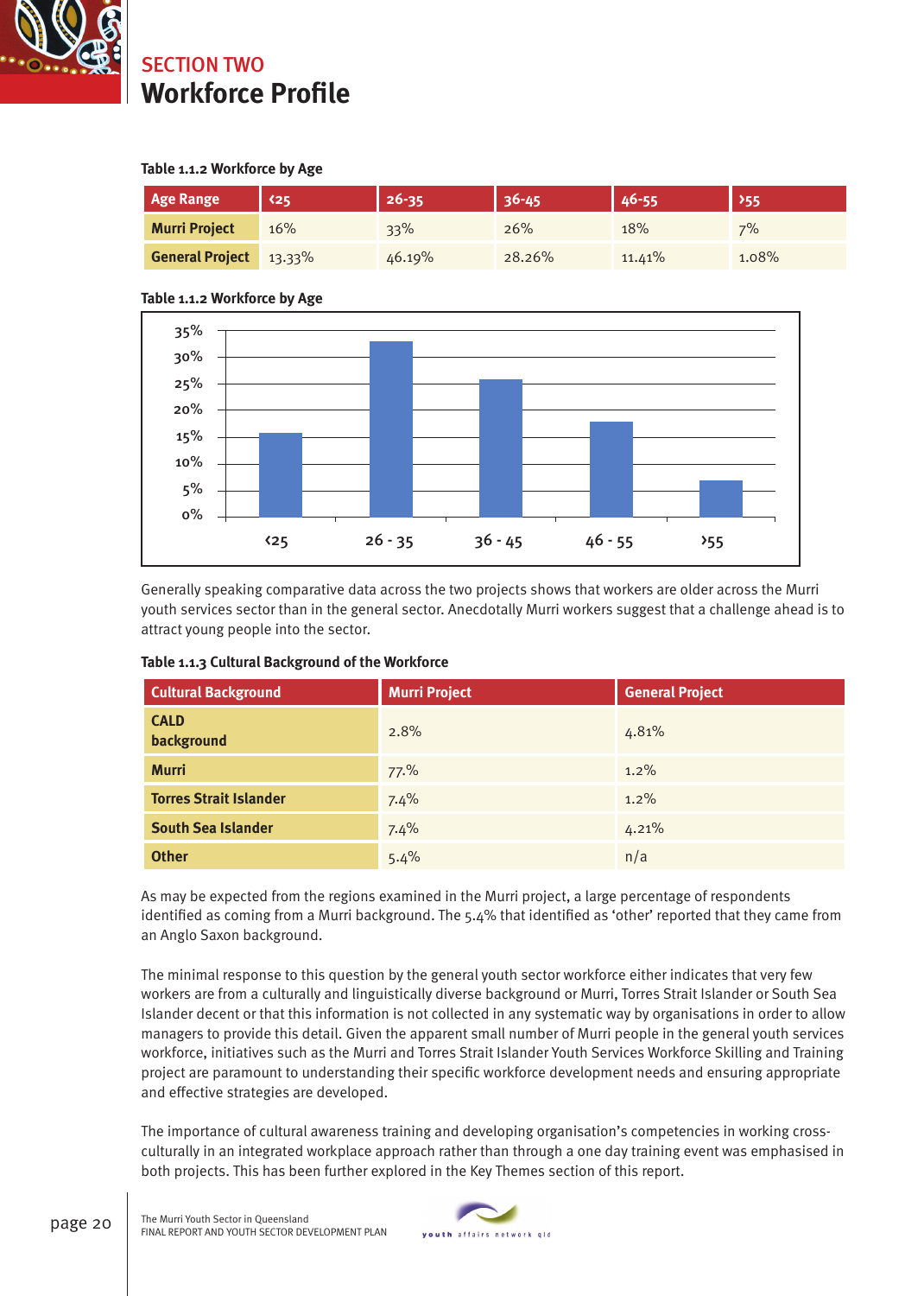

#### **1.2 Experience in the youth services sector**

The level of experience within the Murri youth services sector is an important consideration in terms of the sustainability, health and depth of skills and knowledge that are available within the sector to influence quality of services provided to young people and quality of management skills and practice to support the sector.

|                                  | $6$ mths $1$ yr |        | $\vert$ 2 yrs $\vert$ | 3 yrs | $4 \text{ yrs}$ | $\frac{1}{2}$ 5 yrs |        | 5-7 yrs 8-10 yrs >10 yrs |       |
|----------------------------------|-----------------|--------|-----------------------|-------|-----------------|---------------------|--------|--------------------------|-------|
| Murri<br>project                 | 7.78%           | 21.11% | 11.11%                | 10%   | 7.78%           | 5.55%               | 17.78% | 8.89%                    | 10%   |
| <b>General</b><br><b>Project</b> | 14.28%          | 23.33% | 13.81%                | 8.57% | 7.6.2%          | 5.71%               | 8.57%  | 9.52%                    | 8.57% |

#### **Table 1.2.1 Experience in the youth services sector**

Responses indicate that approximately 40% of workers in the Murri youth sector have been in the sector for 2 years or less. This is similar to responses in the general project indicated that 51% of workers have been in the youth services sector for 2 years or less. These response rates suggest that there is considerable inexperience specifically in relation to the youth services sector. Notably however responses also show that experience in the Murri sector is spread much more widely with a small spike at 5-7 years.

Project participants reported a distinct need to nurture, develop and harness leadership across the sector to increase sustainability of the sector through sharing of skills, knowledge and practice wisdoms and the 'youth sector narrative', providing an infrastructure that also contributes to other workforce development strategies such as retention of staff and status of the sector.

#### **Experience in current organisation**

Respondents were next asked to indicate how long they had been employed at their current organisation to demonstrate capacity at this level.

#### **Table 1.2.2 Experience in current organisation**

|                    | 6 mths $1yr$ |            | $\begin{array}{ c c c c }\n\hline\n2 \text{ yrs} & \text{3 yrs}\n\end{array}$ |        |       |        |        |       |       |
|--------------------|--------------|------------|-------------------------------------------------------------------------------|--------|-------|--------|--------|-------|-------|
| Murri<br>project   | 10.39%       | 14.29% 13% |                                                                               | 7.79%  | 9.1%  | 14.26% | 18.18% | 6.49% | 6.49% |
| General<br>Project | 16.66%       | 26.78%     | 20.83%                                                                        | 10.12% | 7.74% | 2.97%  | 7.73%  | 7.14% | 2.97% |

#### **Table 1.2.2 Experience in current organisation**



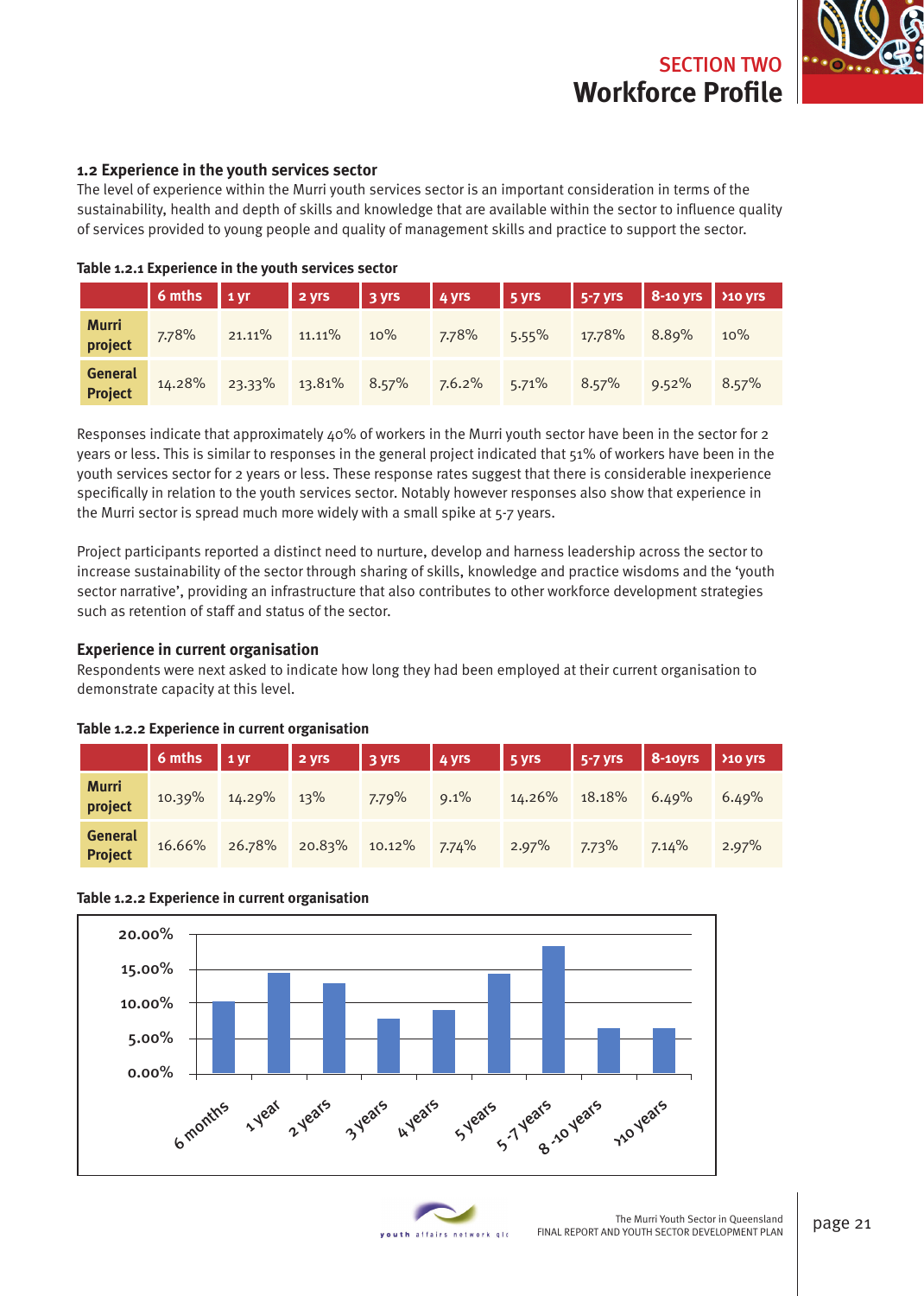

## **Workforce Profi le** SECTION TWO

Responses again show that experience in current organisation is spread much more widely in the Murri youth sector.

While findings show that 38% of respondents have been working in their current service for two years or less, 45% have been in their service 5 years or longer compared with 21% of workers in general youth services. This result suggests that Murri workers remain longer in their services when compared with the Community Services Workforce Profile project which showed that 46% of general community services workforce surveyed had been in their roles for 2 years or less. The further implication being that staff turnover is less of an issue in Murri services than general youth services.

#### **1.3 Qualifications**

| <b>Qualification Level</b>  | <b>Murri Project</b> | <b>General Project</b> |
|-----------------------------|----------------------|------------------------|
| <b>No Qualification</b>     | 27.27%               | $11.20\%$              |
| <b>Certificate</b>          | 38.64%               | 16.80%                 |
| <b>Diploma</b>              | 19.32%               | 16%                    |
| <b>Advanced Diploma</b>     | 2.27%                | 4%                     |
| <b>Bachelor Degree</b>      | 9.09%                | 47.20%                 |
| <b>Post Graduate Degree</b> | 3.41%                | 4.80%                  |

#### Table 1.3.1 Highest relevant qualification in the workforce

**Experience in current organisation p25**



As can be seen from the data above there is a greater number of qualified staff in the general youth sector and these staff have higher levels of qualifications than those in the Murri youth sector. Interestingly about 88% of the Murri workforce has VET level qualifications. Further investigation is required to determine what articulation pathways exist between VET qualifications and higher education and if it is useful for these to be promoted and supported more effectively to increase Murri participation in higher education.

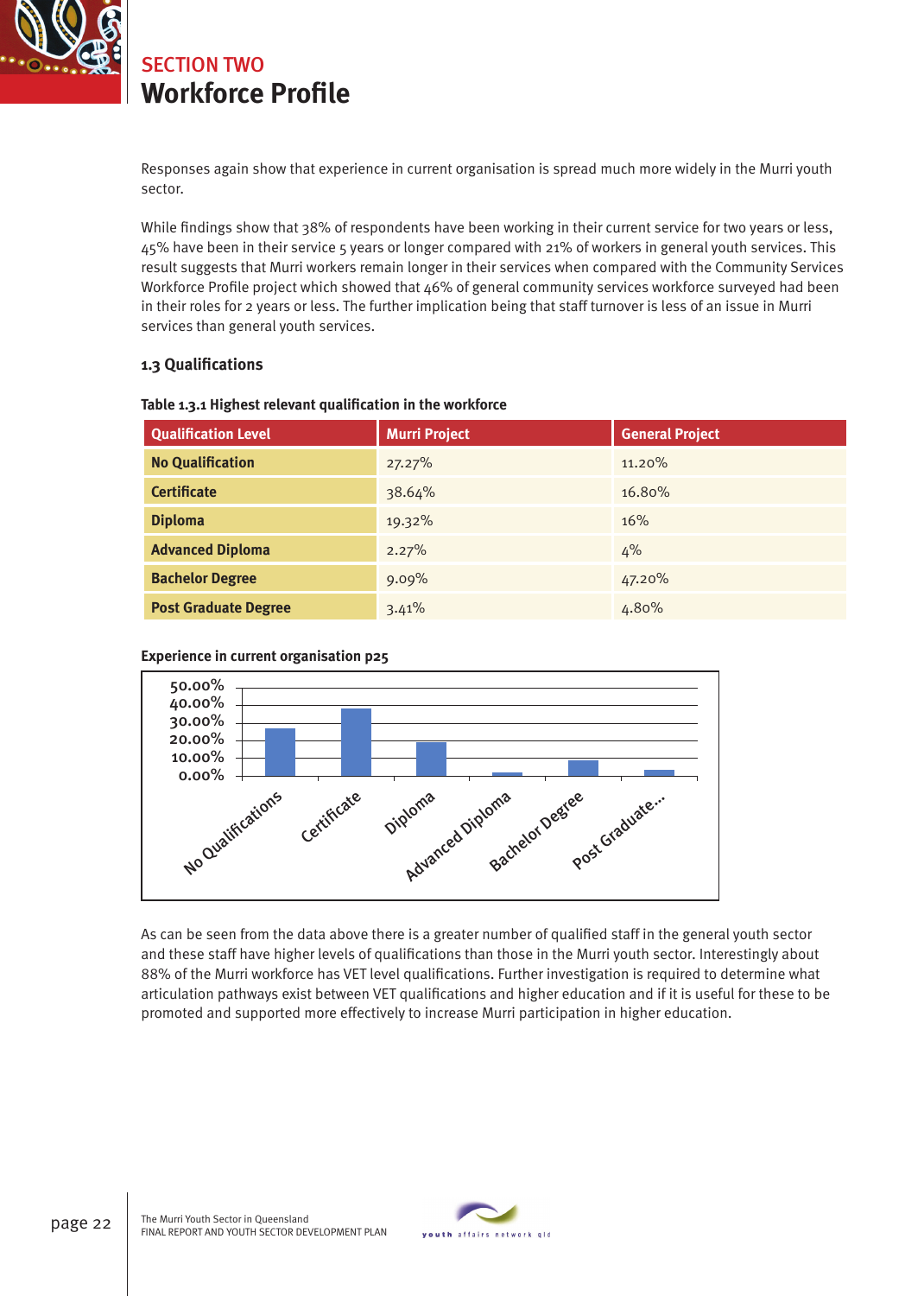**Workforce Profile** SECTION TWO



#### **Table 1.3.2 Content area of highest qualification**

The content area of staff's highest relevant qualification identified the following:

| <b>Content Area</b>                                     | Murri Project | <b>General Project</b> |
|---------------------------------------------------------|---------------|------------------------|
| <b>Youth Work</b>                                       | 42.86%        | 26.5%                  |
| <b>Social Welfare/Community Work</b>                    | 25%           | 29.35%                 |
| <b>Social Sciences</b>                                  | 1.4%          | 2.8%                   |
| <b>Human Services</b>                                   | $\circ$       | 6.4%                   |
| <b>Social Work</b>                                      | 2.8%          | 12%                    |
| <b>Psychology</b>                                       | 5.56%         | 8.25%                  |
| <b>Nursing/Health</b>                                   | 2.8%          | 2.5%                   |
| <b>Administration</b>                                   | 13.89%        | 4.6%                   |
| <b>Other-including education, trade</b><br>and theology | 2.8%          | 7.5%                   |

#### **1.4 Employment profi le**

#### **Table 1.4.1 Employment status**

| <b>Employment type</b>     | <b>Murri project</b> | <b>General Poject</b> |
|----------------------------|----------------------|-----------------------|
| <b>Permanent Full Time</b> | 53.41%               | 62.36%                |
| <b>Permanent Part Time</b> | 13.64%               | 23.6%                 |
| <b>Casual Full Time</b>    | 3.41%                | $0\%$                 |
| <b>Casual Part Time</b>    | 11.36%               | 7.3%                  |
| <b>Contract</b>            | 1.14%                | 7.74%                 |
| <b>Voluntary</b>           | 17.05%               | $0\%$                 |

#### **Table 1.4.1 Employment status**



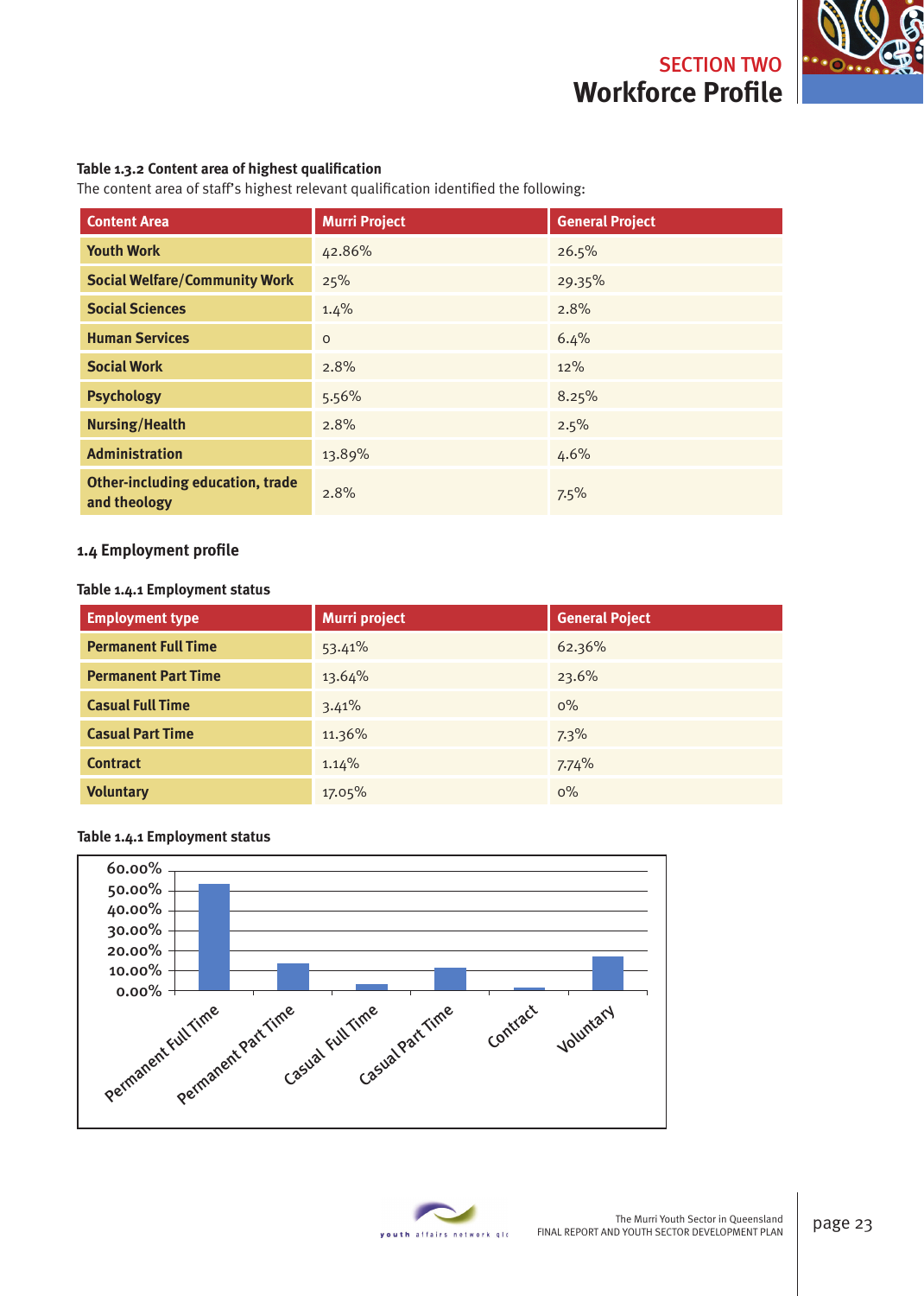

## **Workforce Profi le** SECTION TWO

The majority of workers in the general youth services sector, 85%, have indicated that they are permanent workers either full or part time. This is significantly lower in Murri services at 53%. It is notable that 17% of Murri staff are voluntary while no general youth services that responded to the survey used voluntary staff. This may be somewhat attributed to the fact that voluntary management committee members in Murri services sometimes are also involved in and considered part of service delivery staff.

Anecdotal information provided by project participants suggests that this employment type is chosen based on permanency for the funding agreement period i.e. services funded under three year funding agreements, however the accuracy of this perception was not tested through this survey. Issues regarding services and employees knowledge and understanding of the industrial relations area, their employment status and hence any potential benefits such as redundancy were not canvassed.

#### **1.5 Organisational profi le**

#### **Table 1.5.1 Funding Source**

Managers were asked to identify their major funding source as a way to depict scope of respondents in this report. These tables depict the major funding program areas for the services that responded to the survey showing a cross section of youth service types



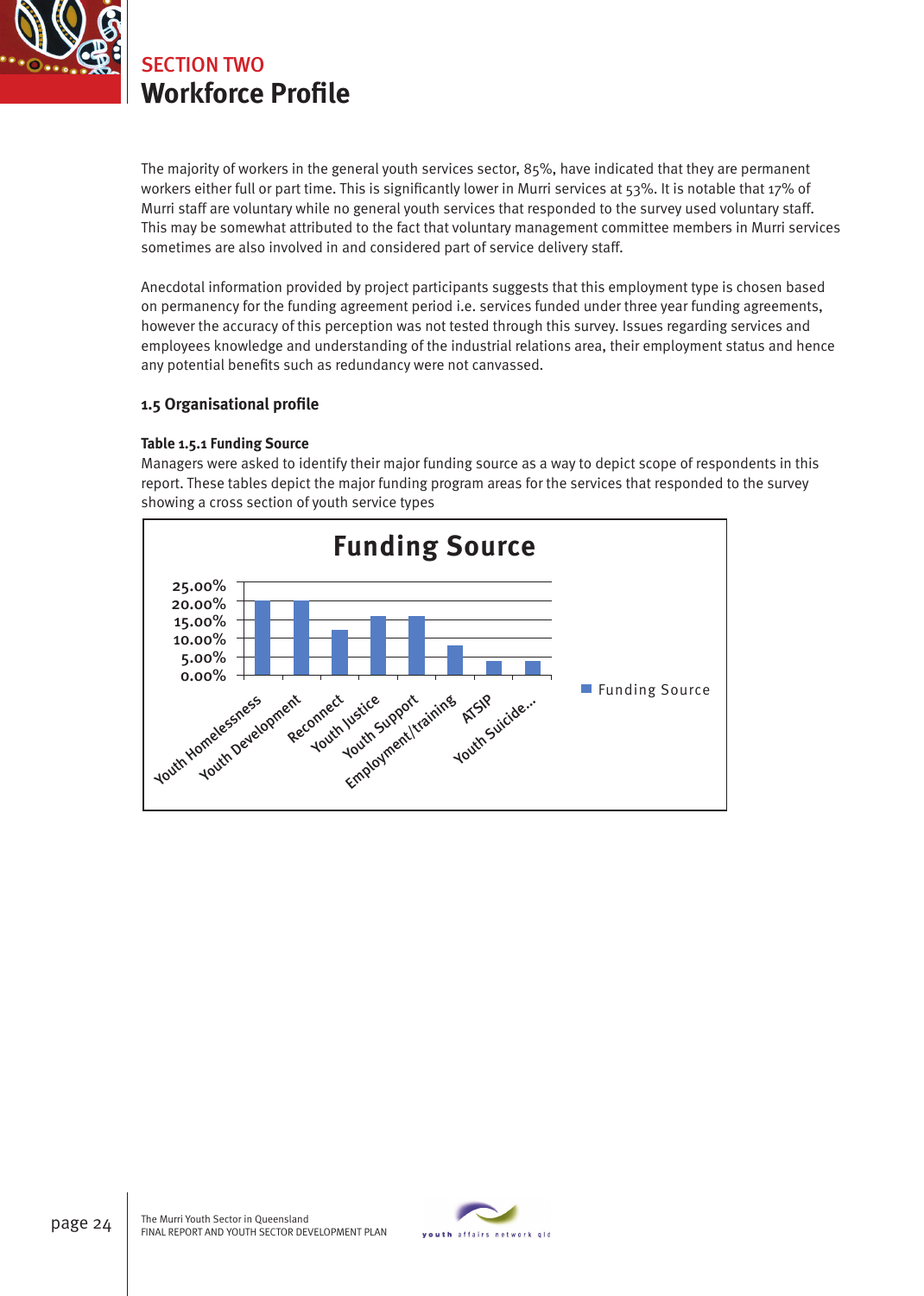

### 2. Recruitment and Retention

THIS SECTION EXPLORES aspects of recruitment and retention with the view to understanding what it is that makes the youth sector appealing and what it is that keeps staff or that drives staff away. The intention is to inform the development of future strategies for recruitment and retention both as a whole of sector and also within organisations.

#### **2.1 Barriers to attraction and recruitment**

Respondents were asked to prioritise aspects that made it most difficult to attract and recruit staff from a list of nine options, with the capacity to offer other factors. The factors included:

- Public perception of youth work
- Career pathways within youth sector
- Education and training
- Professional development
- Wages
- Nature of work
- Employment conditions
- **Remoteness**
- Compatibility with lifestyle

Limited data was provided by Murri services during the project, however key points raised in relation to attracting staff identified wage levels as the main factor, lack of experience and training, literacy skills and importantly a drainage of Murri workers to government agencies, reducing the available pool of skilled staff. A number of people interviewed noted that the biggest attraction to the position was "to be able to work with their own mob."

In the general project wage levels were the primary factor impacting on recruitment identified by 78% of all respondents. The lack of parity between non government and government pay rates is well documented and the loss of skilled and experienced personnel to the government sector along with their accompanying sector knowledge was often raised in the Murri project. Additionally the impact of the private sector and in particular mining companies in attracting Murri staff through ability to provide better wages and conditions was also raised a key issue in recruiting staff.

#### **2.1.2 Priority areas of consideration when recruiting**

Respondents were also asked to rank in priority order the areas they consider most important when recruiting new staff from a list of six options, with capacity to list other factors. The options included:

- Skills
- Knowledge
- Values and attitudes
- Relevant qualifications
- Compatibility with the team
- Knowledge of applicant

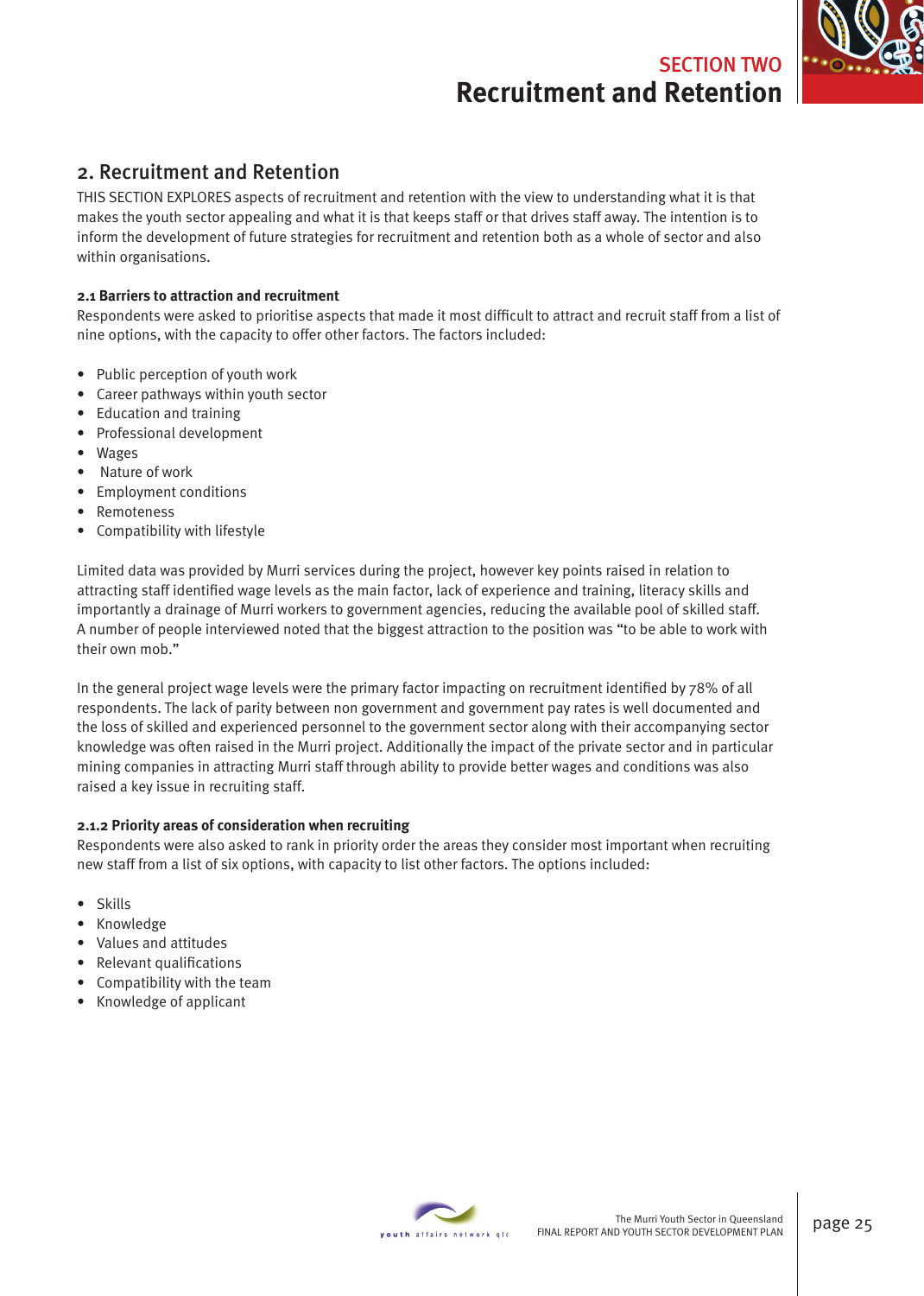





Responses indicated that values and attitudes are the main priority when recruiting with 40% of respondents identifying this as the main factor. Skills and compatibility with the team rated closely as the second priority. Culture and integrity were also identified as important as other factors. Relevant qualifications were not ranked as of particular importance.

Skills and values/attitude proved to be the most significant considerations for managers when recruiting in general youth services as well.

Some data has been collected through the project that identifies both the key skills and core values and attitudes (see below and the knowledge, skills and values section) providing some further insight into what may be meant by each area.

Given the high rankings and the difficulty for some services to recruit staff, it will be important to further articulate which skills and what values and attitudes are important and to identify:

- whether these areas are being addressed in youth training and education accordingly to prepare people for the sector and
- if they are 'packaged' accurately and effectively in recruitment information and service recruitment processes and decision making.

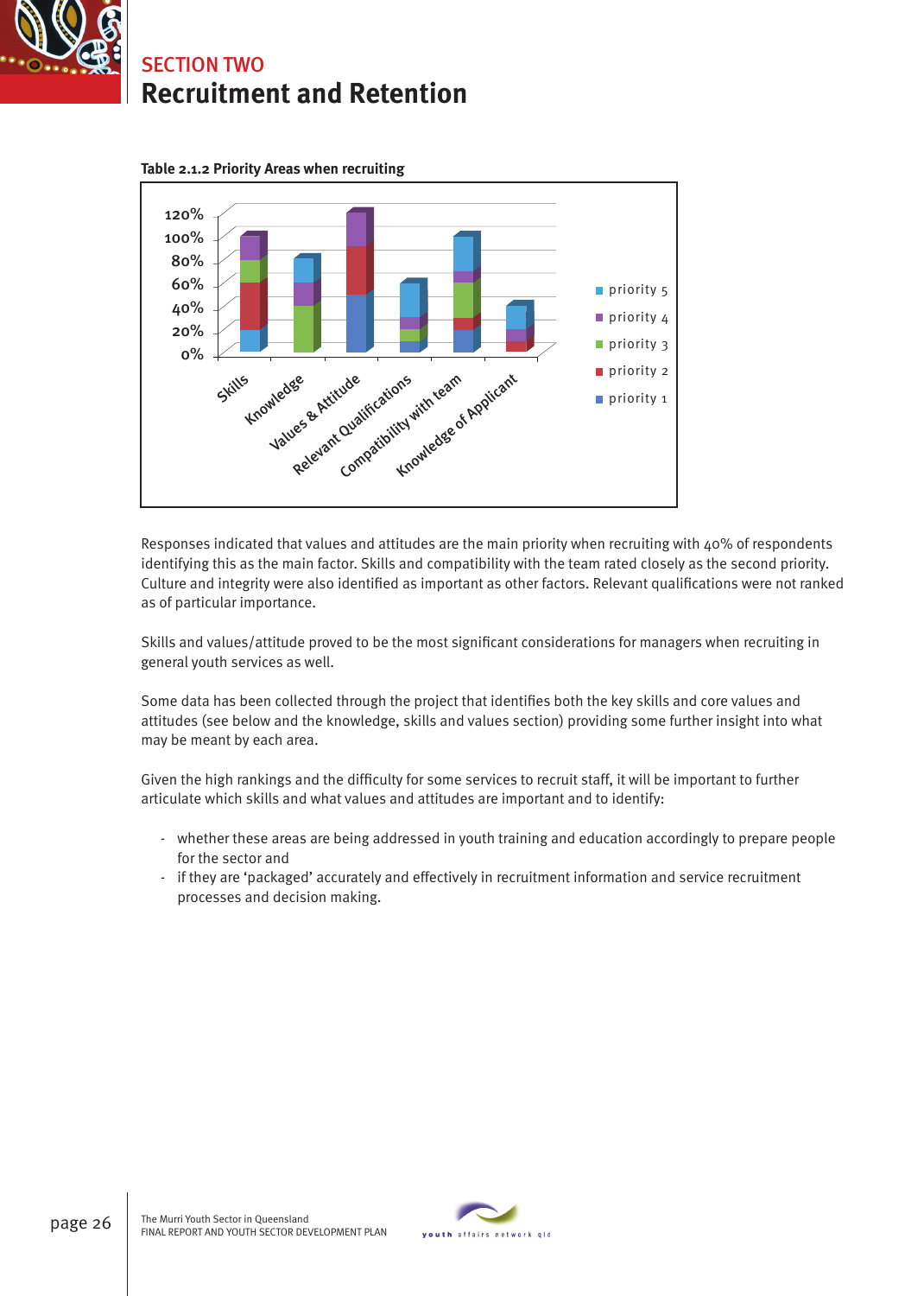

#### **2.1.3 Core youth work values and attitudes sought when recruiting new staff**

Respondents were asked an open ended question about the core youth work values and attitudes they are seeking when recruiting. These have been collated into the lists below.

| <b>Murri Youth Services</b>                 |                                    |  |
|---------------------------------------------|------------------------------------|--|
| Value young people                          | Grass roots approach               |  |
| Willingness to learn                        | Love and care for young people     |  |
| Passionate                                  | Social justice                     |  |
| Valuing of cultural learning, protocols and | Humour                             |  |
| engagement processes                        | Wisdom                             |  |
| Willing to be part of a team                | Patience                           |  |
| Dedication                                  | Sense of pride/knowing who you are |  |
| Family connections and kinship              | Reflective learning                |  |
| Creativity                                  | Integrity                          |  |

The lists have not been prioritised in any way as there were a wide range of responses and not enough data was provided to enable such depth of analysis. No conflicting values or attitudes were identified. Murri and non Murri services listed similar values and attitudes (although language varied as can be seen below) with the addition of family connections and kinship, creativity, patience and sense of pride.

As noted on the previous page, given that values and attitudes are the major factor of consideration during recruitment it is critical to start articulating and defining what this means; which values and attitudes are critical to work in the youth sector, how these are included in a youth work framework and how it is put into practice in recruitment practices in the sector. This list provides a point for further discussion in the validation process and beyond.

| <b>General Youth Services</b>     |                                    |  |
|-----------------------------------|------------------------------------|--|
| <b>Empathy and compassion</b>     | Proactive                          |  |
| Respect for cultural differences  | Sincerity                          |  |
| Creativity and flexibility        | Teamwork                           |  |
| Valuing partnerships and networks | Relationship based                 |  |
| Client focused                    | Passion                            |  |
| Engagement driven                 | Transparency                       |  |
| Social justice                    | Ethics and professional boundaries |  |
| Participation                     | Non-judgmental                     |  |
| Honesty                           | Integrity                          |  |
| Respect                           | Reflective                         |  |

#### **2.1.4 Minimum training or qualification requirements**

Murri services did not generally identify minimum training or qualification requirements. Some services noted that they offer on the job training and some stated that all they need 'is passion and commitment'. In-service accredited training was identified as preferable in many services as being Murri is a more important criterion than qualification in the first instance.

In the general project, 79% of managers indicated that some form of qualification is a minimum requirement for employment, with approximately 30% indicating that they seek some form of Bachelor degree. Where

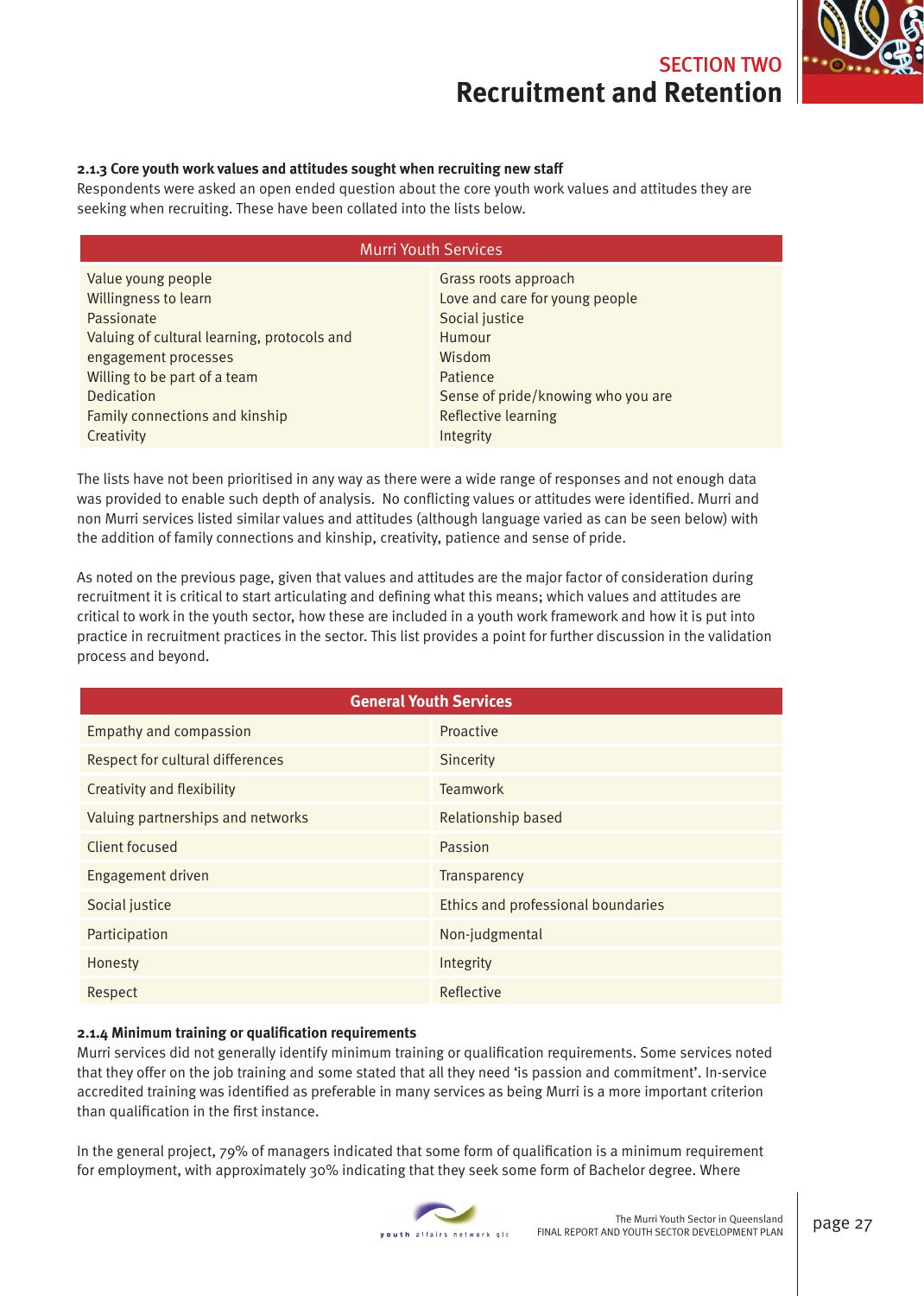

general youth services specified a minimum qualification a broad range was identified. Data from this project suggested that the development of a youth sector career map or guide showing youth work entry and exit points and qualifications or training against position types including movement opportunities across sectors would be of value to enhance and target recruitment. This type of approach is likely to benefit the Murri youth sector as well in relation to their career pathways and retention of staff.

#### **Joining the sector and intention to stay**

In order to add to the picture of stability and sustainability, respondents were asked about why they joined the sector, their intentions in relation to length of tenure and likely reasons for leaving.

#### **Table 2.1.5 Reasons for joining the Youth Sector**

Respondents were asked to choose their main reason for joining the youth sector from a list of alternatives including the option of identifying other reasons

| <b>Reason</b>                                                                                                                                                                    | <b>Managers</b> | <b>Youth Workers</b> |
|----------------------------------------------------------------------------------------------------------------------------------------------------------------------------------|-----------------|----------------------|
| I want to make a difference in<br>young people's lives                                                                                                                           | 26.67%          | 47.1%                |
| I want to improve services in my<br>area                                                                                                                                         | 20%             | $0\%$                |
| I want to serve my particular<br>community in youth work                                                                                                                         | $0\%$           | 23.5%                |
| I want to support young people to<br>fit better into society                                                                                                                     | 13.3%           | 5.9%                 |
| I want to help bring about social<br>change to meet young people's<br>needs and rights                                                                                           | 26.7%           | 23.5%                |
| <b>Other-included involved</b><br>in community development,<br>want to have the opportunity<br>for young people to speak for<br>themselves at the highest level of<br>government | 17.64%          | $1\%$                |

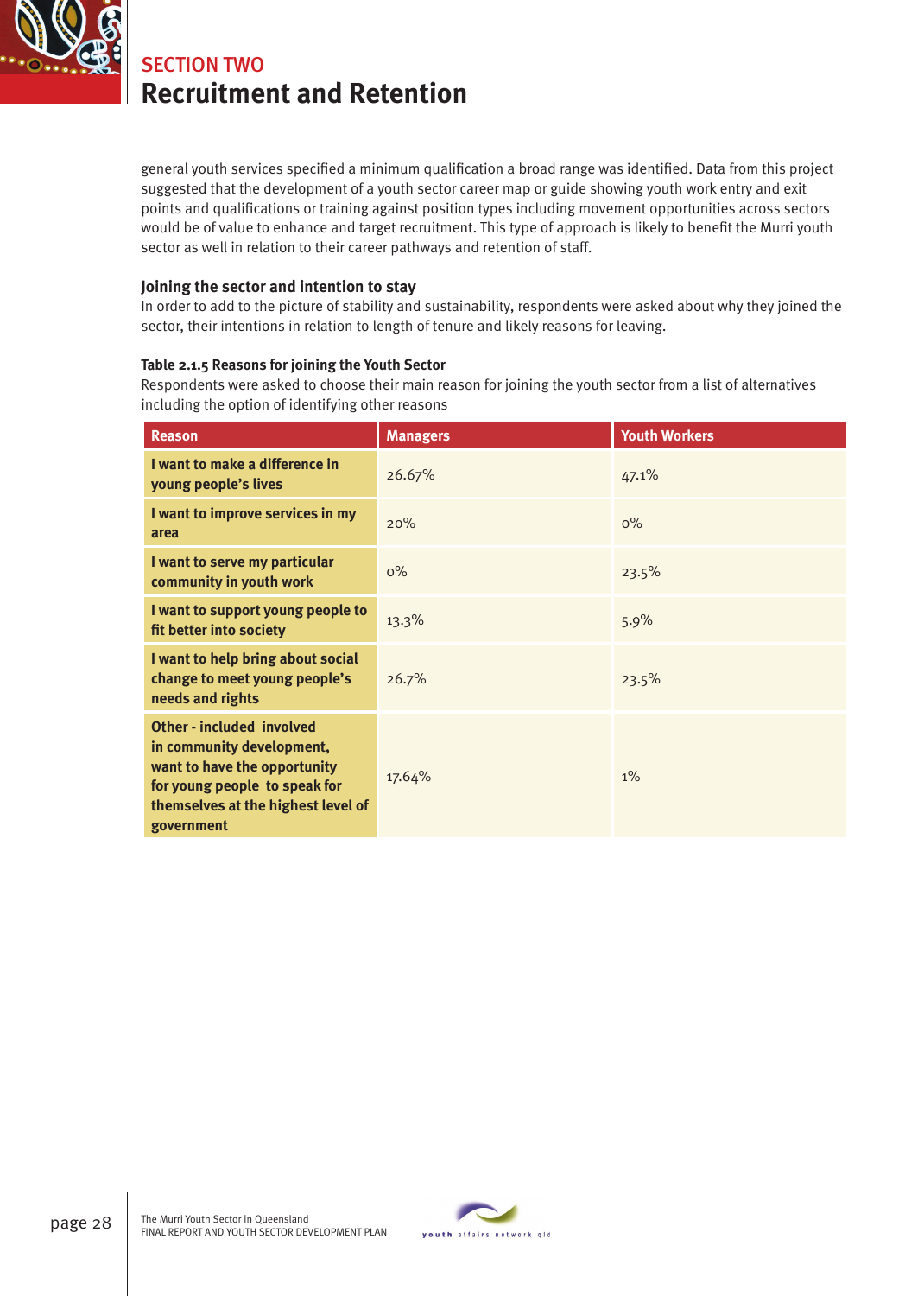| <b>Reason</b>                                                                           | <b>Managers</b> | <b>Youth Workers</b> |
|-----------------------------------------------------------------------------------------|-----------------|----------------------|
| The organisation's purpose and<br>value statement align with my<br><b>beliefs</b>       | 22%             | 44.4%                |
| The organisation's service is<br>directed to areas where I have<br>particular expertise | 22%             | 5.6%                 |
| The organisation is active in the<br>community in leading change                        | 44%             | 22.2%                |
| The organisation offered work /<br>life balance which suits my family                   | $0\%$           | 5.6%                 |
| <b>Employment conditions</b>                                                            | $0\%$           | 16.8%                |
| Limited availability of positions in<br>this area                                       | 11%             | 5.6%                 |

**Table 2.1.6 Reasons for choosing current employer in general youth services**

Interestingly, almost half the managers that participated in the project identified their driving reason for choosing their current employer as the organisations role in the community in leading change while the same amount of youth workers identified their drive as the alignment of the organisation's purpose and values with their own.

#### **Table 2.1.7 Reasons for choosing current role**

Managers were also asked to comment on the reason for choosing not only their organisation but their management role. Responses corroborate the desire to lead change either at an organisational or community level.

| I want to manage a team of people              | $22.22\%$ |
|------------------------------------------------|-----------|
| I want to lead the change in the organisation  | 16.67%    |
| I want to lead change in the community         | $22.22\%$ |
| <b>Employment conditions</b>                   | 5.55%     |
| Limited availability of positions in this area | 5.55%     |
| Other-                                         | 27.78%    |

Other responses included the following:

- Wanted to work in the private sector/community sector
- Experience in management
- Occurred through professional development
- Able to continue counselling as well as management

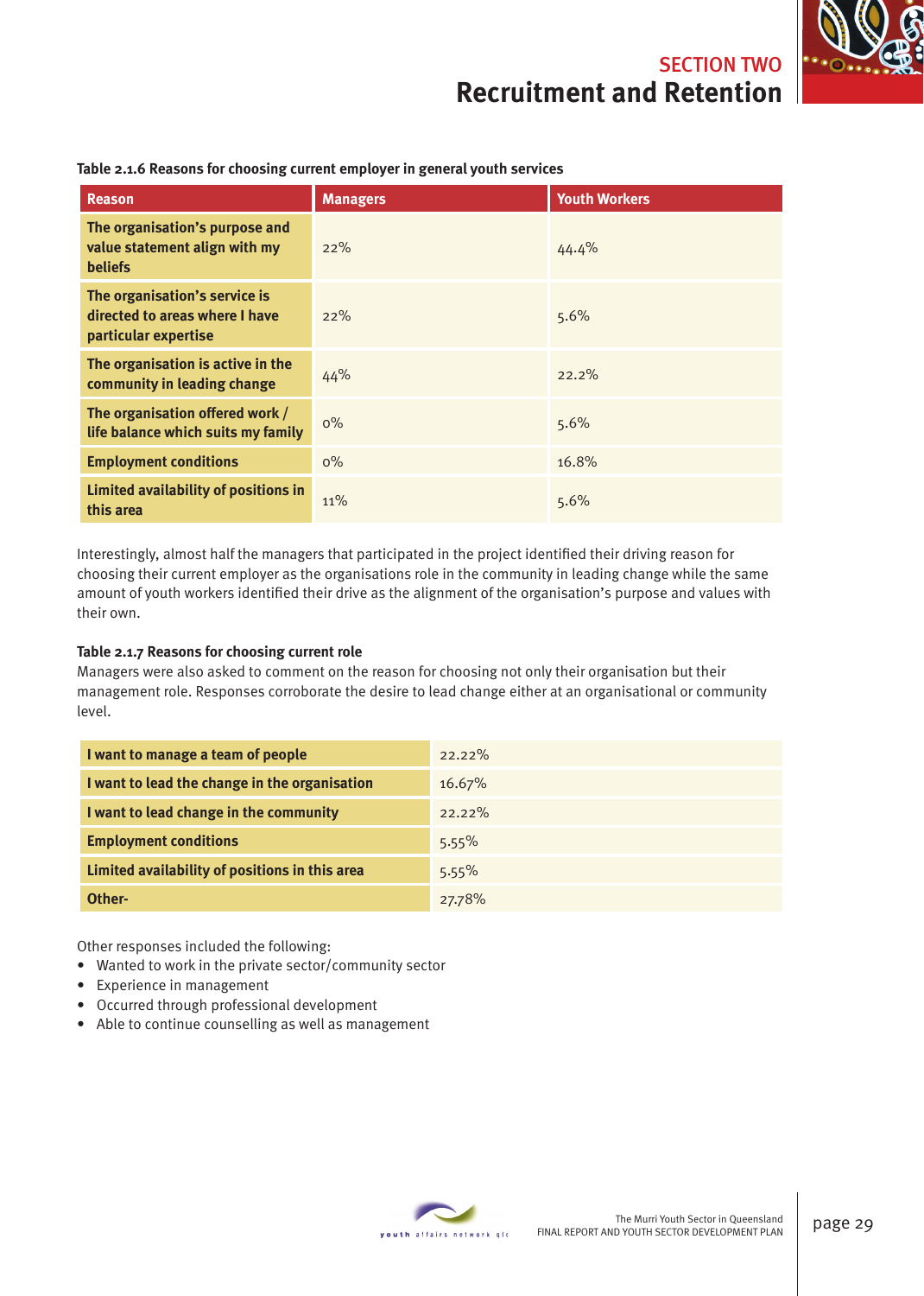

### 2.2 Barriers to Retention

#### **Prioritised difficulties in retaining staff**

Managers were asked to prioritise aspects that made it most difficult to retain staff from the same list of nine options provided as reasons that impacted on recruitment and attraction of staff.

Responses indicate that wages were by far the major factor in retaining staff from the managers' perspective with 77% of managers prioritising this issue as number 1. This data also corresponds with the factors identified as barriers to recruitment and attraction.

Interestingly a range of other issues were identified at a similar frequency such as career pathways, education and training, public perception of youth work and life and work balance.

Funding and competition for Murri workers across the community sector and government was also raised with higher wages offered by government and private sectors also an issue. This was particularly evident in regional Queensland where the mining industry strongly competes for workforce labour as noted earlier in the recruitment section.

Of particular note however is the development in some Murri organisations of highly planned comprehensive in-service accredited training linked to career development and succession planning. Where this does exist, issues of retention are reduced.

In the general youth work project, responses also indicate that wages were by far the major factor in retaining staff from the managers' perspective at 68% with career pathways ranked as the second. General youth services also reported anecdotally that staff are often lost to the government sector due to better wages.

#### **Intention to stay in youth sector**

This section of the survey provides a picture of the likely rate of turnover or attrition by asking people how long they intend staying in the sector. A sense of intention is created to project stability and sustainability into the future. Almost 50% of managers indicated they did not know how long they were likely to remain in the youth sector with almost 90% of youth workers indicating that they are either likely to remain in the sector for one year or indeed that they do not know how long .

While this data does not necessarily demonstrate high turnover rates, the declared lack of intention of staff to stay raises questions and concerns about stability of staffing and knowledge and practice wisdom in the youth sector into the future that warrants further investigation.

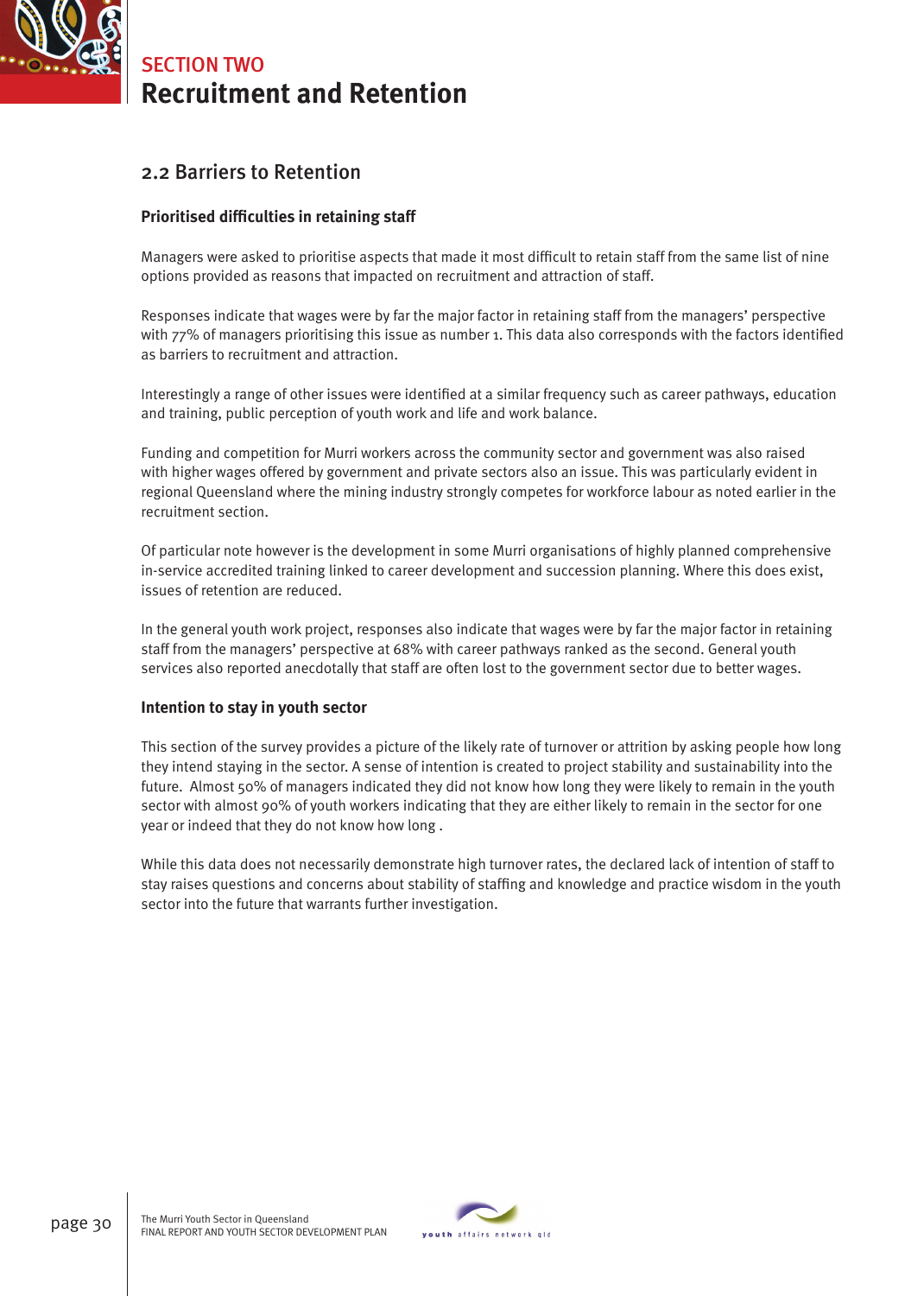



**Table 2.2.1 Managers intention to stay in Sector**

**Table 2.2.2 Youth Workers Intention to stay in the Sector**



To further add to the picture regarding movement within and from the youth sector respondents were asked where they would most like to go when they leave their current position and why - the likely reason for leaving.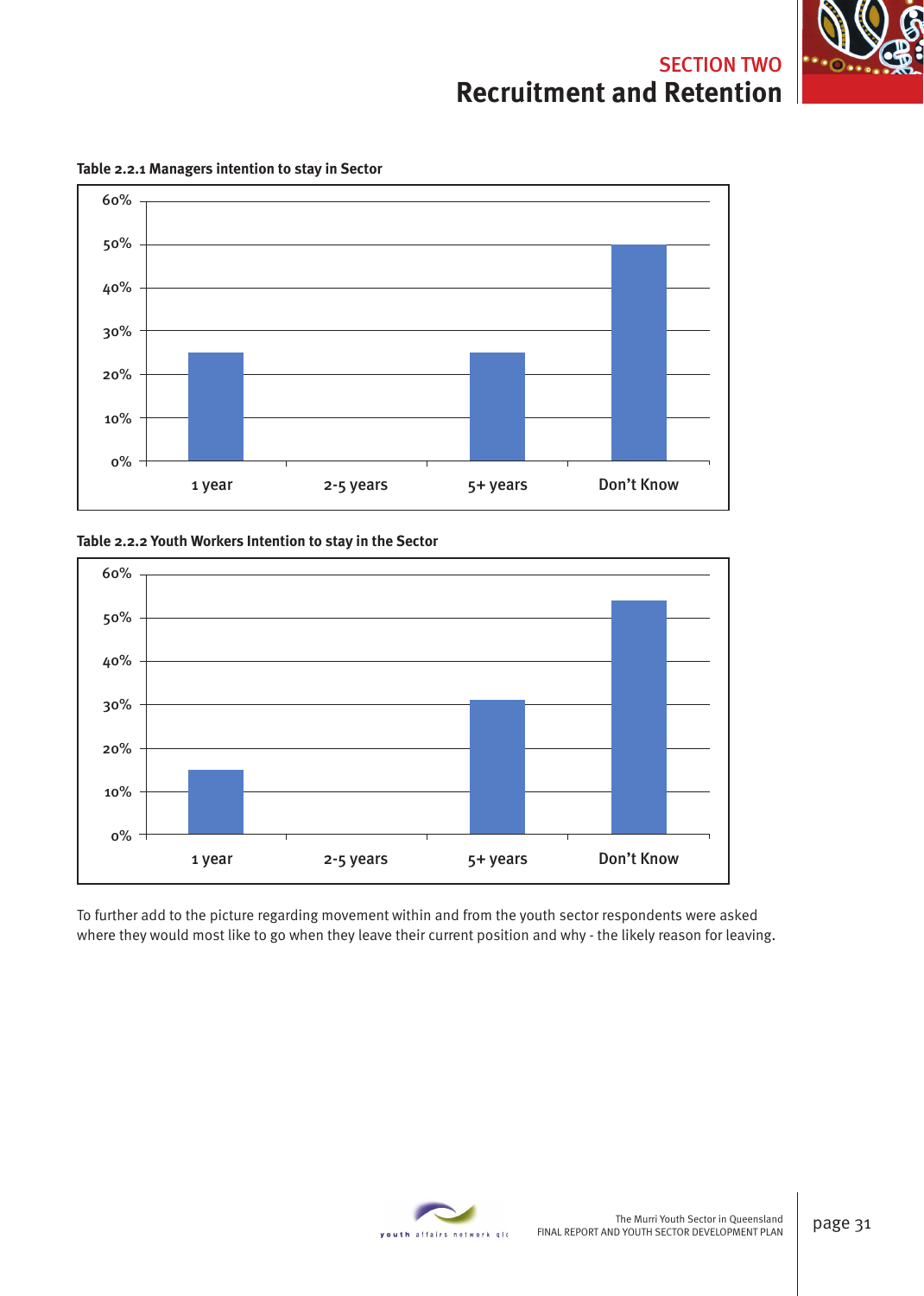





Interestingly close to 45% of managers indicated that they would likely move within the organisation which may be attributed to the specific aspects of the Murri sector context where managers may move into Board positions or where services are part of a bigger Corporation where other career opportunities may be present. The interest in moving to the private sector is demonstrated in the 33% of people who gave this as a preferred next move.



**Table 2.2.3 Youth Workers preferred next position**

As noted above the interest in moving to the private sector is again demonstrated with 25% of respondents giving this as their preferred next position. Other options included going to university, moving away, retirement and don't know.

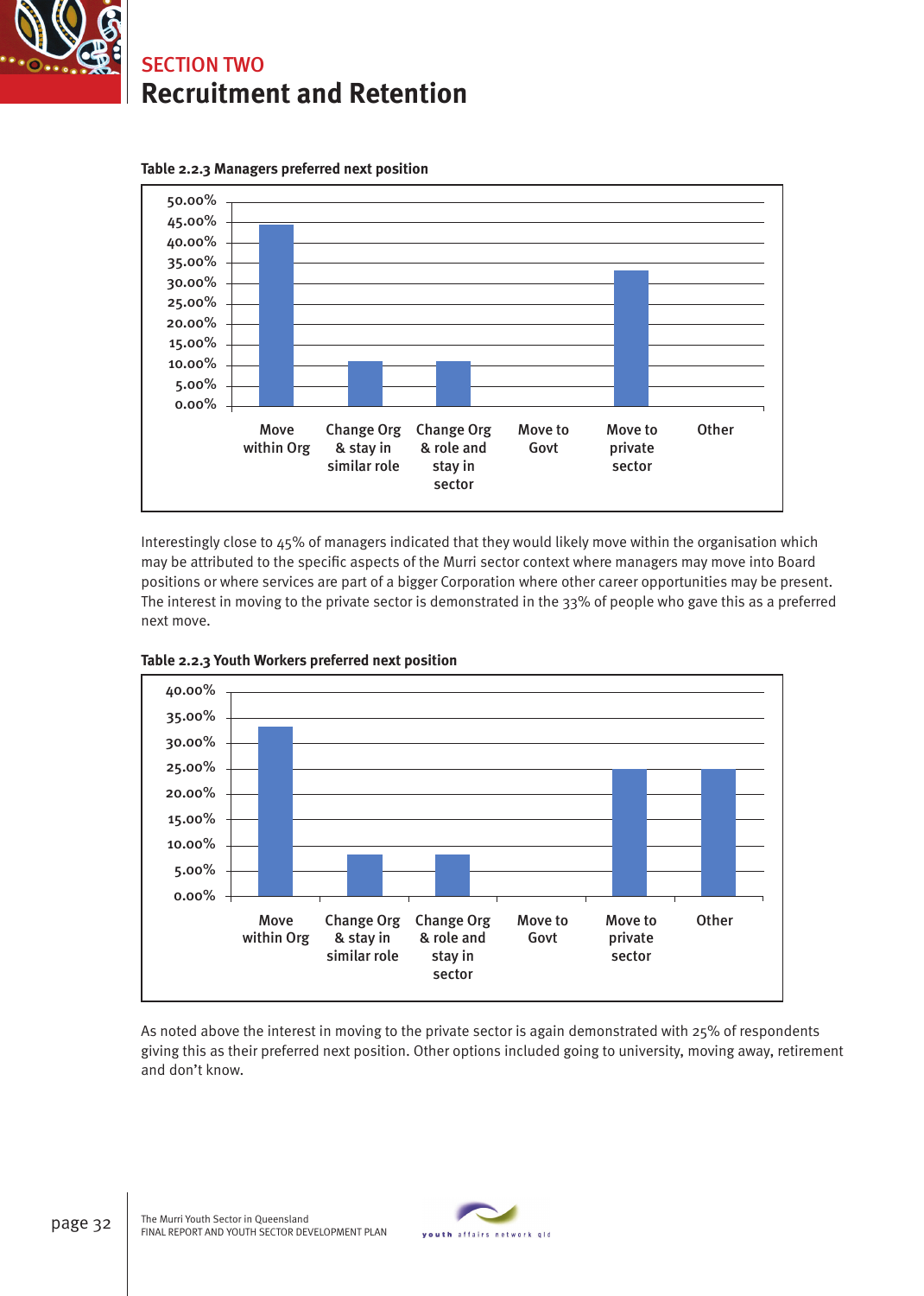



**Table 2.2.5 Managers likely reasons for leaving the youth sector**

Other includes lack of funding and retirement.



Youth workers indicated that wages would be a key factor in a decision to leave the youth sector at 35%. This is interesting coupled with the fact that 30% of youth workers also indicated they intended to stay in the youth sector for 5 or more years and that almost 35 % also indicated they would like to stay within their organisation. This seems to suggest that career pathways that encompass change of job role and wage increases are important retention strategies. Managers identified the need for new challenges at  $44\%$  as their most likely reason to leave.

Key findings in the Community Services Workforce Profile project indicated that there is general dissatisfaction with remuneration levels with only 2.36% of participants in their employee review reporting that good salary packages are offered with 54.22% of respondents indicating that inadequate salaries are offered to staff. The Community Services Workforce Profile data showed that while employees stay in their jobs due to reasons

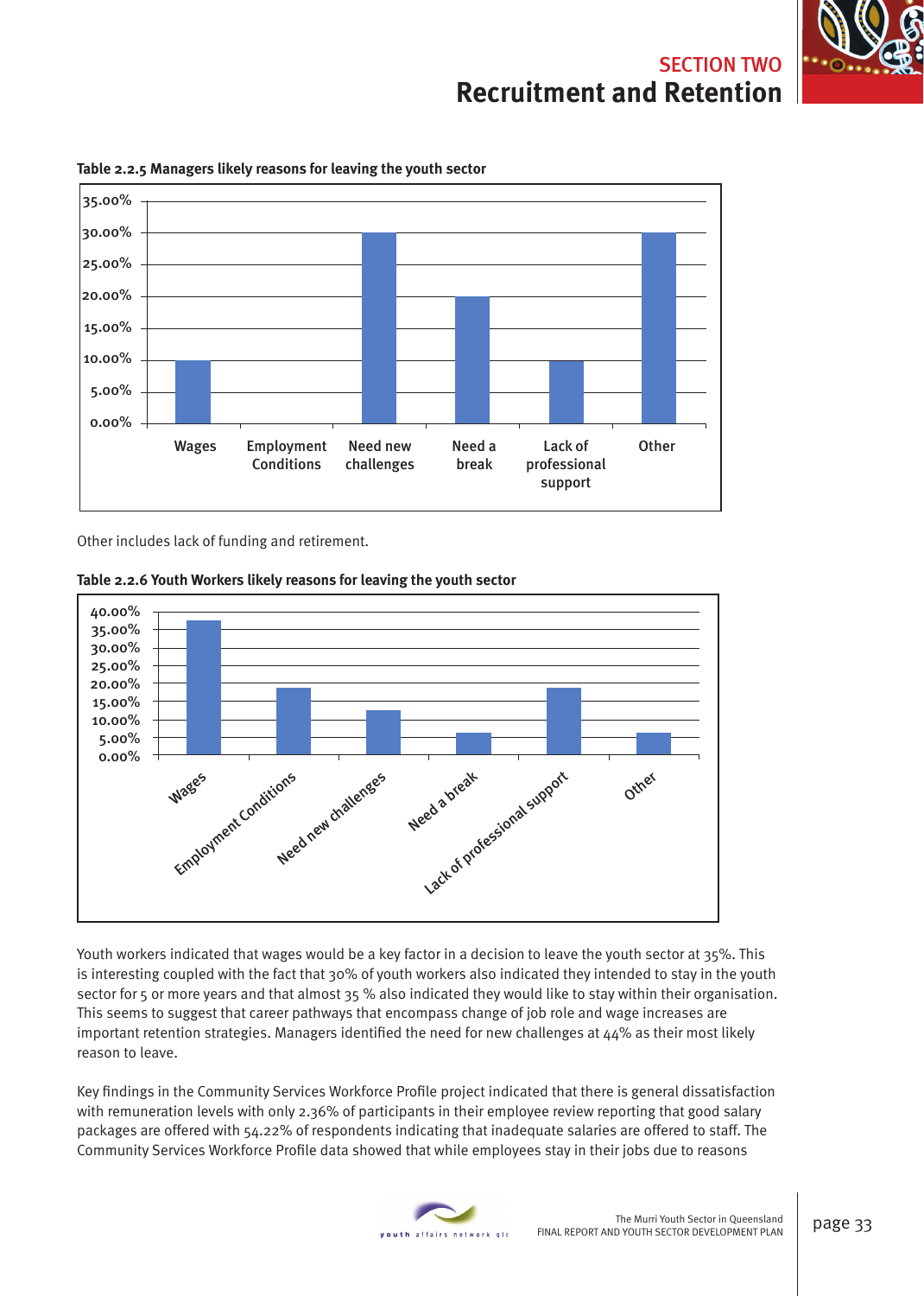

other than salary, when they do leave it is mainly due to salary offered. They do not stay in positions due to salary packages or the role their position may have on career progression.

In this survey, employment conditions did not factor as the main reason for leaving for either youth workers or managers.

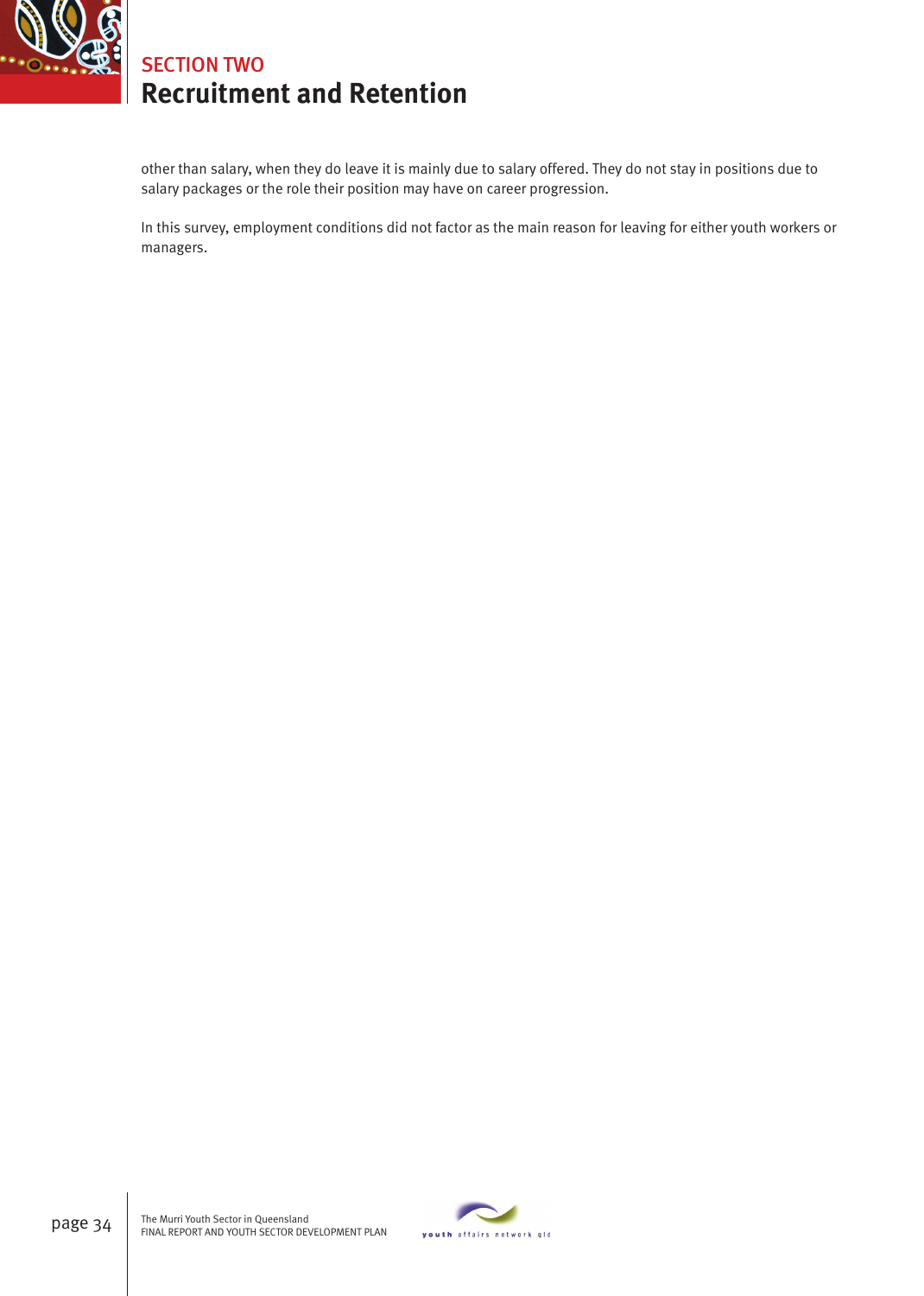

### 3. Sector Profile

THIS SECTION OF the report adds to the developing picture of the youth sector in Queensland further exploring the youth sector by looking at work roles that make up the youth sector, what is culturally appropriate youth work for Murri services and who is managing our services.

#### **3.1 Work Roles**

As noted earlier, definition of the 'youth sector' has emerged as a key point of dialogue during the projects and the need to explore what constitutes youth work practice, who is in the youth sector, and the framework for youth centred practice. This is confirmed through the scope of information provided by services when asked to identify direct service delivery work roles in their organisation.

#### **Primary client group/s worked**

Services were asked to identify the primary target group with whom they work as a way of gauging the spread and scope of services that have participated in the survey. The number of times the client group was identified is listed in the second column

| <b>Client description</b>             | Number of services that identified this group |
|---------------------------------------|-----------------------------------------------|
| <b>Murri youth justice</b>            | 2                                             |
| <b>Murri child safety</b>             | $\mathbf{1}$                                  |
| Youth homelessness/youth at risk      | $\overline{2}$                                |
| <b>Secondary School students</b>      | $\mathbf{1}$                                  |
| <b>Volatile substances and misuse</b> | $\mathbf{1}$                                  |
| Youth physical activities             | $\overline{2}$                                |
| All Murri young people                | $\overline{7}$                                |
| <b>Murri youth accommodation</b>      | $\mathbf{1}$                                  |
| Murri young women's accommodation     | $\mathbf{1}$                                  |
| Murri young people with disabilities  | $\mathbf 1$                                   |
| Young people and family support       | 3                                             |

These responses demonstrate the diverse language used to describe work in the youth area as well as the range of service types that exist.

### 3.2 Culturally Appropriate Youth Work

During interviews with Murri service providers, youth workers and managers were asked to describe aspects of culturally appropriate youth work practice to assist in understanding what may be unique about Murri youth work.

Youth workers saw that they have a major role in keeping culture alive and respondents identified the key components as workers knowing who they are, understanding their family and kinship background and connections and being able to articulate and share their cultural identity with young people they are working with. From this basis, using respectful and meaningful engagement processes with appropriate communication was seen as a key aspect of youth work.

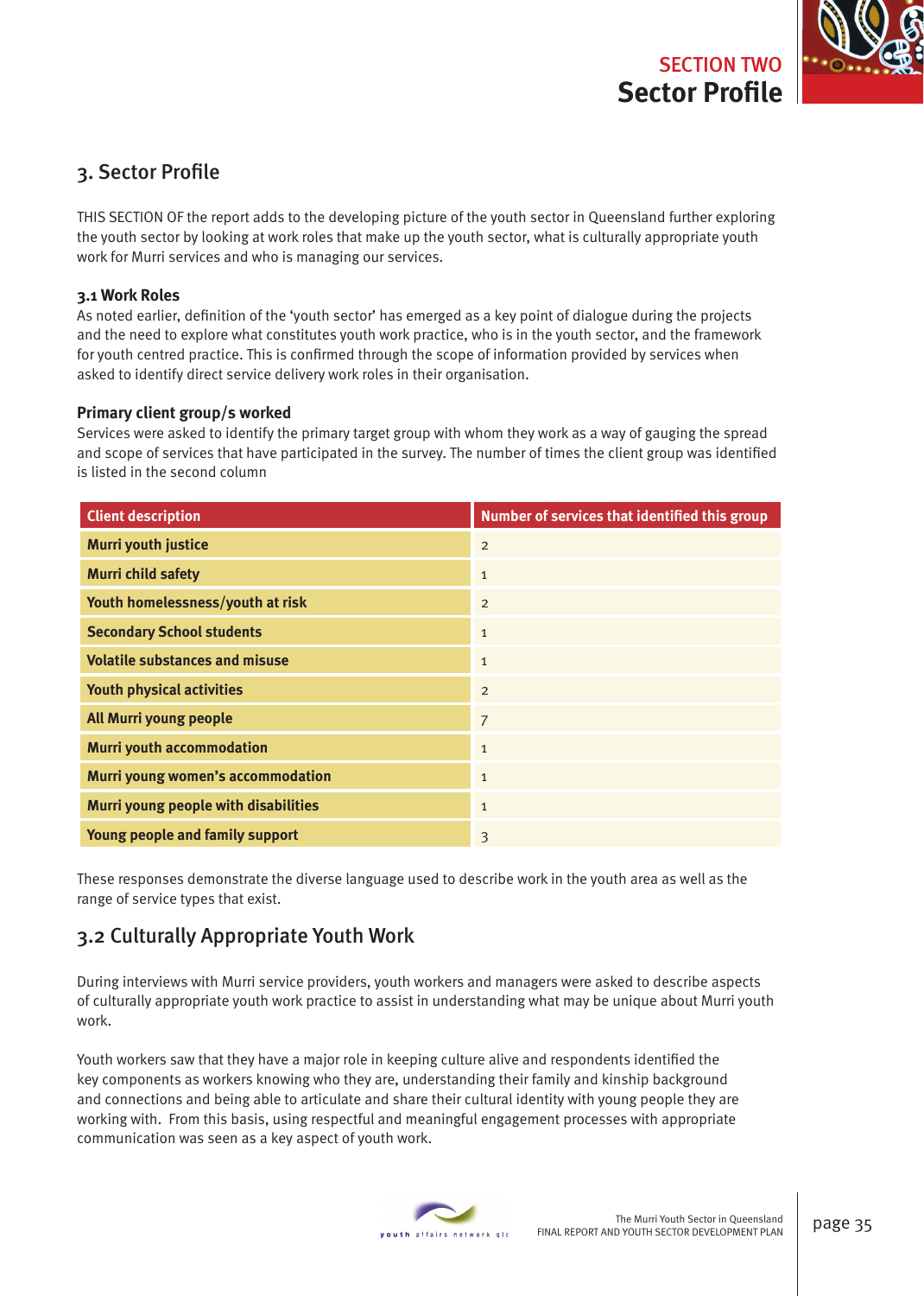

## **Sector Profile** SECTION TWO

In smaller communities working with 'your own mob' was a strong driver for people doing youth work and was informed and culturally appropriate by workers having good understanding of their family background.

A strong sentiment emerged in the projects that while non Murri services can and do provide services to Murri young people that this was not the most culturally appropriate way for this to happen and that more emphasis needed to be placed on developing Murri services to do this work. Culturally appropriate services were described as being localised, understanding the context from where the young person is coming, and having capacity to bring it back to family and work outside of the confines of the '9am-5pm agency model'.

As a result of initial data and themes emerging from this project that highlight the importance of values in all youth work, YANQ has initiated further exploration and articulation of what youth work actually means in Murri culture. The discussion paper authored by Melissa Lucashenko (2010) *"Which Wei? Values in Youth Work a Murri Perspective"*, *http://www.yanq.org.au/our-work/2611-qwhich-wei-values-in-youth-work-a-murriperspectiveq*, explores why values are important in Murri youth work, and what difference it makes to youth work to have these Murri values in mind. The paper links back to key values identified through during the research and provides insight into how all youth workers can better understand the importance of values for the Murri community and then apply these in their day to day work.

### 3.3 About Managers

Creating a picture of who is managing our youth services is critical in the sense that sector development initiatives will focus at the organisational level as well as at individual workers and at government and more broadly. Given the implicit role of organisations to support, implement and initiate workforce development strategies, understanding who is managing our youth services is very important as responsibility for implementing some strategies will fall to managers.

#### **Gender and age**

Data collected in this project confirms a similar breakdown of males and females in manager roles within the youth services sector as across the entire community sector workforce. The Community Services Workforce Profile data also showed that females occupy the majority of positions generally in the community services industry however the percentage of males increased in more senior management roles to 31% at the Executive level from 16% of professional direct support (which includes youth workers).

Data collected in the Murri project demonstrated a similar ratio of females to males as in the general project.



**Table 3.3.1 Gender breakdown of managers**

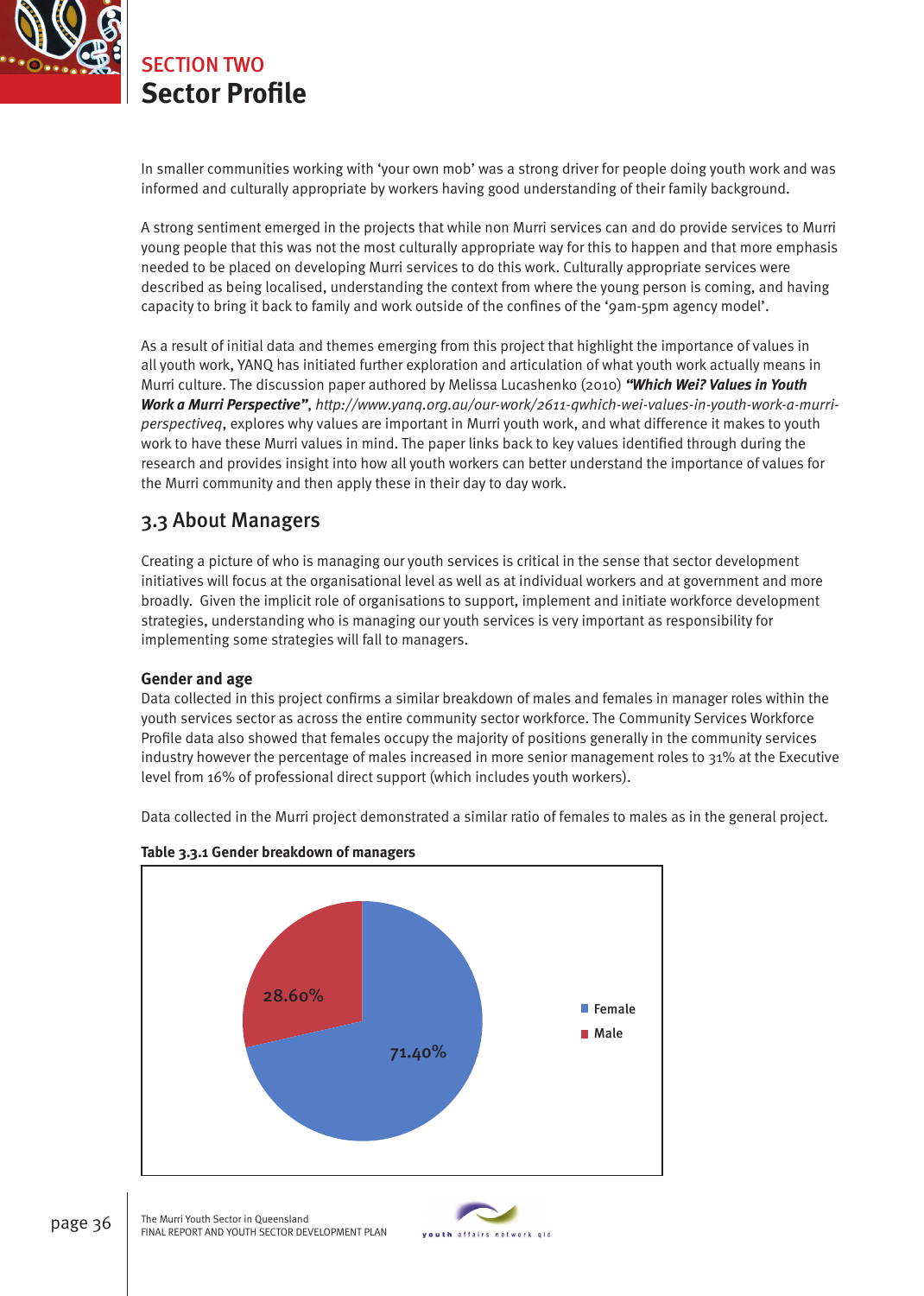

**Table 3.3.1 Age breakdown of managers** 



As can be seen above, almost 70% of managers are aged 36-55 year correlating with data from the general project where similarly almost 65% of managers were in this age range.

#### **Table 3.3.3 Manager's employment status**

| <b>Permanent Full</b><br>Time | Permanent Part<br><b>Time</b> | Casual Part Time   Contract |    | <b>Other</b> |
|-------------------------------|-------------------------------|-----------------------------|----|--------------|
| 75%                           | 12.5%                         | $0\%$                       | о% | 12.5%        |

It is interesting to note that 75% of managers indicated that they are permanent full time compared with 55% of managers in the general project. The other category represents voluntary board members.

#### **Table 3.3.4 Manager's experience in the youth sector**

Managers were asked to indicate how long they had been in the youth services sector.



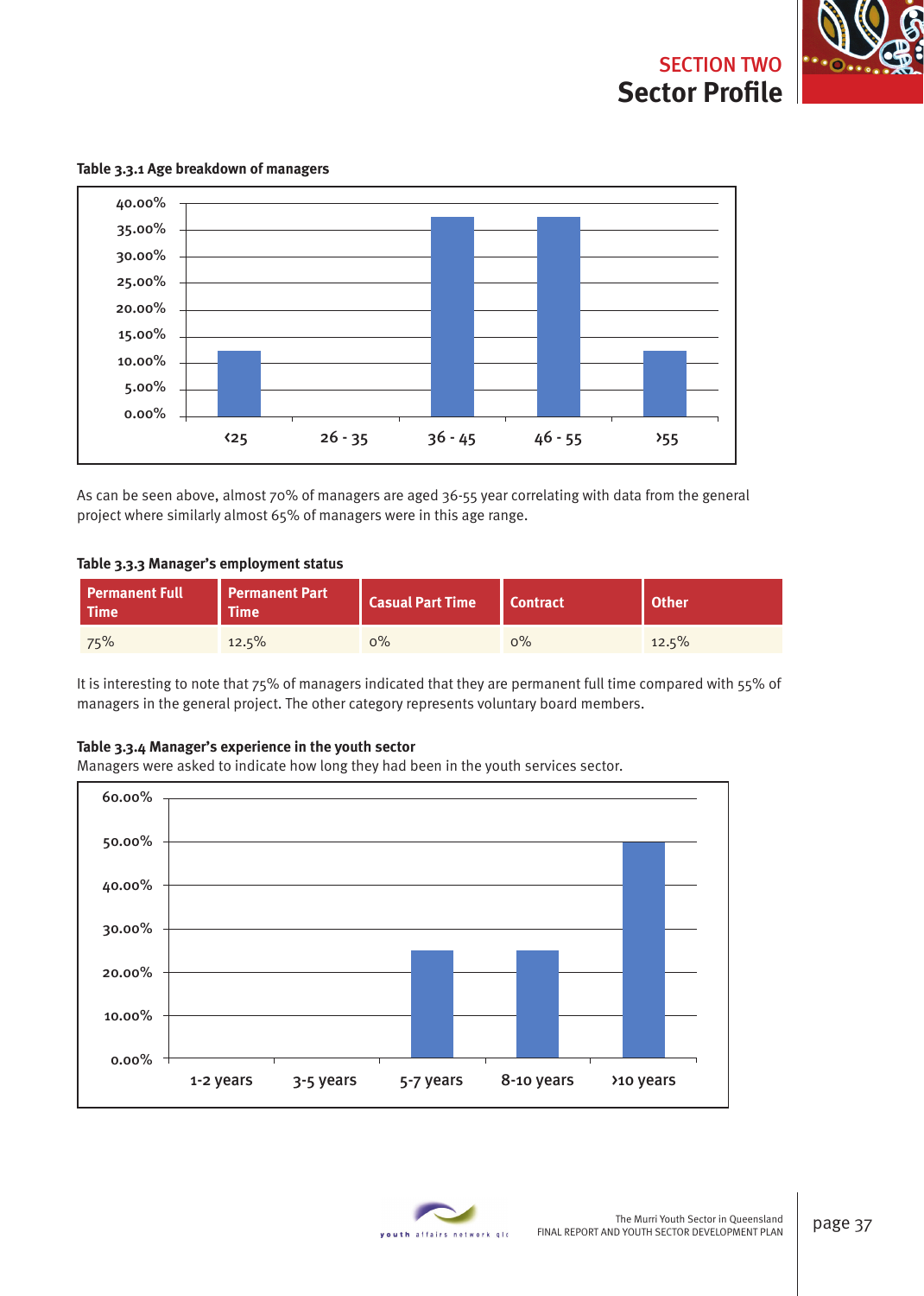

The level of experience of managers in the youth sector is an important pointer towards the longer term sustainability of skills and knowledge particularly given that findings in relation to the general workforce showed that 40% of the respondents had been in the workforce for 2 years or less. Results from managers showed that over 100% of managers had been in the youth sector for 5 years or longer with 50% having been in the sector longer than 10 years. Data below indicates that 60% of managers had also been working in their current organisation for 5 years or more.







**Table 3.3.6 Manager's experience in current position**

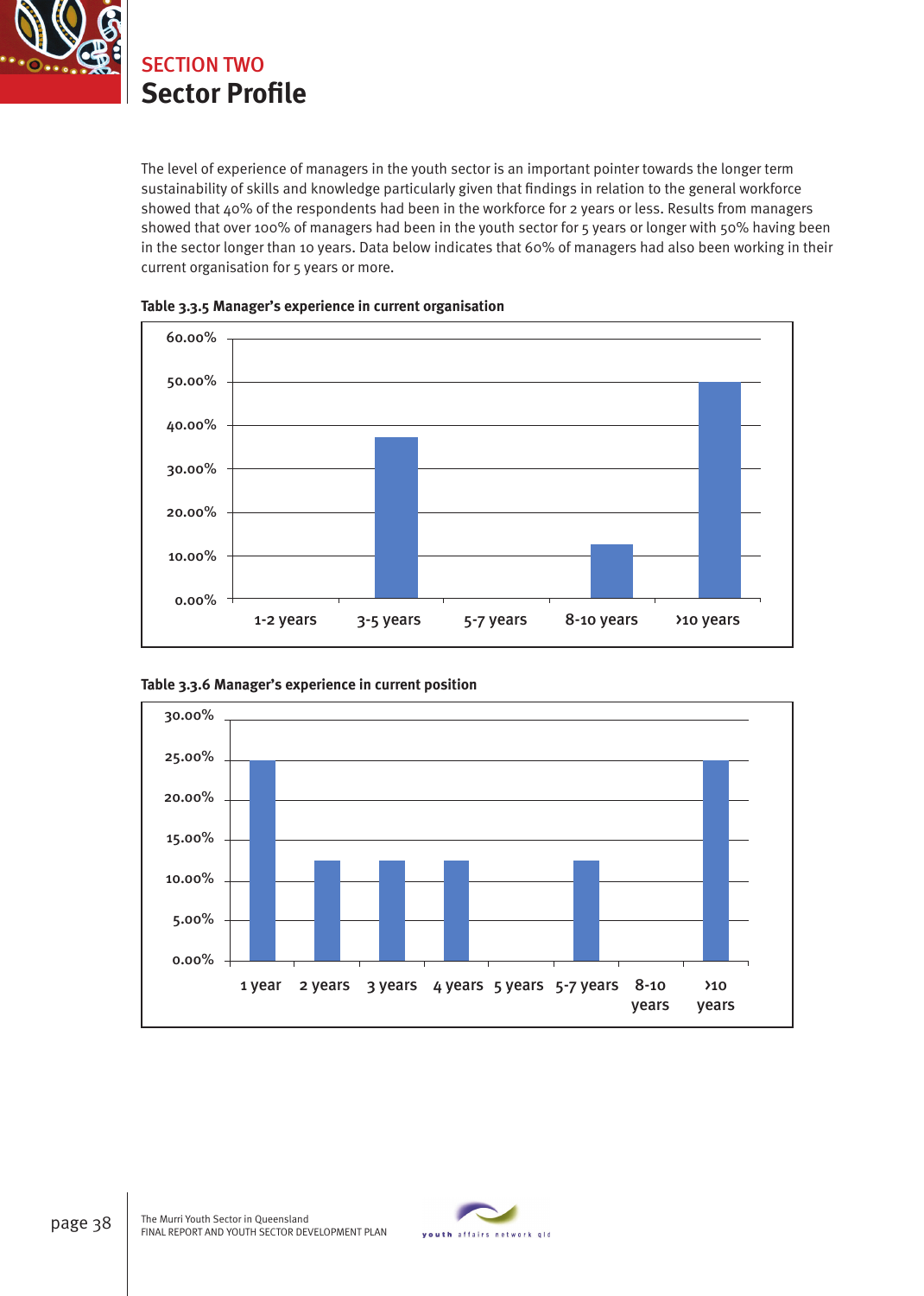

When asked about how long they had been in their current position, that is a manager position within their present organisation, responses showed a more even spread indicating that respondents had most likely progressed to manager level since being with their organisation .

#### **3.3.7 Manager employment contracts or other written agreement with employers**

- 83.33% of managers surveyed were on employment contracts
- 57% of the managers with employment contracts are reviewed every year with other reviews tied to the length of the contract
- 55% of managers with employment contracts have reviews that are tied to a performance appraisal
- 91% of youth workers surveyed have employment contracts
- $\bullet$  100% of youth workers with contracts are reviewed, generally annually (84%) and this is tied to performance appraisal.

#### **No Qualifications Certificate Diploma** Advanced **Diploma Bachelor Degree Post Graduate Degree Murri Project** 0% 37.5% 25% 0% 37.5% 0% **General project** 5.9% 5.9% 5.9% 0% 64.7% 17.6%

#### Table 3.3.8 Manager's highest qualification

All managers possess a Certificate level qualification or higher however 27% of the general workforce had no qualifications. While 13% of the overall workforce possessed Bachelor level qualification or higher this figure rose to 37.5% amongst managers.

### **Table 3.3.9 Manager's occupation before joining the Youth Sector**

Managers were asked to indicate their profession prior to joining the youth sector in an attempt to understand implications for attraction recruitment and skill development.

Responses were limited however those received indicated that managers came form a range of different occupations prior to joining the youth sector including social services, corrective services, admin, private sector, student and health.

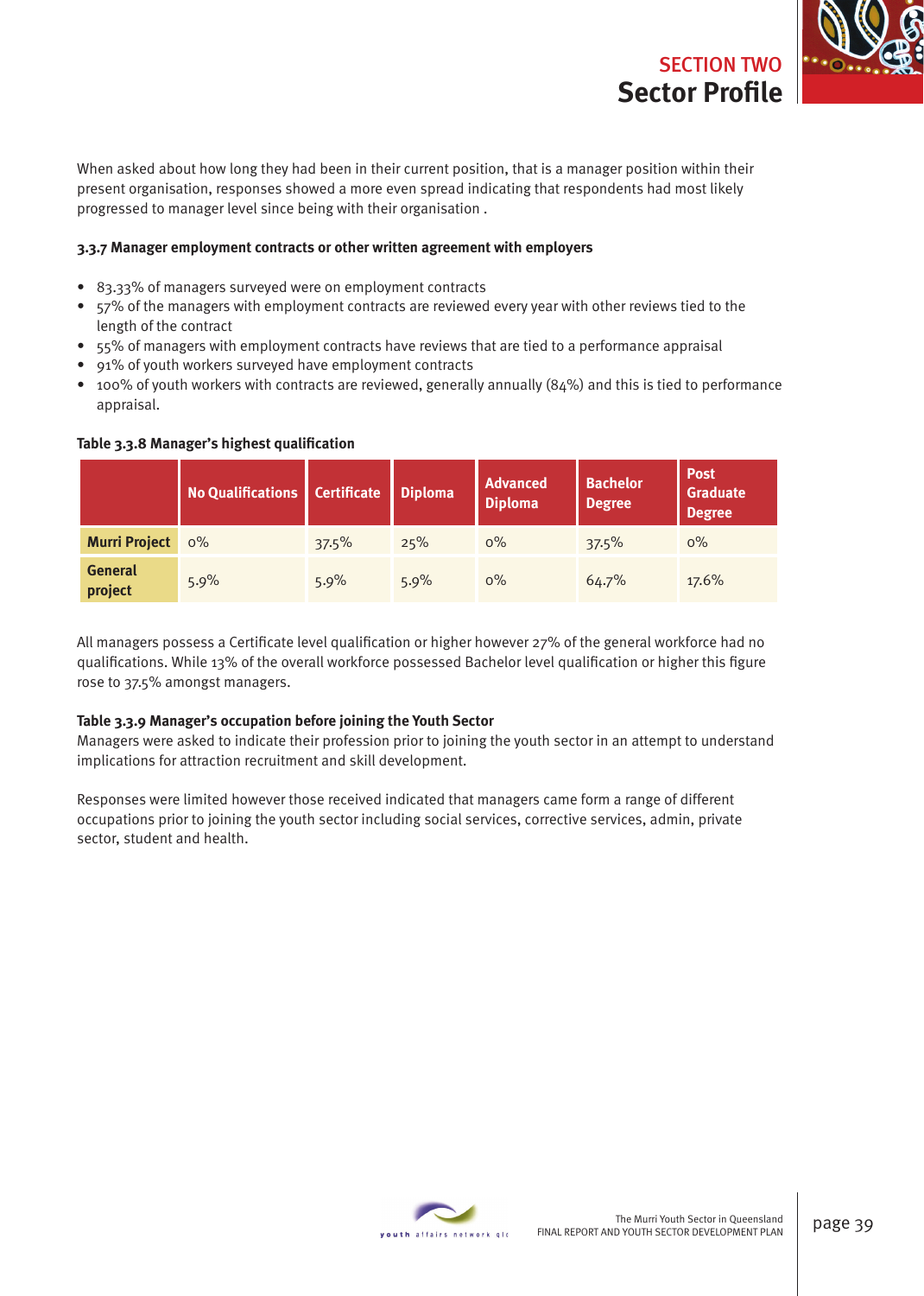

**Sector Profile** SECTION TWO

### 3.4 Human resource practices

### 3.4.1 Recruitment practices that proactively seek to employ people from specific cultural **backgrounds**

In order to provide some insight into existing human resource policy and practices that support the development of cultural competency, managers were asked a series of questions.

Managers were asked if they actively seek to employ people from specific cultural backgrounds.

As may be expected, 100% of respondents in the Murri project indicated that they actively employ Murri and Torres Strait Islander workers. In the general project almost 60% of managers indicated that they do work actively in this area, however other data provided in relation to the general workforce indicated that only 10% of the workforce is from either a CALD background or from Murri, Torres Strait Islander or South Sea Islander backgrounds.



### **3.4.2 Necessary skills in managing staff from different cultural backgrounds**

Again, 100% of managers indicated that they felt that they had the necessary skills to manage staff from different cultural backgrounds. When asked to provide more detail in this area managers described their approaches, experiences and training in this area including:

- As a Murri CEO, I value cultural diversity and the impact that people from different cultural background can bring to our service and our clients
- Learnt from good local people
- Look for relevant work experience, excellent knowledge of cultural protocols, experience of youth industry and good networks.

Difficulties raised in managing staff from different cultural backgrounds included:

- Balancing recruitment processes, mentoring and support staff pathways as community elders and leaders
- Issues around younger females managing older males.

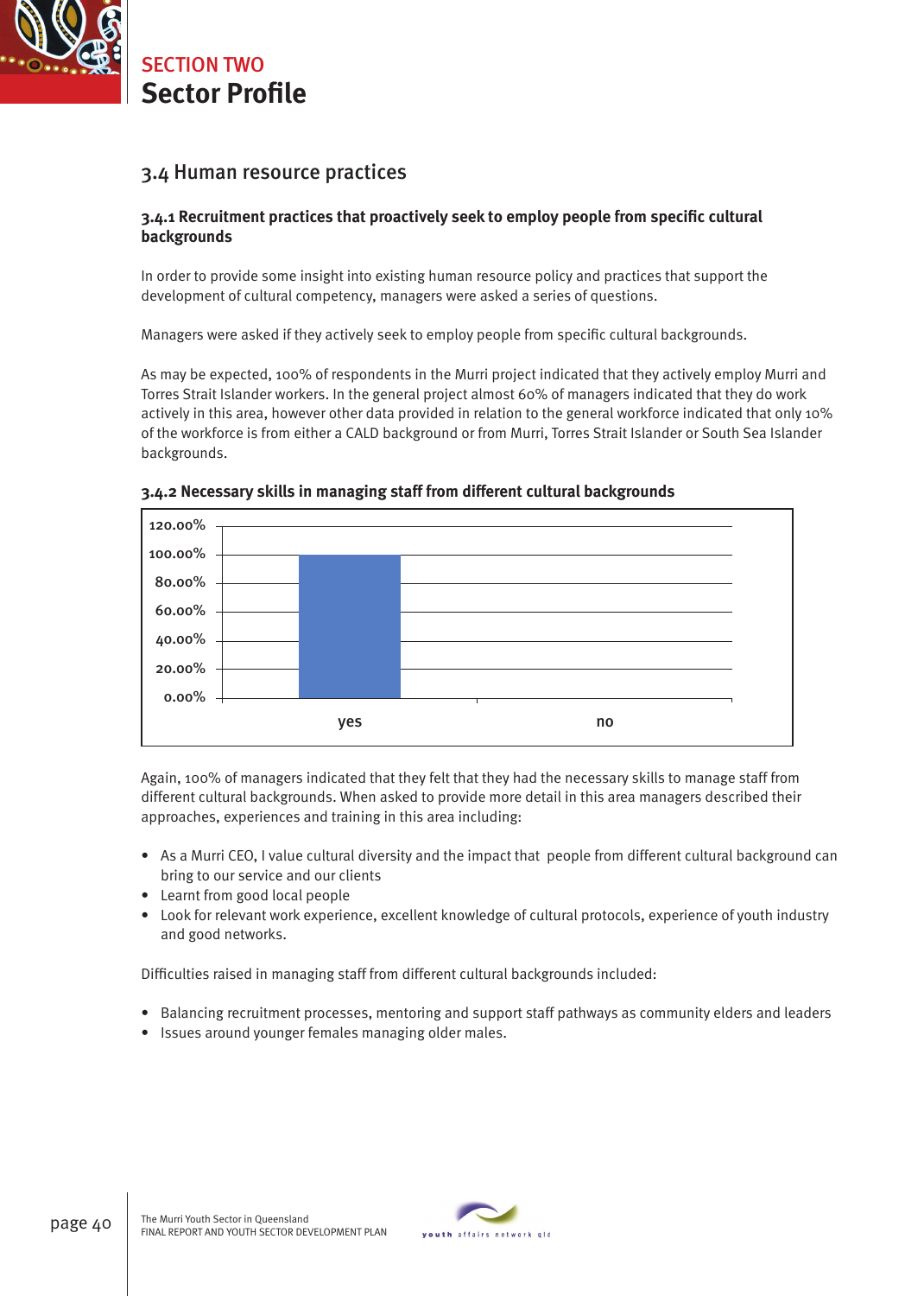

#### **Table 3.4.3 Organisational human resource policy to support cultural inclusion**

All managers indicated that their organisation has human resource policies that support cultural inclusion .



Policies and procedures that support cultural inclusion were identifed as:

- Cultural Work Plan that captures our beliefs based upon Murri principles of Caring and Sharing.
- Compliance policies and procedures
- Significant professional experience
- Service review policy
- Policies such as sorry business
- Dedicated HR Officer.

#### **Table 3.4.4 Provision of student placements**

Student placements provide critical on the job learning opportunities to assist in preparing people to enter the sector while also providing an informal recruitment pathway. Managers were asked about whether they provide student placement opportunities as a gauge of the activities in this area. 60% of managers indicated that their organisation provides student placements from a range of educational institutions and courses including TAFE Youth Work students, Job Network, local secondary schools, QUT, Community Workforce Solutions, BSW Deakin University, students in cultural education courses.



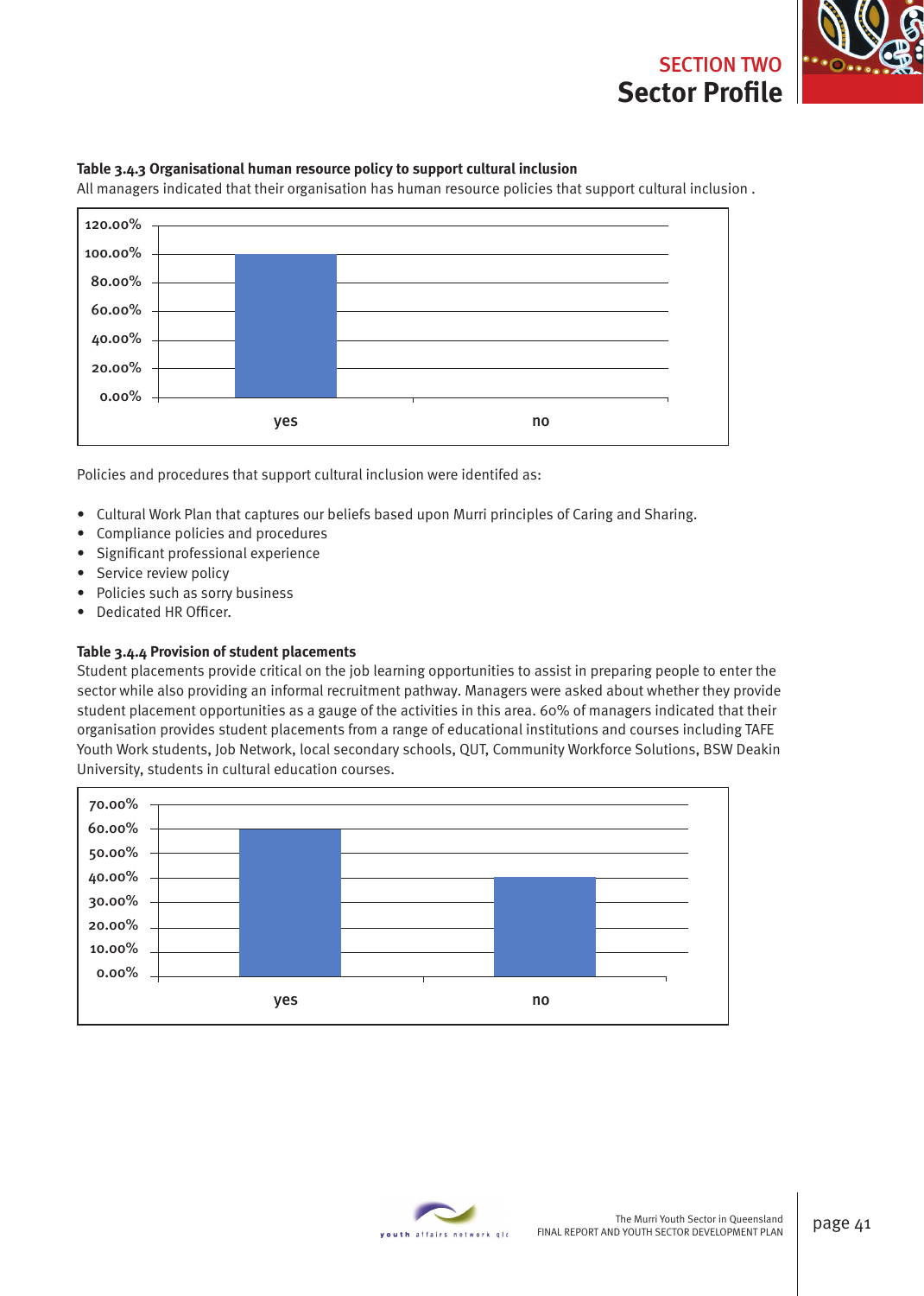



**Table 3.4.5 Organisational Approach to Student Placements**

Managers clearly identified that organisations have a role in supporting the future sector through the provision of student placements when asked which statement best describes their approach to providing student placements. Managers also noted that they need to have time to support students and that confidentiality can create barriers in providing workload for students impacting on clients coupled with the short term nature of placements.

At focus groups with TAFE staff and students the importance of vocational placements in preparing students for work in the sector was identified as a major workforce development strategy; however the lack of resourcing of training providers to provide this function and support students and services effectively to enhance learning during the placement process was noted as a major issue and barrier in relation to placements.

### **Table 3.4.6 Policies and procedures guiding the development of staff**

90% of managers responded in the affirmative to having policies and procedures that guide the development of staff.

**Types of organisational policy and procedures seen as guiding staff development in organisations**

- Strong training philosophy which is supported by our key documents
- Commitment to developing skills and knowledge of staff high priority
- Training and study leave
- Policies and procedures are based on benchmarks and compliance from funding organisations such as Department of Communities
- Training and recruitment, board and management training in governance
- Training in house and through Department of Communities when relevant eg SAAP data training
- Policies and related budget
- Comprehensive training, supervision, performance review and planning

One organisation noted that they presently had policies under development in this area.

Most respondents nominated training and professional development as key policy and procedure areas, activities that are associated with traditional notions of staff development. While many organisations probably have other policies and procedures that contribute to the development of their staff the challenge is to assist

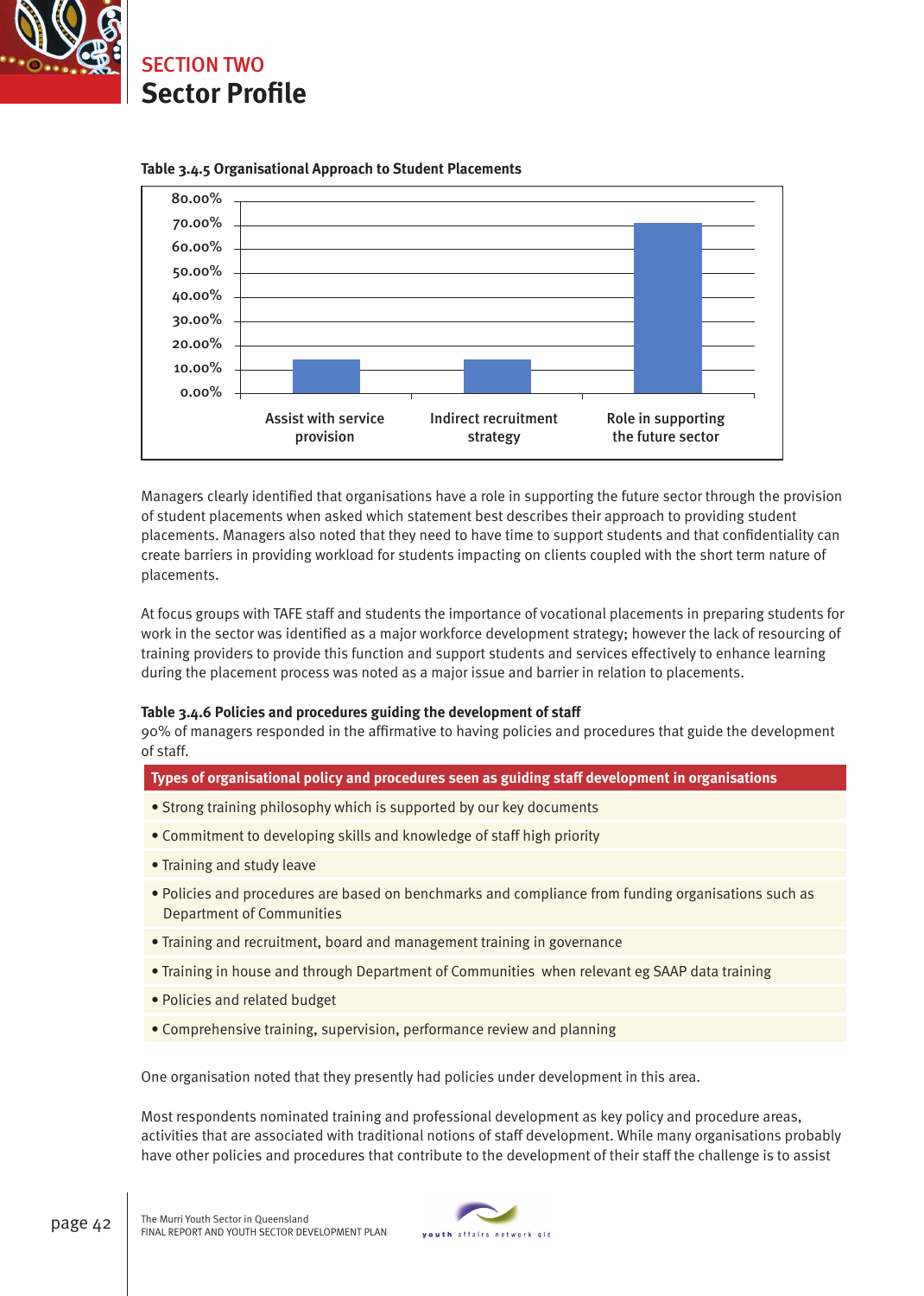

managers within organisations to think more broadly about what they do or could do to support ongoing development of their workforce. This could include policies and procedures that enshrine mentoring, peer support, job swapping across agencies and opportunity to act in other internal positions.

### **3.4.7 Professional Memberships**

To extend the picture of current or possible locations to initiate and implement workforce development strategies or where development may be supported people were asked to indicate membership of professional associations, unions and peak bodies.

| <b>Professional Association</b>      | <b>Managers</b> | <b>Youth Workers</b> |
|--------------------------------------|-----------------|----------------------|
| <b>Professional Assoc</b>            | 25%             | $0\%$                |
| <b>Union</b>                         | 12.5%           | $18.2\%$             |
| <b>State or National Peak Bodies</b> | 25%             | $18.2\%$             |

Membership of all professional associations and peak bodies was higher by managers than youth work staff as may be expected. This is expected in that often the organisation is the member of peak bodies and the manager by default is the contact member. Interestingly, only 12.5% of Murri managers identified as members of a union compared with 53% of general youth service managers. Coupled with only 18 % of youth workers this provides for only a small worker base from which to access support in the areas of wage levels and employment conditions through the industrial system.

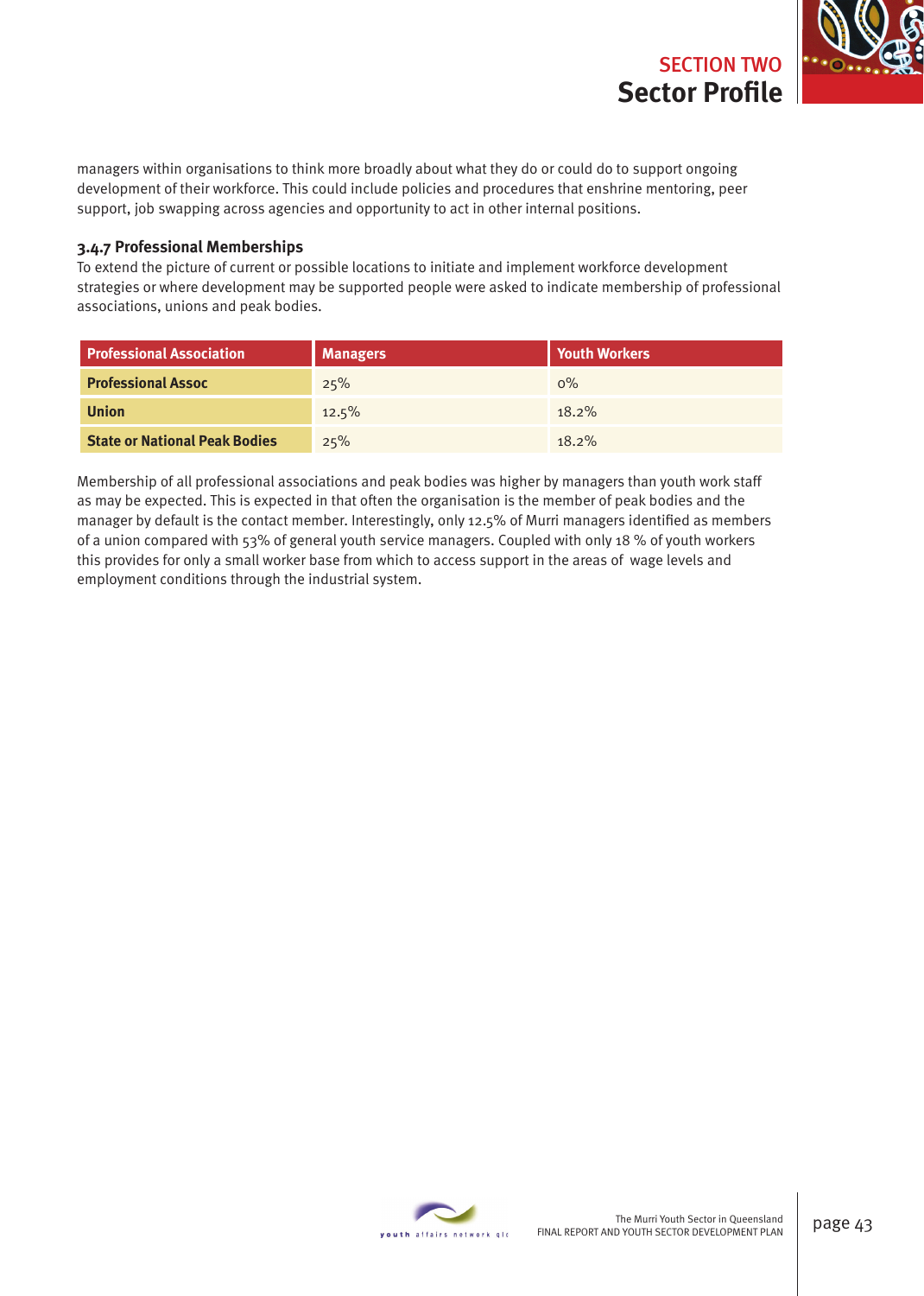

# **Information and Communication Technology** SECTION TWO

### 4. Information and Communication Technology

A BRIEF SECTION on information and communication technology was included in the survey to better understand to what extent organisations utilise technology, in what form and if there are any areas that require additional skilling, resourcing or supporting

| <b>Type of Communication</b><br><b>Technology</b> | <b>General Service usage</b> | <b>Murri Service usage</b> |
|---------------------------------------------------|------------------------------|----------------------------|
| <b>Individual email</b>                           | 68%                          | 100%                       |
| <b>Group/network email</b>                        | 68%                          | 100%                       |
| <b>Online Chat</b>                                | $0\%$                        | 8%                         |
| <b>Skype</b>                                      | $0\%$                        | $0\%$                      |
| Web Forum/online group                            | 22.6%                        | 36%                        |
| <b>Collaborative tools</b>                        | 12.9%                        | 32%                        |
| <b>Wikis</b>                                      | 6.5%                         | 12%                        |
| <b>Blog</b>                                       | 6.5%                         | 12%                        |
| <b>Twitter</b>                                    | 3.2%                         | 4%                         |
| <b>VOIP</b>                                       | $0\%$                        | $0\%$                      |
| <b>Facebook</b>                                   | 3.2%                         | 4%                         |
| <b>My Space</b>                                   | $0\%$                        | $0\%$                      |

### **Table 4.1.1 Forms of communication technology used in day to day operations**

Respondents could chose as many types of technology as relevant to their day to day work hence results do not total 100% and not all respondents completed this question. However the clear indication is that email is the main form of technology used. Both individual and group emails were rated as the communication technology that worked best for youth services. It is noted that a larger percentage of people used web forum/online group and collaborative tools than in general youth services.

### **4.1.2 Organisational Websites**

70% of Murri services have a website that are update between daily or weekly for some services and bi monthly to ½ yearly for other services. The main purpose of the organisations' websites is to provide information about service delivery and programs to the community, consumers and other services. This compares with only 57% of general youth services indicating that they have active websites that are regularly updated.

Almost 100% of all respondents also indicated that they used one or more means of accessing resources and information such as internet searches, government website and other networks.

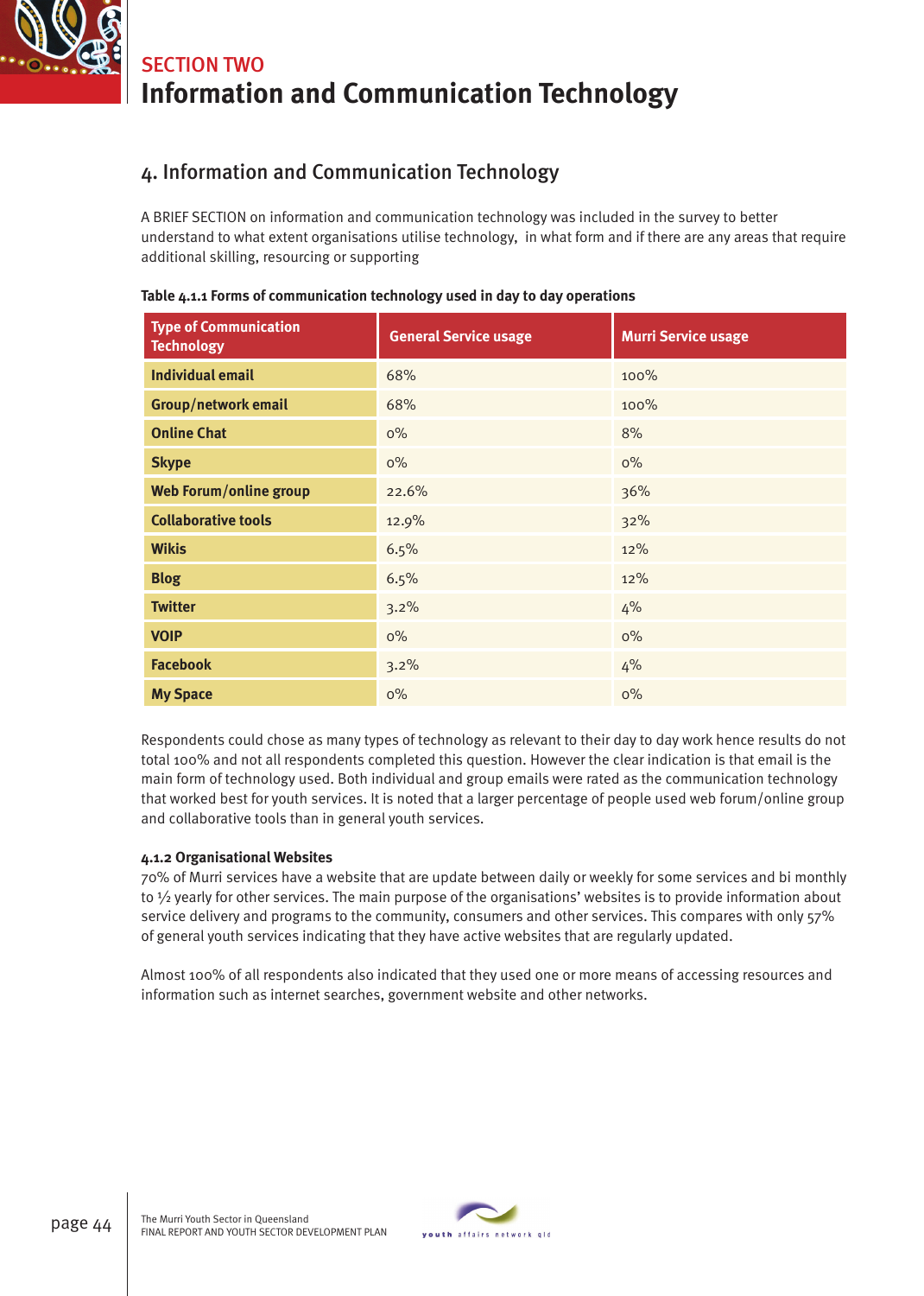# **Information and Communication Technology** SECTION TWO

### **4.1.2 Reason for not using other technologies**

When asked what is stopping them using other technologies, the responses were as follows

| <b>Reason for not using other</b><br>technologies | <b>Murri project</b> | <b>General project</b> |
|---------------------------------------------------|----------------------|------------------------|
| <b>Lack of knowledge</b>                          | 40%                  | 36.67%                 |
| <b>Lack of time</b>                               | 48%                  | 16.67%                 |
| <b>Lack of need</b>                               | 24%                  | 26.67%                 |
| <b>Lack of money</b>                              | 40%                  | 16.67%                 |
| *Other                                            | 16%                  | 13.33%                 |

\*Other includes lack of infrastructure, security, risk of viruses, lack of need, internal policy guidelines about internet usage, availability, risk of viruses and abuse of technology, impersonal nature of technology in a people profession.

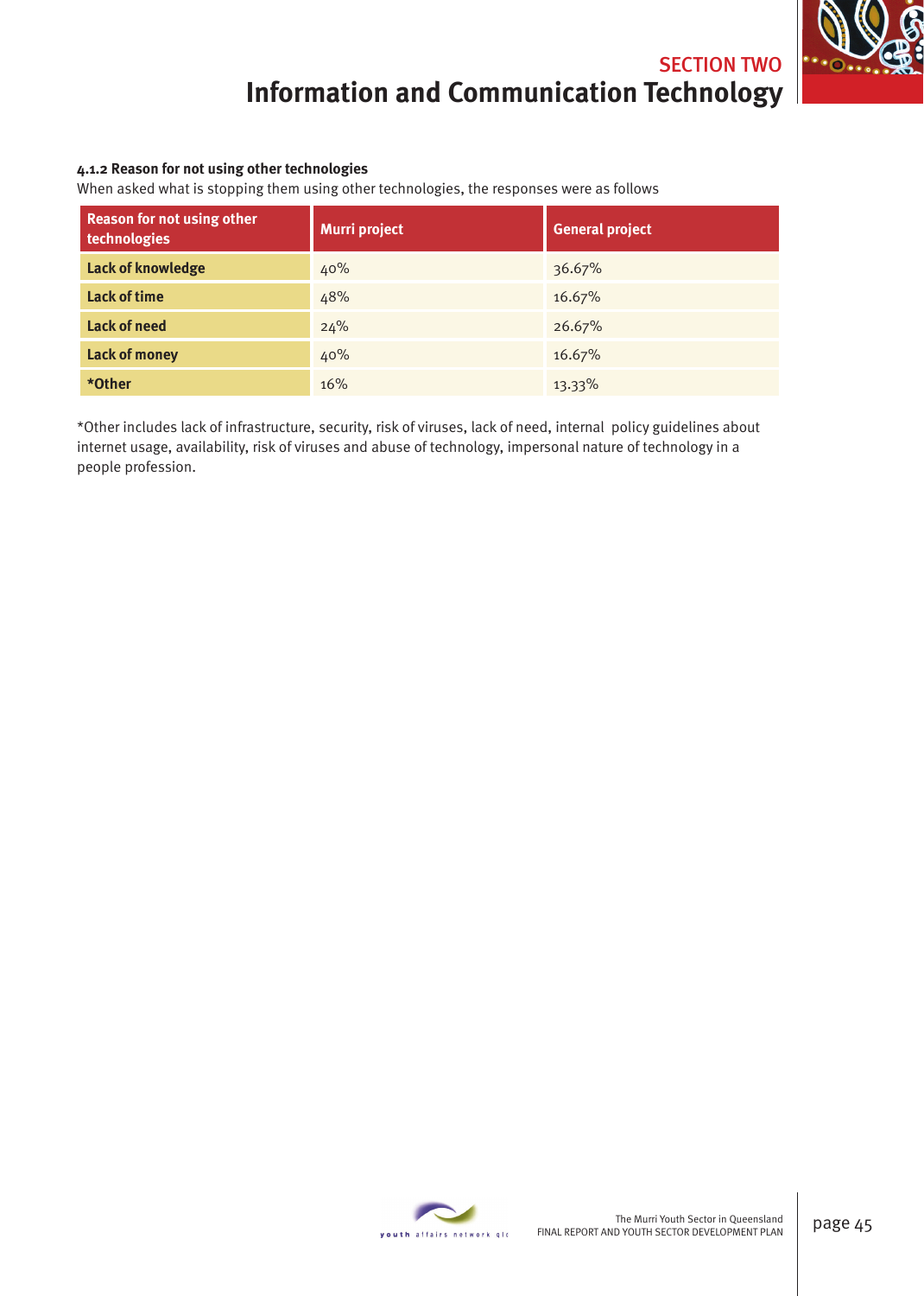

### 5. Skills, Knowledge, Values and Training

THIS SECTION CONTAINS information drawn from both managers and youth workers regarding skilling and training provision, opportunities and needs.

### **5.1 Training and skill development opportunities**

#### **Table 5.1.1 INTERNAL training and skills development activities offered to staff**

Respondents were asked to identify which training and skilling opportunities were offered internally by the organisation from a list of possibilities, with an option of other provided.

| <b>Type of skilling</b>              | <b>Yes</b> | <b>No</b> |
|--------------------------------------|------------|-----------|
| <b>Accredited training</b>           | 32%        | 68%       |
| <b>Non-accredited training</b>       | 48%        | 52%       |
| <b>Conference/Seminar attendance</b> | 52%        | 48%       |
| <b>In House Training</b>             | 60%        | 40%       |
| <b>Regular Supervision</b>           | 44%        | 56%       |
| <b>Informal Supervision</b>          | 64%        | 36%       |
| <b>Mentoring</b>                     | 60%        | 40%       |



The primary sources of internal training are inhouse training , informal supervision and mentoring, however there is quite an even split across a range of internal development opportunities. Interestingly, mentoring was indicated as an internal stratgey by 60% of respondents compared to 33% in the general strategy suggesting that this is an important workforce development strategy in Murri services.

Given the nature of the work in the youth sector and the increasing complexity of young people's needs the fact that 56% of respondents do not have access to regular supervision is a matter requiring attention. While informal supervision has rated well at 64% it can be argued that this is likely to encapsulate processes such as case consultation or problem solving and managers with an 'open door' policy where staff can drop in for advice rather than a formal scheduled supervision process where staff are provided with feedback against work perfomance objectives, allowing structured and planned opportunity for professional development and growth.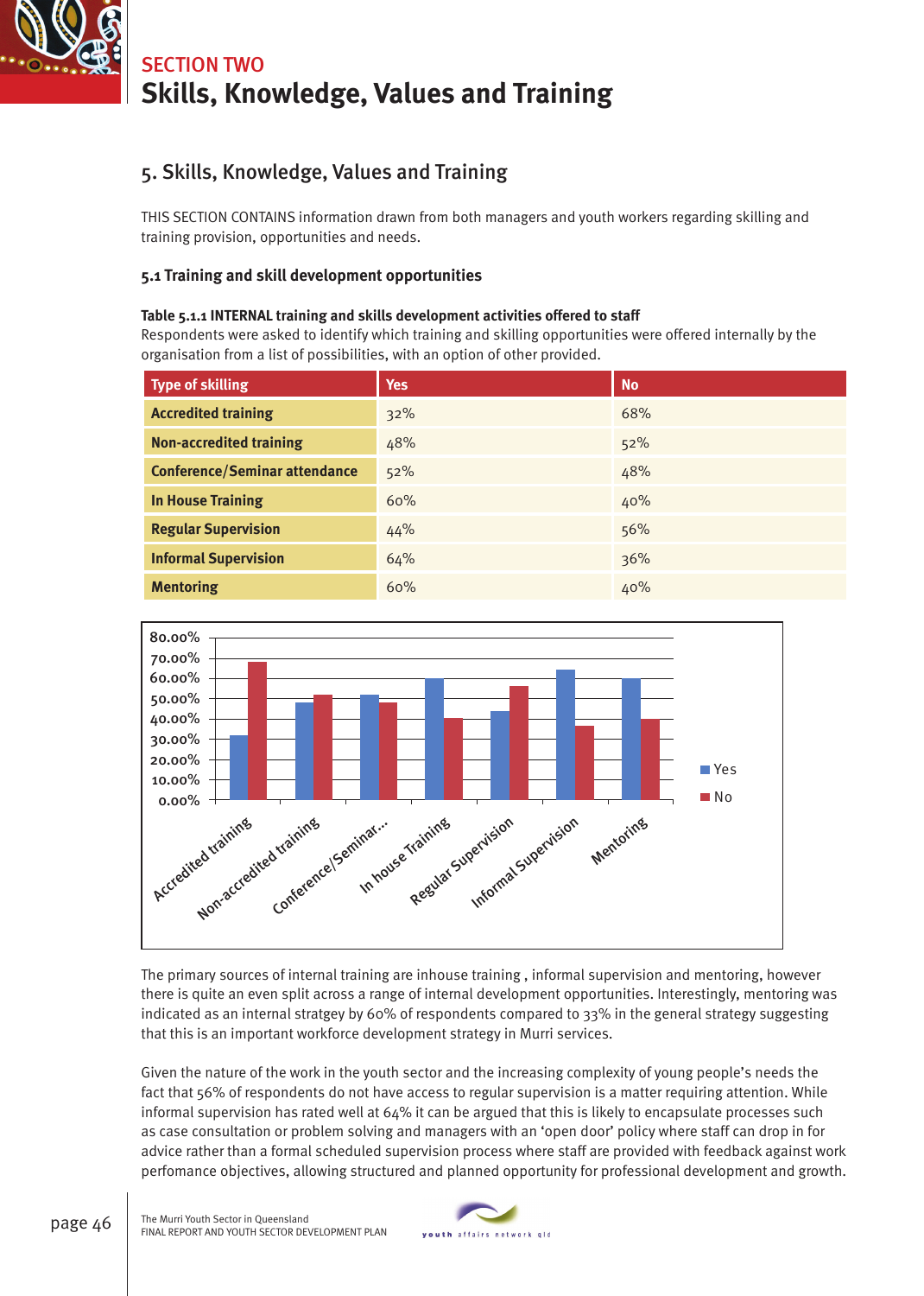

#### **Table 5.1.2 EXTERNAL training and skills development activities offered to staff**

Respondents were asked to identify which training and skilling opportunities were offered externally from a list of possibilities, with an option of other provided.

| <b>Type of skilling</b>              | <b>Yes</b> | <b>No</b> |
|--------------------------------------|------------|-----------|
| <b>Accredited training</b>           | 68%        | 32%       |
| <b>Non-accredited training</b>       | 60%        | 40%       |
| <b>Conference/Seminar attendance</b> | 68%        | 32%       |
| <b>In house Training</b>             | 24%        | 76%       |
| <b>Regular Supervision</b>           | 20%        | 80%       |
| <b>Informal Supervision</b>          | 28%        | 72%       |
| <b>Mentoring</b>                     | 24%        | 76%       |



Access to external training and skilling opportunities appears to be reasonable for most services with almost 70% of respondents reporting access to accredited and non accredited training and conference and seminars. Supervision both regular and informal rates fairly poorly at 20% and 28% respectively. As noted above, this raises concerns about the support and development of staff where they have opportunity for feedback against work perfomance objectives, allowing structured and planned opportunity for professional development and growth. Recent work in the Child Protection area has focused on increasing resilience within the workforce and has identified supervision as a key workforce strategy in this area (Dickinson 2009).

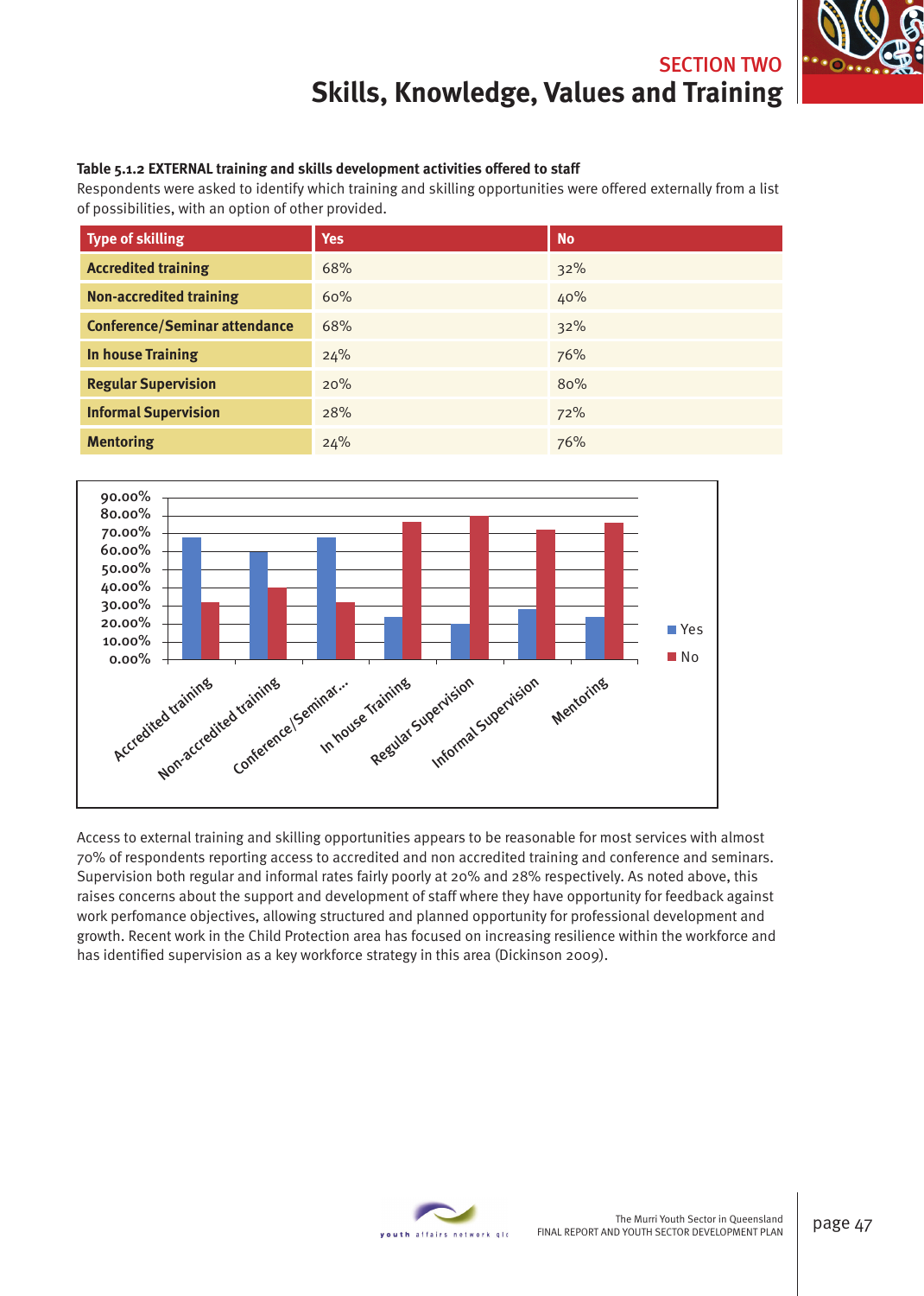

#### **Table 5.1.3 Preferred model of acquiring skills and knowledge**

Managers were asked to identify their preferred method for staff to acquire skills and knowledge, what they thought would be staff's preference and staff were asked to identify their preference in order to gather some understanding of whether managers and staff share views in this area.



Youth workers clearly identified a preference for face to face training at 55% compared to managers preferred way of staff accessing training and skilling at 25%. During interviews and forums face to face delivery was further explored as a tendency towards residential style delivery completed in blocks of time. This seems to be attributed to both preferred learning style and that a number of services that are more regional or remote would prefer to get the training completed because of travel involved. Supervision rated poorly as a preferred way to access skills and knowledge at 20% for managers and less than 10% for staff. Recognition of prior learning was also identified by some respondents as a particular avenue.



**Table 5.1.4 Barriers to staff participation in training and skill development** 

Both staff and managers were asked to identify barriers to participation in training and skilling. As evident from the table above both staff and managers commonly identified the same barrier with much the same level of impact on participation. Cost, time, backfill and family responsibilities all rated highly by both staff and

The Murri Youth Sector in Queensland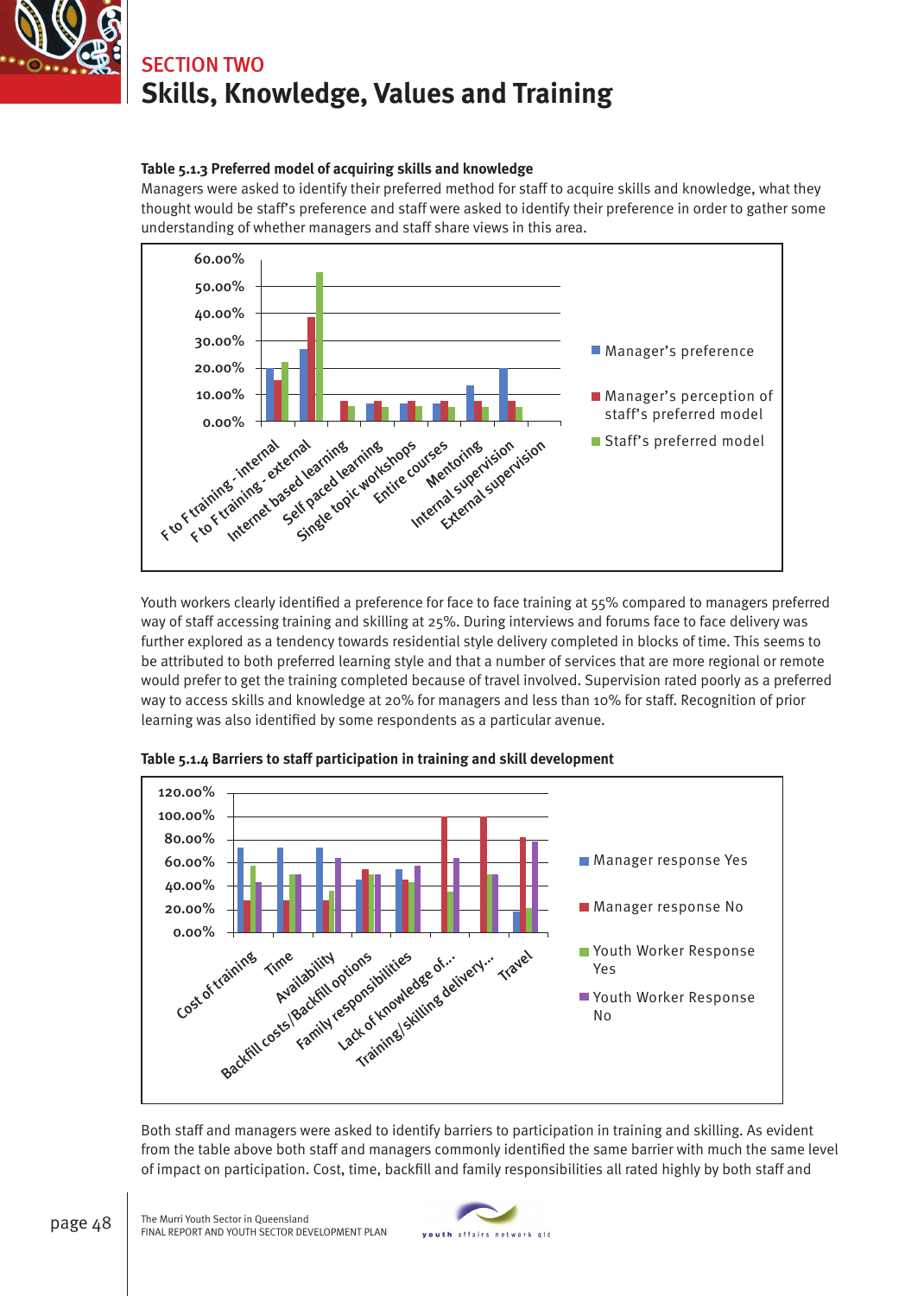

managers in relation to barriers to participating in training and skilling. Given the importance of family and kinship connection within Murri communities it is of little surprise that family responsibilities ranked highly as a barrier to participation. Interestingly travel did not rate as a key barrier to accessing training and skilling.

**Table 5.1.6 Preference for staff to attend accredited or non accredited training and skills development** In order to identify the importance of access to accredited training, all respondents were asked about their preference in relation to accredited and non accredited training.

| Type of Training and Skills<br><b>Development</b> | <b>Managers</b> | <b>Youth Workers</b> |
|---------------------------------------------------|-----------------|----------------------|
| <b>Accredited Training</b>                        | 36.4%           | 57.1%                |
| <b>Non Accredited Training</b>                    | $0\%$           | $0\%$                |
| <b>Combination of both</b>                        | 54.5%           | 7.2%                 |
| <b>No Preference</b>                              | 9.1%            | 35.7%                |

Accredited training is clearly valued by both youth workers and managers, with managers seeking a combination of both accredited and non-accredited to skill their workforce.

### **5.2 Critical Knowledge and Skill Areas**

#### **5.2.1 Critical knowledge and skill areas required by youth workers**

In order to provide some defining aspects to the notion of the youth service sector, staff and managers in the survey instrument and at forums and focus groups were asked to identify the critical or core knowledge and skill areas for youth services staff.

Responses have been collated and prioritised into key topic areas based on the number of times they were identified. Six clear topics areas emerged:

| <b>Priority Order</b>   | <b>Skill and Knowledge Area</b>                                                                                                                                                                                                                                                                                   |
|-------------------------|-------------------------------------------------------------------------------------------------------------------------------------------------------------------------------------------------------------------------------------------------------------------------------------------------------------------|
| $\mathbf{1}$            | Practical cultural awareness and competency-this appeared to relate to both Murri<br>and non-Murri workers in that not all workers are from the local community and hence<br>culturally competent in relation to that community as well as personal awareness being<br>critical to good youth work as noted above |
| $\overline{2}$          | Communication skills - this includes engagement, negotiation skills and Murri language<br>skills, counselling techniques                                                                                                                                                                                          |
| $\overline{\mathbf{3}}$ | Management and governance                                                                                                                                                                                                                                                                                         |
| 4                       | Program development - in terms of developing programs to respond to young people's<br>needs at an agency level and potentially beyond at a whole of community/sector level<br>underpinning an appreciation of complexity.                                                                                         |
| 5                       | Leadership and mentoring                                                                                                                                                                                                                                                                                          |
| 6                       | Mental health – skills and knowledge in responding to issues such as substance abuse                                                                                                                                                                                                                              |

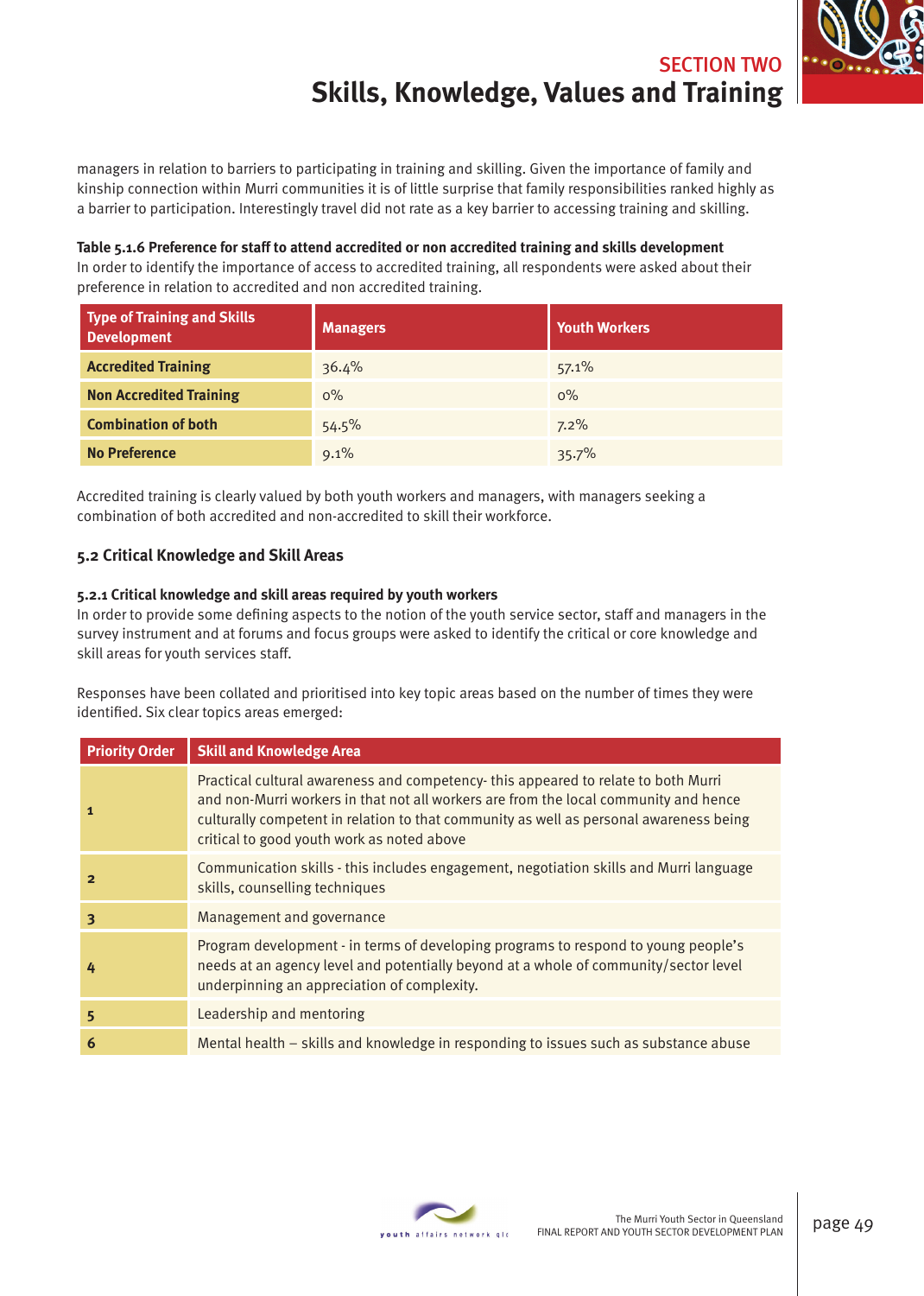

Other topics included:

- Crisis intervention
- Counselling
- Knowledge of community issues and extended family structures
- Building resilience
- Knowledge of key and critical youth concepts
- Keeping up with technology, innovative and creative in dealing with youth issue
- Employment and training initiatives
- Ability to engage and cover a wide range of diverse and complex issues
- Family relationships and impacts of trans-generational trauma

### **5.2.2 Critical values and qualities required by youth workers**

Those interviewed were asked what makes a good youth worker and about the personal values that drive their work and that impact on how they work.

Not surprisingly given the description of culturally appropriate youth work as outlined above, cultural identity and learning from your own life experiences and upbringing rated as the most important by being nominated by the most people. The others most commonly identified were:

- respect, open mindedness and listening
- patience, tolerance and compassion
- working from the grassroots and walking alongside young people
- providing leadership and being role models
- passion
- honesty

What these values mean in terms of how youth work is undertaken have been further explored in the discussion paper ;Which Wei? Values in Youth Work: A Murri Perspective" (Lucashenko 2010), *http://www. yanq.org.au/our-work/2611-qwhich-wei-values-in-youth-work-a-murri-perspectiveq*, developed as a result of the emphasis placed on working with this with Murri young people and the opportunity for the youth sector as a whole to learn from this experience.

### **5.2.3 Critical knowledge and skill areas required by managers**

In order to highlight differing requirements of managers and youth work staff, managers were asked to identify the critical or core knowledge and skill areas they require.

| Priority<br><b>Order</b> | <b>Skill and Knowledge Area</b>                                                                                                                                                                                                                                                                          |
|--------------------------|----------------------------------------------------------------------------------------------------------------------------------------------------------------------------------------------------------------------------------------------------------------------------------------------------------|
|                          | Governance Skills - leadership, financial, attracting funding, industrial relations, risk<br>management, asset management and maintenance, understanding the government funding<br>system.                                                                                                               |
| 2                        | People management - nurture and support workers, processes to challenge for change,<br>balance competing needs (staff, clients, organisational), training opportunities including<br>the VET system, supervision of teams and individuals, nurture social spiritual and<br>emotional well being in staff |
| 3                        | Communication Skills - conflict management, compiling complex reports, cultural<br>knowledge and resources                                                                                                                                                                                               |
| 4                        | Youth work content - legislation that affects young people, best practice and models of<br>practice, relationship based frameworks, youth technology                                                                                                                                                     |

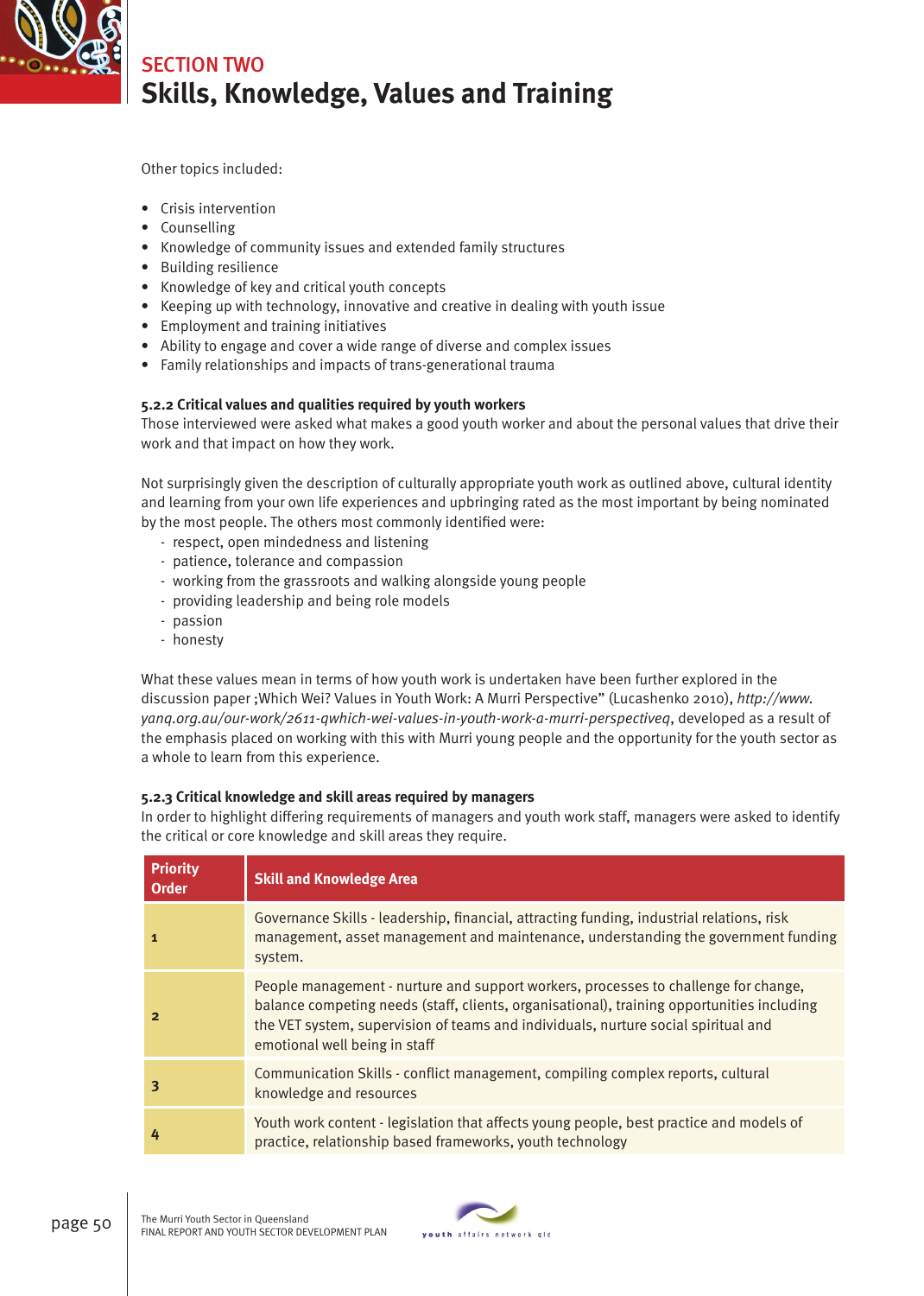

#### **5.2. 4 Staff currently enrolled in a Youth Work or other relevant qualifi cation**

12.73% of staff in the Murri youth sector indicated that they are enrolled in youth work or another relevant qualification closely compared to 15.67% of current staff in general youth services sector although as highlighted above close to 30% of Murri youth workers report that they have no qualifications. Where nominated, the qualifications identified included a wide range of levels and content areas demonstrating the complex pathways into and across the youth sector. Responses included:

- Certificate III in Community Services
- Murri Counselling Course
- Counselling and Youth work Diploma
- Grad Cert in Public Sector Management
- Grad Dip in Psychology

#### **5.2.5 Relevant course or qualifications**

Staff and managers were asked to identify specific courses or qualifications that they see as the most beneficial or relevant to their work role in the youth sector to determine if a theme or trend stood out. However as can be noted from the comments below the responses were quite broad and specific to work specialisations. The number of times a response was made has not been recorded as this was not significant; rather the topics have been listed to show the scope of responses.

- Mediation training
- Cert 4 Youth Work (however required better access)
- Project management
- Data management and reporting
- Leadership/mentoring
- Program development
- Communication
- Cultural training

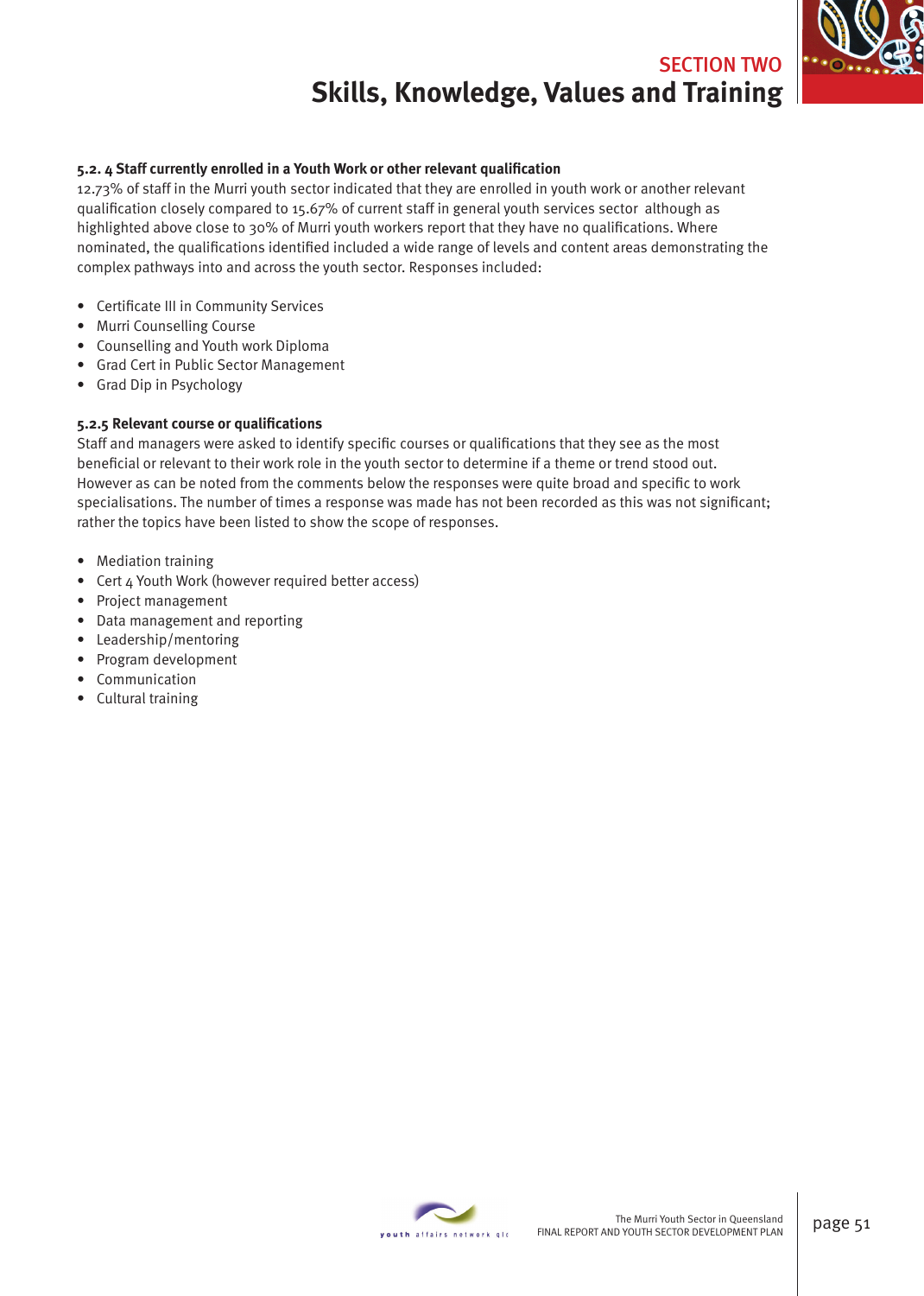

**Mental Health** SECTION TWO

### 6. Mental Health

In 2007, the Queensland Alliance in conjunction with YANQ and other local services conducted a Youth Mental Health Summit at the Redcliffe Area Youth Space. The interest in the Summit from across Queensland indicated the intent of youth service providers along with other service providers to work with young people in their local communities to provide support including prevention, early intervention and crisis/ post crisis support. A series of recommendations were formed towards providing better service delivery in this area that included increased skilling opportunities for youth workers working with youth mental health issues and strategies to assist youth services and mental health providers to know about each other and connect and collaborate more effectively for better service provision.

Opportunity was taken during both the general and Murri projects to further explore the existing knowleentdge and connections between youth services and community mental health providers and the areas requiring additional skilling with additional resourcing from Queensland Alliance to support this process.

Two focus groups were conducted with a total of 39 general youth sector youth workers after they had participated in a half day training event about working with young people with mental health issues. Other information in relation to this topic area also emerged in general focus groups and forums.

As well, all of the 38 people interviewed for the Murri project were asked about what types of services and support they currently provide to young people experiencing mental health issues and if they would like to be able to provide more services or support in this area.

Types of service and support provided to young people experiencing mental health issues by youth services

The key areas identified were:

- Engagement strategies
- Referral processes
- Networks and coordinated/connected services
- Provision of navigational and implementation support
- Case management
- Advocacy

Youth workers distinguished between their role and that of mental health clinicians in that they described a significant role of their work in this area as utilising their existing relationship with young people and their services to meet other immediate needs of young people such as food, housing and general support so that they may be better placed to connect with mental health professionals. They said that they have a major role in referring to specialist services and then providing support to young people to navigate through the mental health system, demystifying aspects as required. Youth workers said that they work to engage young people and establish a relationship so that they can offer support and assistance in a non judgmental way. They also said that they contribute to ensuring a continuity of service through taking on a case management role across systems as this is essential for good quality services for young people. The major issue identified by Murri services in relation to where they need to provide support was substance and drug use, in particular alcohol, marijuana and petrol sniffing. Other issues requiring service support included depression and affects of abuse.

Services said that along with referring young people on, they provide specific services in this area such as:

- having guest speakers to share their life experiences with young people
- conducting weekly mental health clinics
- providing counselling and assistance in relation to substance and drug use
- mentoring programs for young people while accessing other services
- advocating for additional support and funding to government
- advocacy for young people in school and other areas
- working with young people to write a recovery plan.

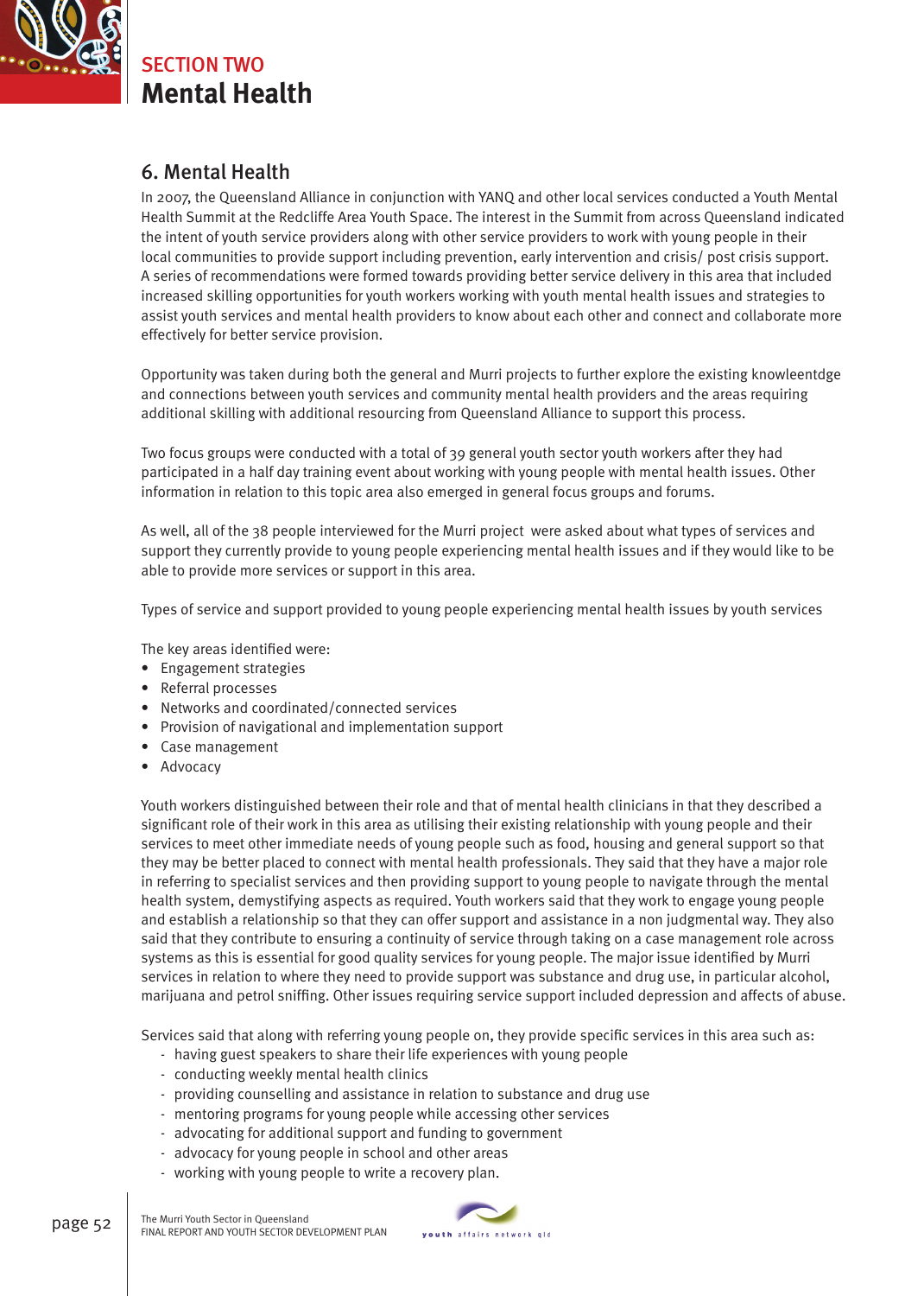

General sector workers in more regional and remote areas noted that while access to specialist services may exist that often the positions were not filled or the person changed regularly leaving them in the position of being the key person with a working relationship with that young person. In relation to Murri services it was noted that some remote services are well resourced to provide primary health care and with ongoing direct access to mental health services.

### **Provision of additional support to assist youth services to provide extra services**

Workers were asked if they would like to provide more support and services than they do and, if so, in what area. Responses indicated not only that knowledge of services was important but the importance of existing relationships between services when making referrals and suggested that an increase in focused networking between youth services and the mental health sector would be very valuable. They also suggested that potential partnerships and collaborative efforts that draw on the qualities of both service systems need to be funded and supported. They commented that the funding cycle stifled service development in these areas through tight reporting requirements that did not allow for innovation as does the impact of funding changes once a program has been established.

Specifically, workers identified the need for the following strategies. These have been coded according to what can or should be addressed most immediately and what is most important to workers: green for immediate, followed by yellow and then red for those that require medium and longer term attention.

### **Strategies to increase youth services capacity to support young people experiencing mental health issues**

Provision of additional skills in engaging young people experiencing mental health issues, building on existing skills in this area

Additional training at a tertiary education level in working with mental health issues

Cross sector professional development opportunities that will enhance relationship development and networking

Better articulate what youth workers do well in relation to working with young people experiencing mental health issues to affirm current practices

Access to professional supervision and development plans and funding that supports them to be undertaken and implemented

Regular and appropriate debriefing and reflective processes to reduce the likelihood of vicarious trauma and a burnt out workforce

Resources and infrastructure to support focused networking between youth services and mental health services towards information sharing, relationship building and case management

More flexibility in funding reporting arrangements to allow youth workers to respond in a flexible and adaptive way to emerging mental health needs

Opportunities to enhance learning and development through shadowing and job swaps that are embedded into workplans/professional development plans

Opportunities for youth workers to hear directly from young people with a lived experience of mental health issues.

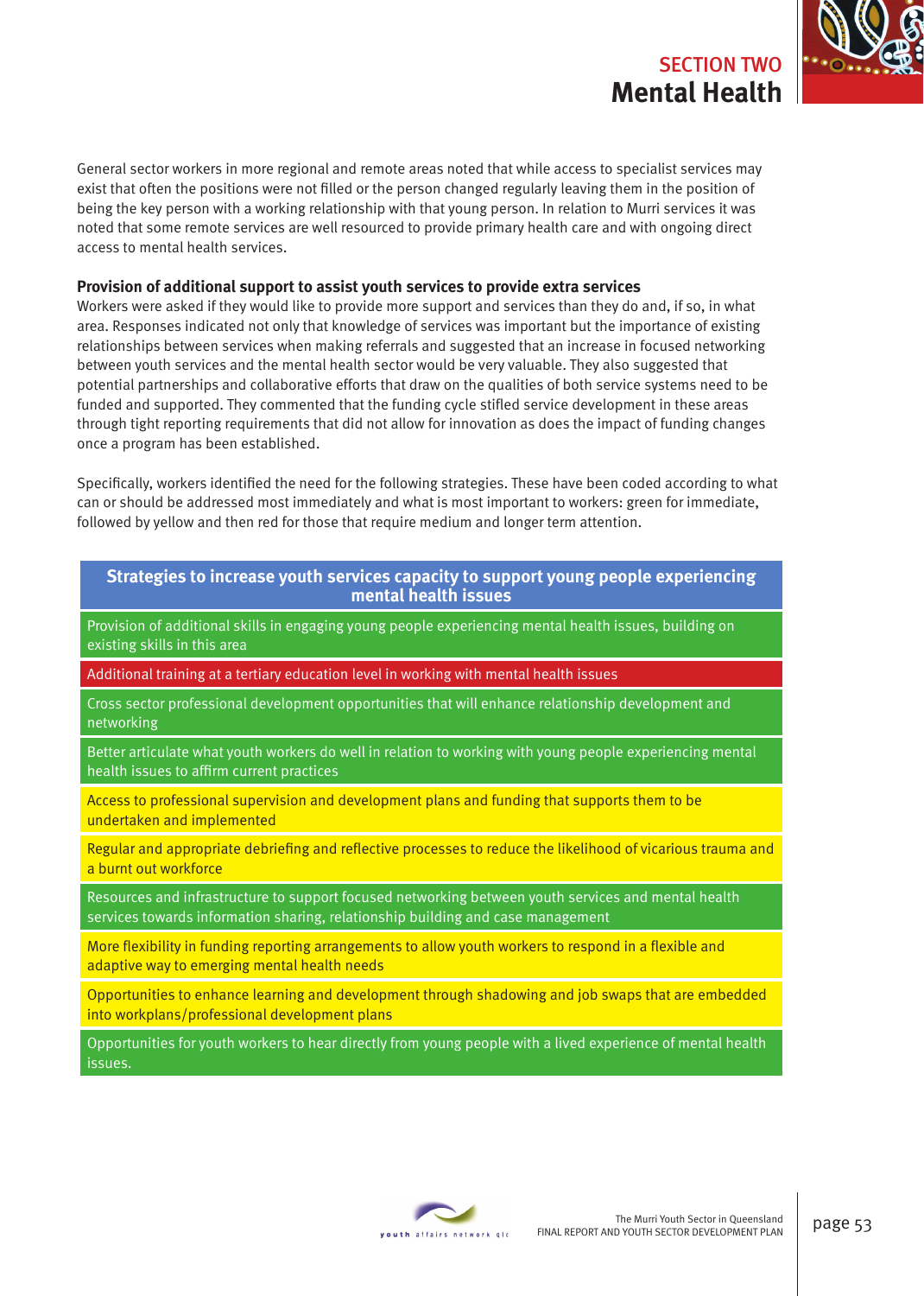

# **Mental Health / Networking** SECTION TWO

### **Murri Specific**

When Murri workers were asked if they would like to provide more support and services than they do and, if so, in what area, all services (except one child protection referral service) indicated they would be keen to provide additional services and support in this area to better meet the needs of young people and that this could be achieved through:

Additional funding that would both allow for further program development

Ability to resource appropriate training and skilling for workers to deal directly with issues

Approximately 90% of the services said that staff have no training in working with these issues.

Services also identified that there was a need for better linkages between organisations to create the system for a more unified approach with stronger referral and service provision networks. Specifically, workers identified the need for greater government recognition that Murri services can effectively deliver services in this area and the opportunity through funding amounts and funding requirements such as reporting processes and service models to be able to do this 'the Murri way". Workers stated that all Murri services offered supportive referrals for young people with mental health issues and that most offered practical support and follow up.

One specific strategy identified in the remote North West is to place more mental health outreach services for young people in places such as schools to provide an earlier intervention service.

### 7. Networking

TO SHED LIGHT on current participation rates and potential benefits of network membership, respondents were asked to identify if they regularly participate in networks and if so what type of sector development support was offered through this process. About 93% of workers attend networks and interagency meetings with the main stated reason being for peer support and mentoring with 63.64% of managers engaged in networks, with their main reason being peer support and information sharing.

Extending from the concept developed through this project about the congruency between youth work practice generally and culturally appropriate youth work, further exploration of the key aspects and strengths of Murri peer support networks would provide a valuable tool for informing and shaping how youth work networks are built and sustained over the long term to have most benefit to the workforce.

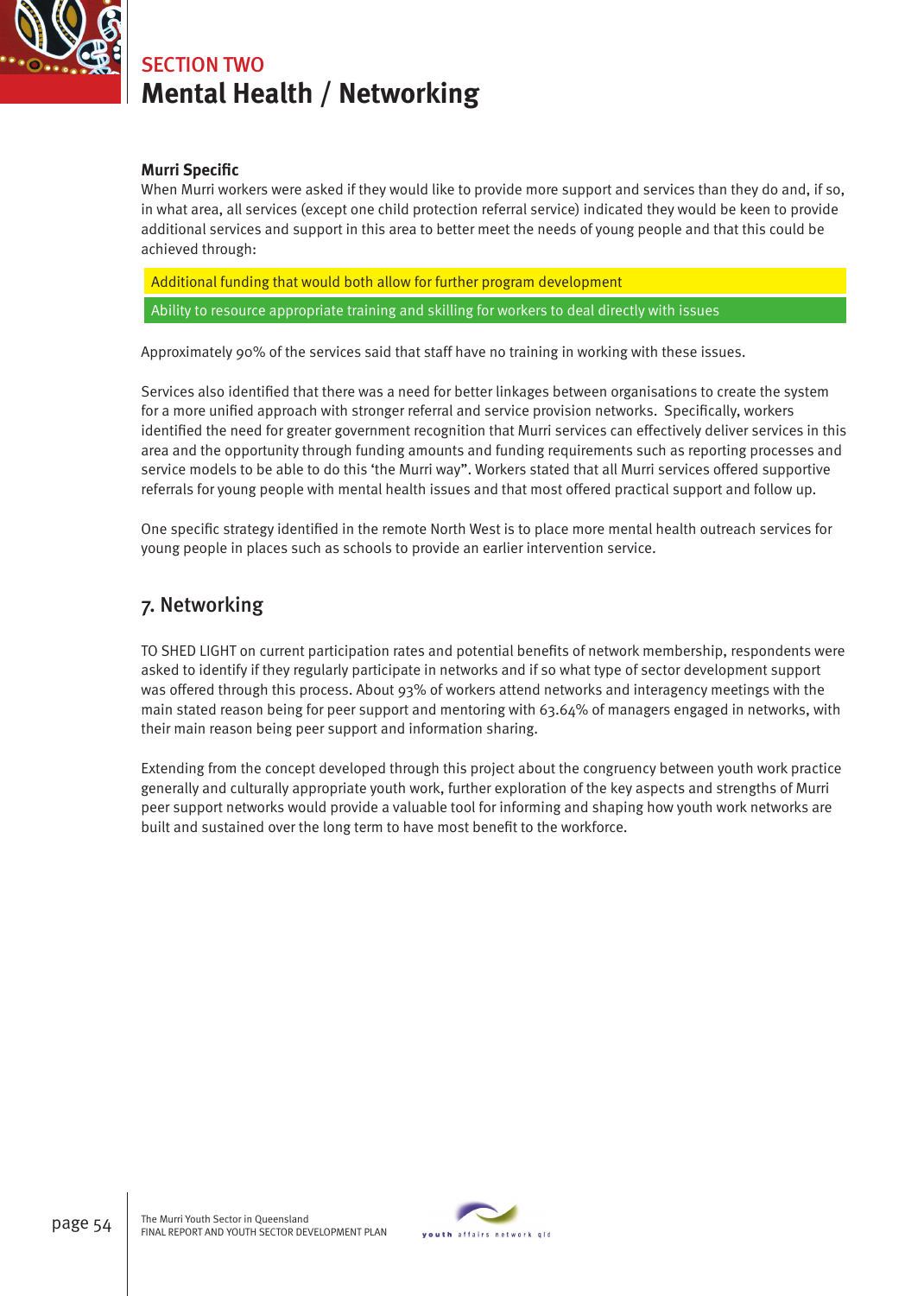### **Future Trends and Skills** SECTION TWO



### 8. Future Trends and Skills

FINALLY, RESPONDENTS WERE asked to envisage future trends and issues likely to feature for young people and hence identify the skills and knowledge that youth workers will need to work effectively in the future.

#### **Future Trends**

- Trend towards case management
- Partnerships and collaborations
- Advances in technology
- More compliance, reporting and documentation
- Shifting to consultancy driven, negotiation tables
- Shared responsibility agreements
- Forced to compete against more resourced and established agencies for funding
- Changes in wages and the need for funding for this closing the gap policy undertaking a lot of child protection work with no recognition or funding
- Less Murri specific funding opportunities for community organisations
- Increased compliance and reporting
- Collection and analysis of data regarding service delivery
- Changes in the SACS Award and wages
- Funding for closing the gap policy
- Growing regions and infrastructure in Queensland

#### **Future Issues for Young People**

- More child protection work with funding and recognition
- Complex case management
- Mainstreaming risks
- Lack of resources and govt funds
- Cyber bullying
- Violence increasing with young people
- Lack of supported accommodation
- Funding arrangements that disconnect services from the community
- Increase in incarceration

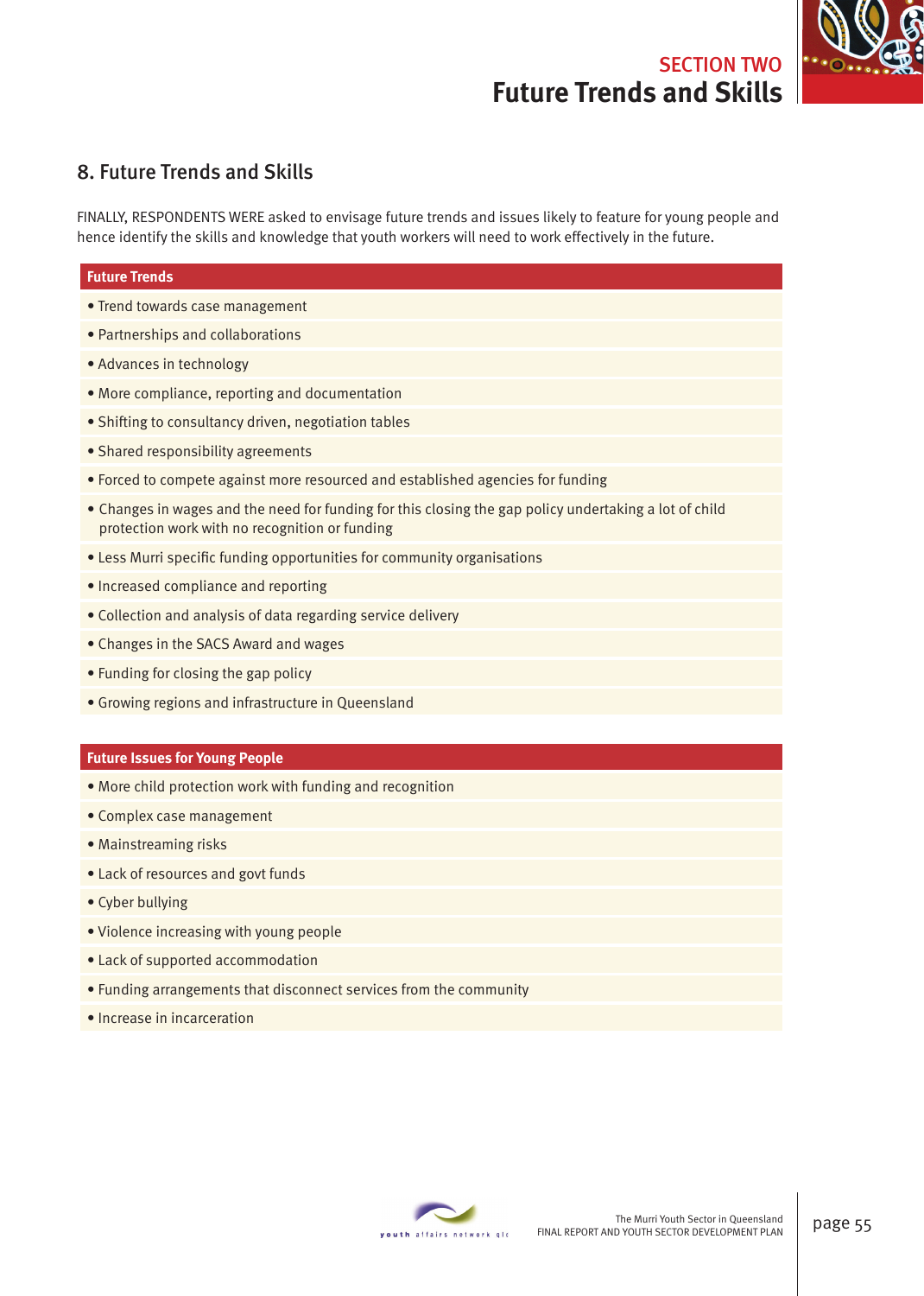

# **Future Trends and Skills** SECTION TWO

Respondents provided the following responses when asked to identify the knowledge and skills they think will be required into the future.

| <b>Youth Workers</b>                                            | <b>Managers</b>                                                                  |
|-----------------------------------------------------------------|----------------------------------------------------------------------------------|
| Provide young people with the skills to speak for<br>themselves | Cultural aspects of youth work                                                   |
| Counselling skills                                              | Specific strategic directions coordinated by a lead<br>agency or a working group |
| Advocacy                                                        | More qualifications                                                              |
| Technology skills to use social networking sites                | More funding to support in-house training                                        |
| Developing self identity                                        | More understanding of how the system works                                       |
| Cultural practical skills                                       |                                                                                  |
| Accessible accredited training                                  |                                                                                  |

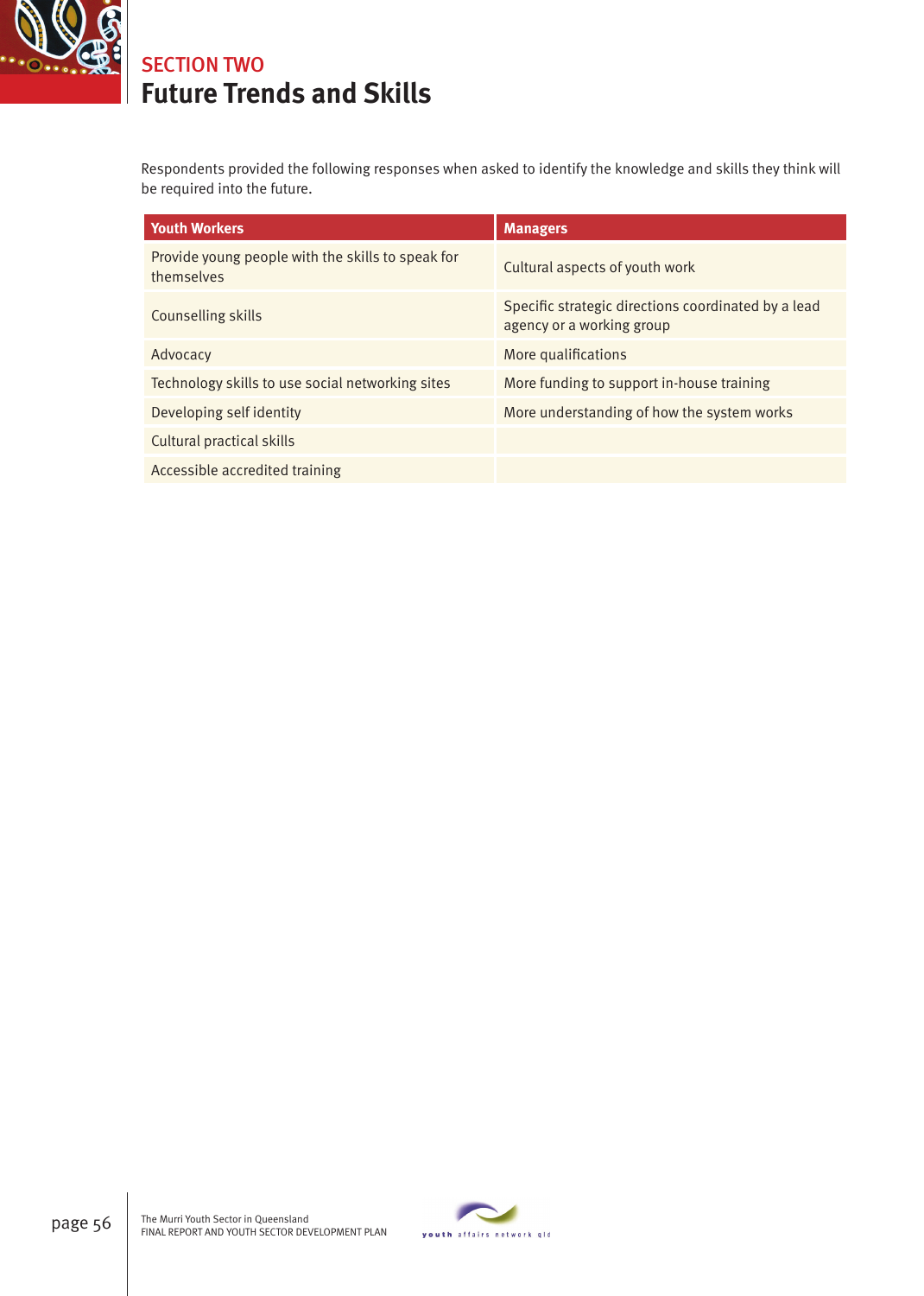

### Key Themes

THIS SECTION OF the report summarises the key themes that have emerged and outlines some of the implications for the ongoing strategic development of the Murri youth sector in Queensland. While the findings are partial in the sense that they pertain to some regions in Queensland, they provide a clear picture from which to develop possibilities that will be validated in other regions to create and inform local and state-wide strategies.

Workforce development by its nature is undertaken in the context of broader framework of social, political and economic drivers. As a partnership agreement designed to guide the relationship between the non-profit community services sector and the Queensland Government to achieve better outcomes for Queenslanders, the *Queensland Compact: Towards a fairer Queensland* provides the framework for the Queensland Government and the not for profit community services sector to work together towards productive outcomes to benefit the community. Where possible, strategies that support the development of this partnership approach with government regarding future funding priorities and enabling capacity at a youth sector level have been identified.

### **Strengthen Youth Sector Strategic Capacity for Workforce Development**

Goal 3 of the *Queensland Compact* relates to improving the sector's capacity and sustainability and includes strengthening the systems and infrastructure for effective service delivery and development into the future (2008 p 6). An effective workforce development strategy requires not only an overarching framework to provide guidance and direction but the capacity within organisations and the sector overall to implement aspects of that framework as they relate to them to build current and future workforces. Therefore, the level of experience within the youth services sector is an important consideration in terms of the sustainability, health and depth of skills and knowledge available to influence quality of services provided to young people and quality of management skills and practice to support the sector. The capacity, willingness and support of key government stakeholders are also crucial factors that have been dealt with in Recommendation Two.

Survey results showed that 40% of workers have been in the youth services sector for 2 years or less, with half of these showing that they have been in the sector for approximately 1 year, indicating there is considerable level of inexperience amongst youth workers. However, importantly, survey results from managers showed that over 95% of managers had been in the youth sector for 5 years or longer with 50% having been in the sector longer than 10 years. This is a wonderful resource and strength on which to build and project participants report the need to share skills and strengths for sector sustainability.

Anecdotal reports indicate that the Murri sector has a specific issue in attracting younger workers into the sector where there are a higher percentage of workers in the 36 years and above age categories and direct competition with mining companies, other private sector and the government. While implications for services in relation to workforce management and sustainability of services are evident given staff turnover and reported difficulty in attracting and recruiting staff in some locations, the stability of managers in the sector provides a leverage point at which strategic capacity can be strengthened. Furthermore, in comparison to the general youth service sector, the Murri report shows that  $45\%$  of workers report that they have been at their service for more than 5 years.

It was noted by the IRG that people moving between services and sectors is not necessarily negative where infrastructure exists at organisational and sector levels to capture and manage sharing of knowledge, skills and information to provide a continually developing quality service to young people. The development of peer mentoring structures and leadership forums provides the environment and infrastructure for the development of the youth sectors capacity into the future, where practice expertise in all facets of the youth sector can be discussed, analysed and promoted and the opportunity for strategic thinking across the sector is created.

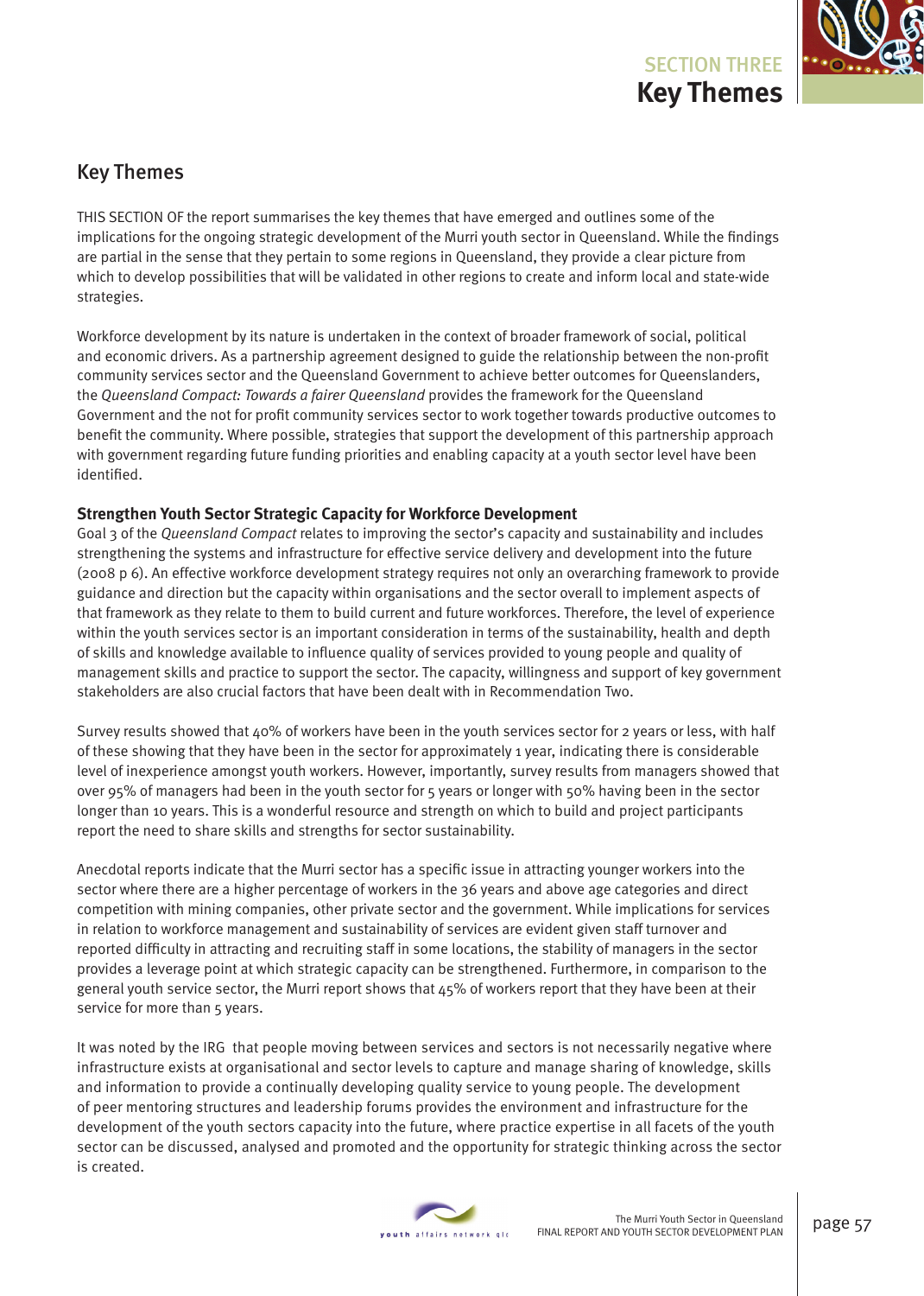

SECTION THREE **Key Themes**

There is also opportunity to better utilise the strategic capacity of the sector by strengthening and formalising links between existing program-based networks and industry wide peaks such as YANQ and QYHC who are structured to provide broad advocacy services to inform discussion, debate and advocacy with government on a range of broader youth sector issues raised by network members. Genuine commitment to strategic planning as a whole sector requires effective state Peak bodies that can provide a systemic view of youth sector issues and corresponding workforce needs. In delivering this function to varying degrees for many years, YANQ has been an asset for the sector and Government providing the youth sector lead in this strategic planning process.

Existing funded networks such as YSC hubs, YACCAN and local government youth services provide support to a significant number of workers in the youth sector and offer an existing environment in which to situate expanded learning and support opportunities that will contribute to the ongoing development of the workforce. However, there are currently many workers who do not have access to peer support, funded or unfunded and the need for mentoring and peer support has been clearly identified through this project. Other networks are unfunded but may be able to provide a similar support function for their members rather than acting simply as an interagency if adequately resourced and supported to do so.

Opportunity exists to learn about and from the Murri youth services sector in their value driven approach to youth work and to consciously and intentionally import these strengths and skills across the youth services sector.

Finally, building skills and knowledge of current managers and future managers and improving career pathways within the youth sector through participation in training and skilling opportunities will not only provide greater individual levels of knowledge, skill and support but also develop a common shared experience and definition of management within the youth services sector. Training could be specifically developed or delivered against existing management competencies or qualifications in the Community Services Training Package.

### **Strengthen partnership with government**

The resourcing and development of systems and structures that support direct youth sector input into broad strategic policy and practice initiatives such as the Compact Governance Committee will assist in both building capacity in the sector and increasing engagement in planning and policy. Utilising YANQ and other existing peaks to coordinate and collate sector input policy and funding discussions with government will contribute greatly to strengthen genuine partnership with government and meet *Queensland Compact* goals of building strong working relationships between the government and community sector and improving engagement in policy and planning.

Project participants report a distinct lack of 'strategic debate and discussion' with government about youth services sector. Development of the future workforce requires sound planning and preparation to bed down new funding initiatives or major changes to program areas. Connections that bring government and the sector together to engage in discussions and debate about emerging needs, issues, policy directions and other drivers will create an environment of proactive growth and sustainability.

While the level of government funding was raised specifically in relation to organisations capacity to pay wages at a commensurate level to government to attract and retain skilled and experienced staff, the way governments fund organisations was discussed in relation to the impact on broader sector development. The negative impact of competitive funding on collaboration and sector development was noted through surveys and in particular in the forums discussing future possibilities for the sector. Participants noted the difficulty for services that have traditionally competed for funding being expected to collaborate without infrastructure support towards this, including the development of skills and relationships and the time and capacity for strategic planning. Smaller services noted that large organisations had the 'luxury' of this through specific positions dedicated to these areas, suggesting that opportunities need to be created to support the input of organisations across the service range. Concern was raised about the ongoing commitment to funding specific Murri youth services and the move towards mainstreaming Murri youth services.

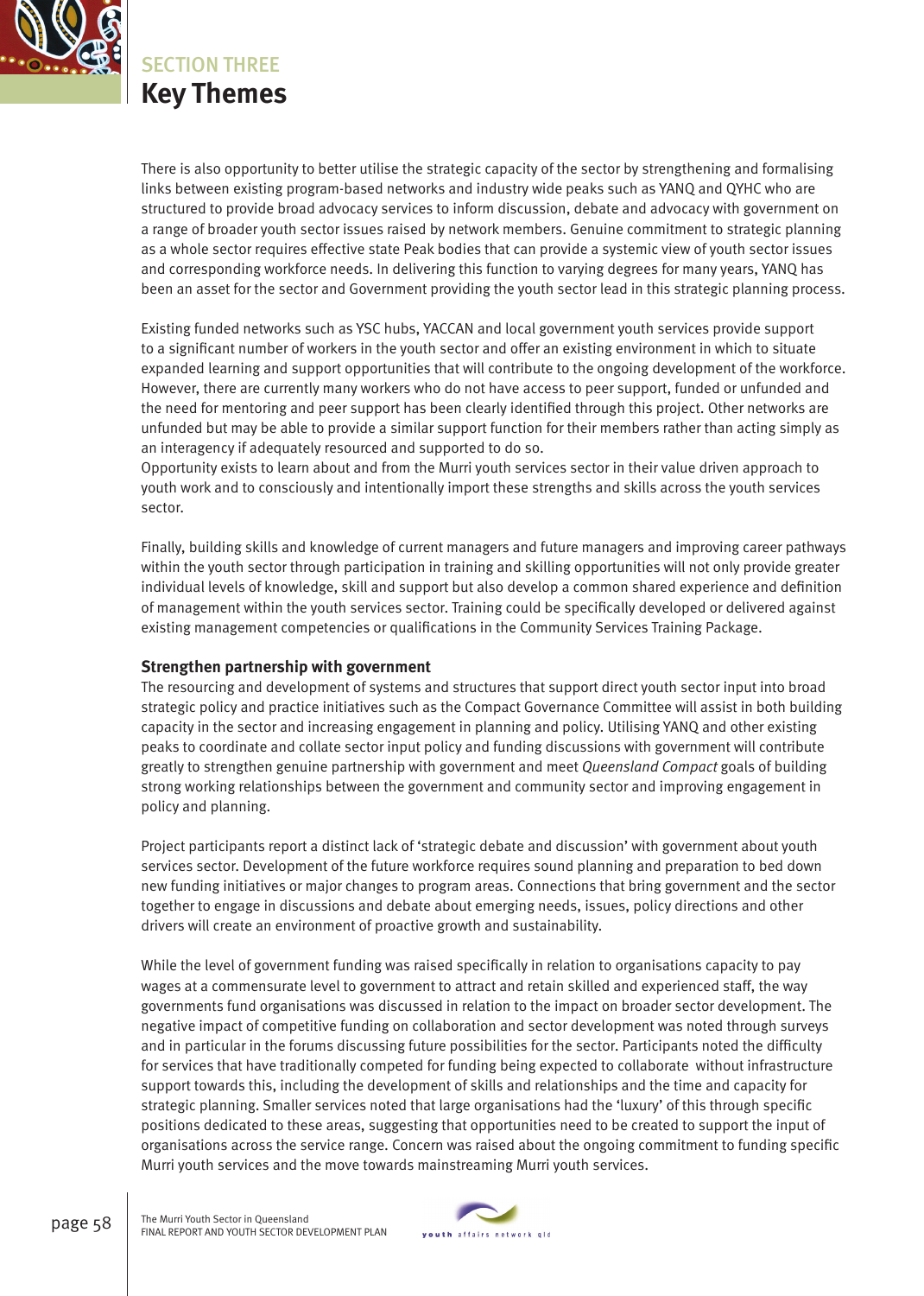

The short term nature of funding and inflexibility of service agreements and reporting arrangements were also reported as impacting on organisations capacity for innovative service delivery, role re-design and long term strategic planning. Murri managers and staff also report that the nature of their work approach is that 'work' occurs in a different cultural timeframe and takes longer to establish programs, relationships and do the work with young people and short term funding arrangements further impact on their ability to deliver culturally appropriate services. While much of this is outside the scope of the projects, strategies have been offered for further consideration that can go some way towards response in this area. The development and signing of the Queensland Compact and current government projects such as the Funding Realignment (Youth at Risk Initiative) project may provide the climate and opportunity to 'seed' some of these notions.

### **Create a responsive training and skilling system**

Throughout the course of the project a range of immediate and future training and skilling needs have been identified both directly by youth workers and managers and as a result of the broader themes and strategies that have emerged. While it is widely noted in literature that a strategic workforce development approach requires more than a focus on professional development, skilling and training, this still remains a crucial factor in ensuring both the capacity of the current workforce and preparing the capacity of the future workforce.

The need remains to identify an agreed on list of core youth work competencies that underpin a youth work practice framework that is reflective of core Murri youth work values and culture. This will then allow a skills audit and gap analysis to be undertaken to identify capacity of current workforce. This tool could be utilised at an organisational, community or sector wide level as required and it would be useful for this work to be undertaken against existing qualifications to assess likely work readiness of new graduates when entering the sector.

Six knowledge and skill areas were identified by project participants as core to youth work practice. It can be assumed that regular and ongoing training and skilling in these areas for existing workers will maintain a level of currency in terms of contemporary youth work practice with the current workforce. Importantly all project participants noted their preference for face to face workshop delivery to promote interactive group discussion, learning from each other and cross service networking.

A list of future trends was identified by managers that will impact on service delivery to young people and create corresponding skilling needs for consideration in the future to prepare our workforce.

Many topics noted are those that have already emerged as current training needs with the noticeable difference being the increased use of technology both as a form of communication and of harassment and bullying.

The integration of skills and knowledge back into the workplace once gained through skilling was also raised as an important factor when considering workforce capacity. Recent developments in peer mentoring such as learning circles in the Integrated Skills Development project were reported as assisting in this area. Knowledge and skill areas were identified by managers as critical to their development and growth and could be packaged into management training that builds internal organisational capacity to support and integrate learning, professional development and reflective practice. This could include offering training to managers and experienced workers in supervision and action learning and supporting this process through resources and tools on the YANQ website.

Most respondents reported reasonable access to training and skilling opportunities internally and externally however significant opportunities exist to enhance and consolidate existing processes that support skilling and training such as peer support networks that provide infrastructure for collaboration between workers. These 'Communities of Practice' provide a learning environment for information-sharing about good practice, networking, critical reflection and professional development activity. They assist new workers to fit into the broader youth service environment and provide support for workers who are isolated geographically or through attachment to non youth-focussed organisations.

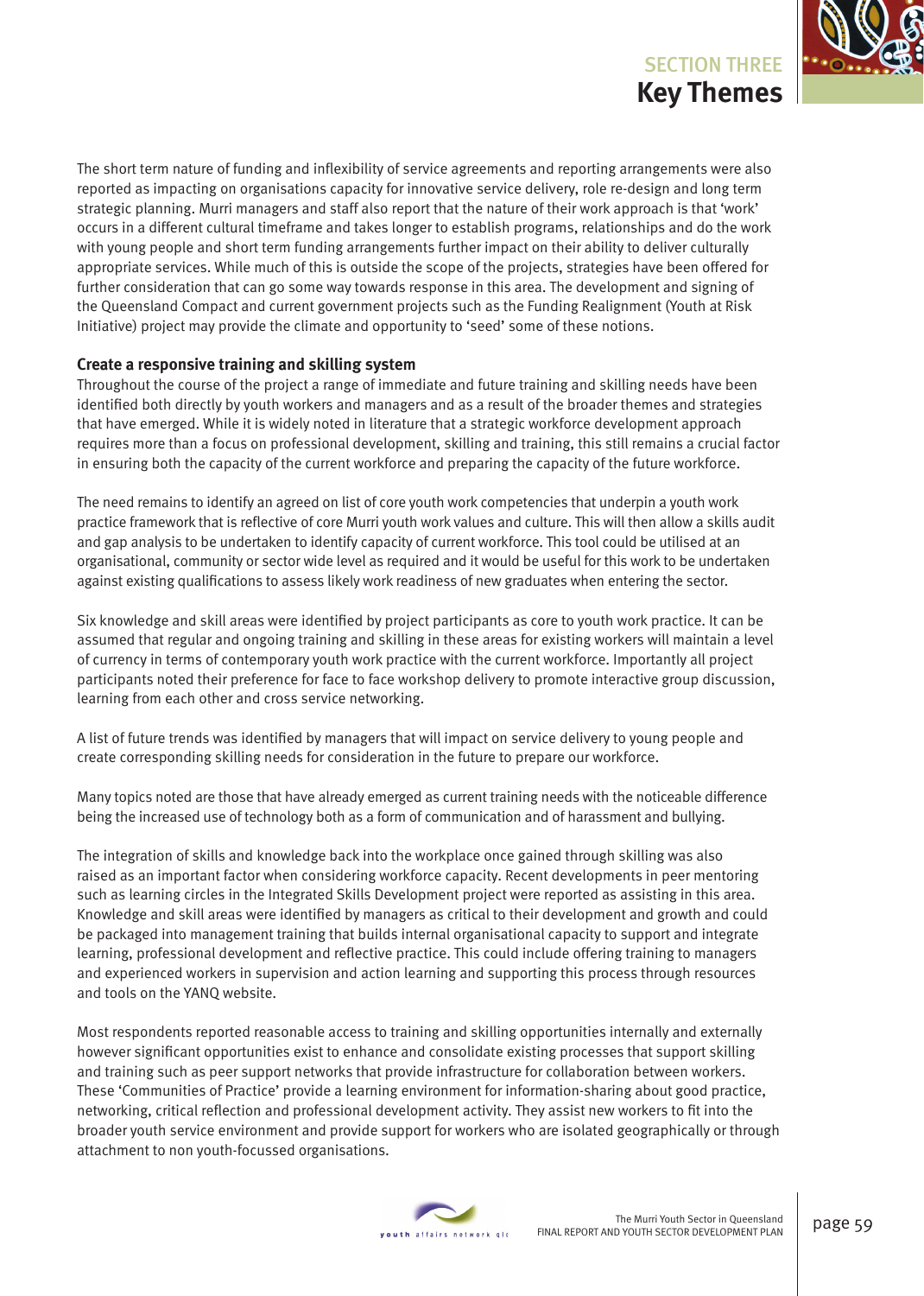

**Key Themes** SECTION THREE

The strategic provision of information to existing education, training and skilling providers and projects such as those of the Health and Community Workforce Council regarding emerging needs was identified as important to make the best use of information in a coordinated way.

#### **Define and promote the youth services sector**

Successful development of the workforce does not lie only in the hands of government or peak agencies but requires the interest, commitment and capacity of services to respond at the organisational level.

The status and profile of youth work was actively discussed in forums and focus groups. The lack of sector recognition and status within and across sectors was identified as a significant barrier to the sector's overall development and in particular service delivery outcomes for young people and retention of staff. In the general project, an immediate need identified was to define youth work, identify underpinning values and core competencies and articulate an evidence- based framework for practice that strengthens the core role of relationship based practice, developing trust and engagement and connecting young people with other services and structures.

Themes emerging through this project indicate that Murri youth service providers have a strong sense of place and community that enables them to better describe and articulate what it is they do and how they do it when working with young people. This was confirmed and detailed in a recent YANQ discussion paper entitled *Which Wei? Values in youth work a Murri Perspective* (Lucashenko 2010) *http://www.yanq.org.au/our-work/2611 qwhich-wei-values-in-youth-work-a-murri-perspectiveq*, based on initial findings about the place of values in youth work derived from this research project. As already noted,opportunities exist for the Murri sector to lead the way in providing ideas, information and strategies to strengthen the youth sector overall.

It was identified by participants in the general project that a hierarchy exists within the health and community sectors with youth workers viewed on the lower end of that hierarchy which, it is argued, has lead to a reduction of practice and policy influence by youth workers who often do not acquire a seat at the table where decisions are made either regionally or at a broader state level. It was suggested that the status and profile of the youth sector requires attention and improvement and opportunities to network and connect on practice issues, policy debate and formal learning and growth opportunities were identified as central to creating a sector 'voice'. Formalised youth sector networking opportunities through regular youth forums, policy symposiums, and youth conferences were suggested as ways to enhance connection and communication between services and stakeholders as well as offering a learning environment through peer supervision and sharing of knowledge and ideas.

### **Developing cultural awareness**

Cultural awareness involves knowing about and understanding the potential impact of cultural difference in how we see the world in an ongoing process of learning and exploration. It also includes identifying and understanding the impact of the beliefs and values that shape the context in which we are operating at a project, organisational, governmental and broader social level in relation to participation of Murri people. Ongoing opportunities for connection, reflection, learning and changing practices need to be built into the day to day work of staff. The process of making sure what we are doing is connected to culture is critical and theory suggests the primary way to do this is through having the Murri community or people from other cultural backgrounds involved in our organisations and in leadership of our sector.

Demographic data shows that both Murri and Torres Strait Islander people and people from Culturally and Linguistically Diverse Backgrounds are significantly underrepresented in the general youth sector workforce however both these groups make up part of the youth client group with large numbers in some areas. In accordance with the *Queensland Compact* goal to improve the sector's capacity and sustainability and encourage development and application of culturally appropriate approaches to work with Murri and Torres Strait Islander people and people from different cultural backgrounds a recommendation area has been developed to progress sector development in this area.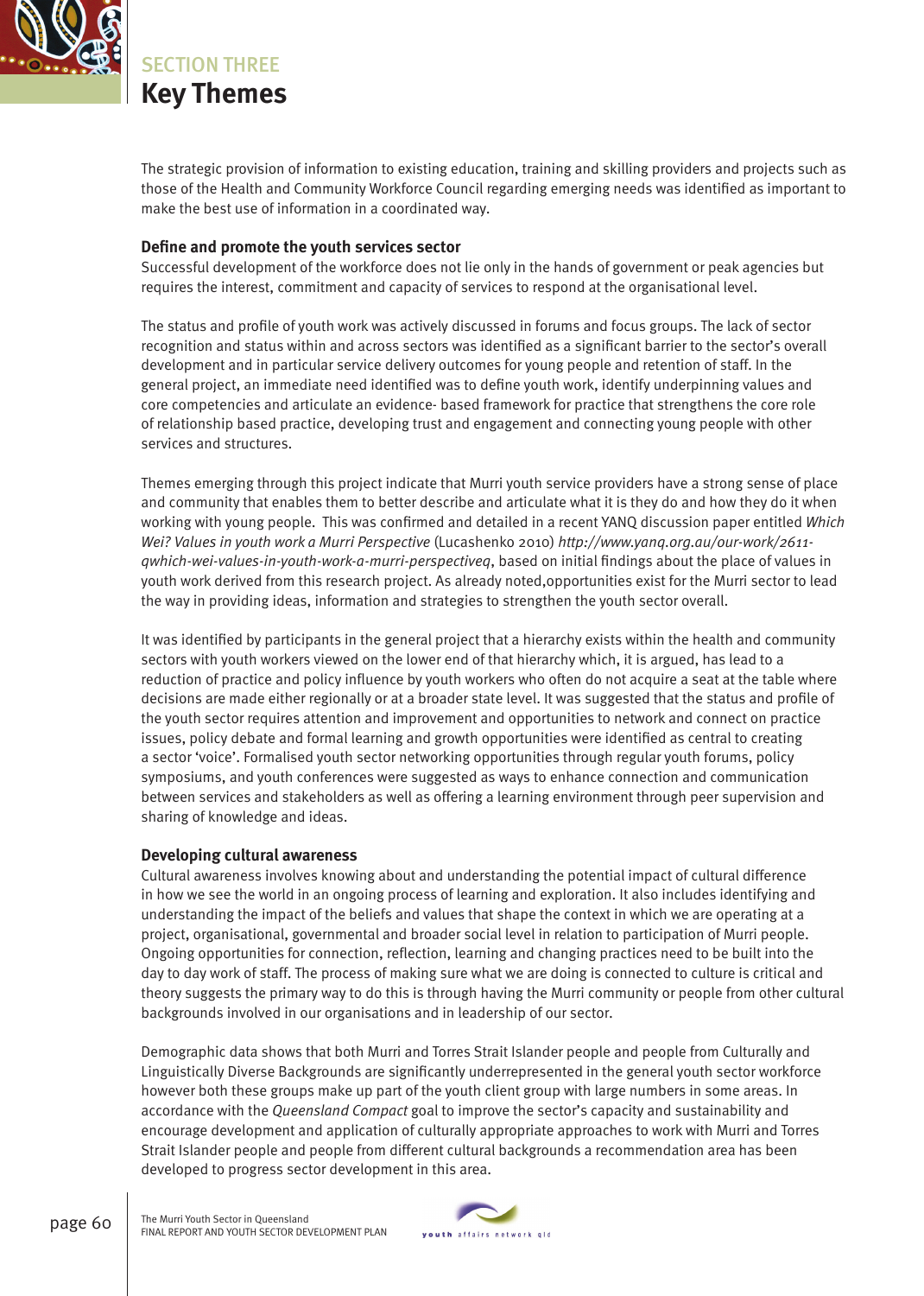

As would be expected, 91.8% of the workforce in this project identified as Murri, Torres Strait Islander and South Sea Islander. The similarities between youth work values and those embedded in the way Murri services and workers, work in their own communities creates the possibility to increase learning opportunities and ways to connect better between the two parts of the sector and to ensure that underpinning values and core competencies of a youth work practice framework reflect the importance of diversity will support cultural competency.

Despite the high proportion of Murri young people who access general youth services the need for training and skilling in this area did not rank highly in the general project yet it was clearly identified as a priority in the Murri project.

The investigation and the implementation of skilling programs that can both develop individual's skills and knowledge in working effectively with Murri young people and their families along with managers and organisations capacity to integrate culturally appropriate processes into service delivery and human resource practices remains a high priority in this project as well.

### **Developing sector capacity to work with Mental Health matters**

Participants identified the growing number of young people experiencing mental health issues and requiring support and intervention. Skills and training in this area also rated highly with survey respondents. When asked about provision of additional support to young people, youth workers from general and Murri services both emphasised the referral role they have, the necessity for effective collaborative relationships and networks to make this work and the ongoing role of support and case management they provide more broadly than the mental health system. Additional skilling and workforce development were identified for current workers and the increase of needs in this area was identified in future trends.

A number of strategies that grow sector capacity in this area have been suggested.

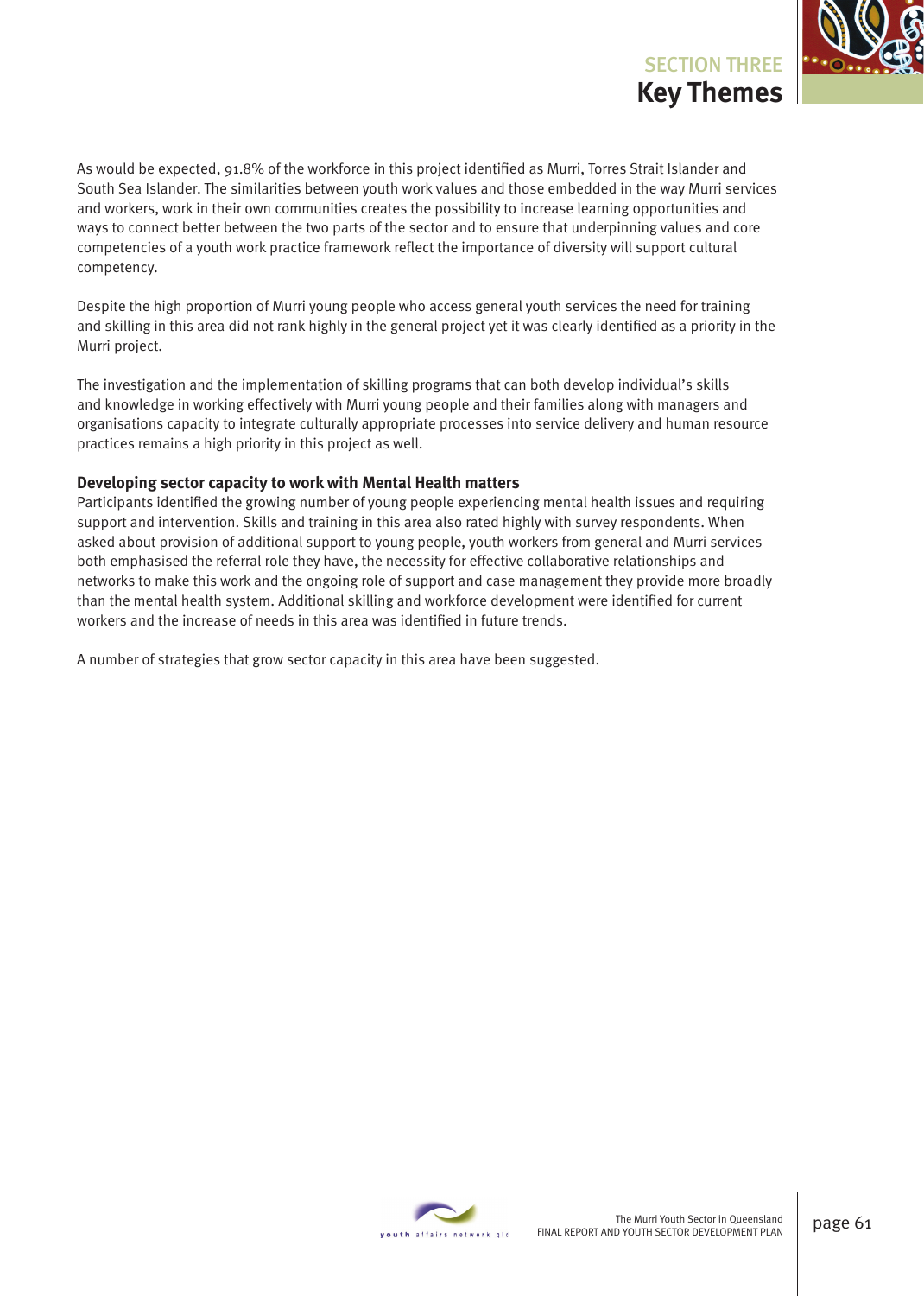

**Where to From Here** SECTION THREE

### Where to From Here

Genuine sector development is a long term process requiring interest, ownership and buy in from those within the sector both to inform what is required and how this is possible and from government to work collaboratively with sector leaders and other key stakeholders to implement and evaluate strategies and initiatives. Working in partnership, short and medium term contributions can be developed while seeds are planted for long term sustainable development and support.

The next phase of the project involves the validation of both the data collected and the profile that has emerged with other regions across Queensland. This will create the opportunity to build in regional variations, identify regional specifics and increase interest and ownership across the sector and with government and other stakeholders at a local level. A Murri Reference Group will be established to support the further development of strategies and goals to direct effective and culturally appropriate and relevant outcomes.

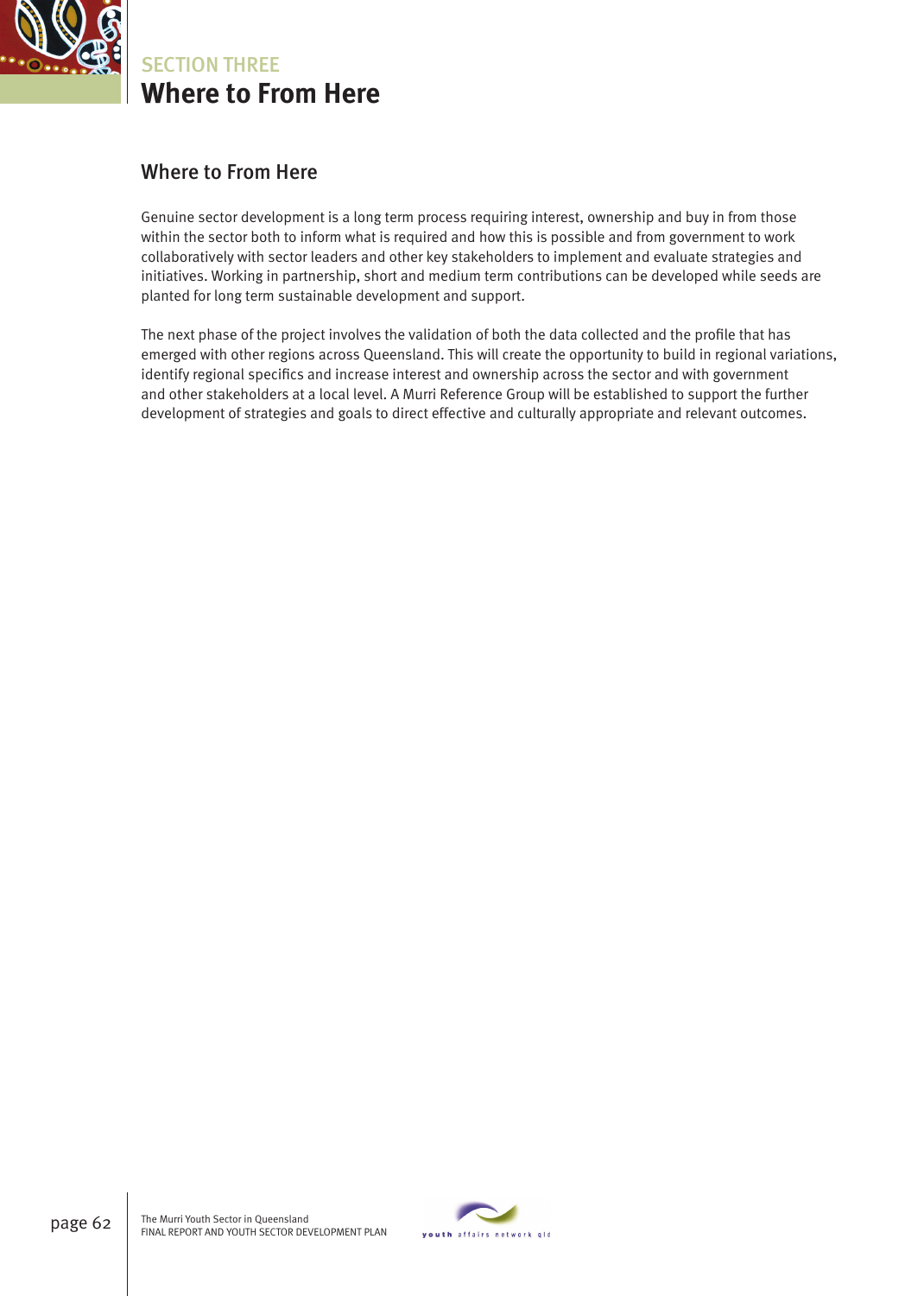

### Youth Sector Development Plan

### Recommendation One: Strengthen youth sector strategic capacity for workforce development

| <b>Strategies</b>                                                                                                                                                               | <b>Stakeholders</b><br>Major                         | considerations<br>Regional | projects/strategies<br><b>Existing regional</b> | Potential<br><b>barriers</b> |
|---------------------------------------------------------------------------------------------------------------------------------------------------------------------------------|------------------------------------------------------|----------------------------|-------------------------------------------------|------------------------------|
| Establish a Murri youth sector reference group                                                                                                                                  | YANQ                                                 |                            |                                                 |                              |
| Establish a Murri youth sector development officer position<br>within YANQ                                                                                                      | YANQ<br>OFY                                          |                            |                                                 |                              |
| Development Plan to inform and guide Murri youth sector<br>the youth sector<br>Develop a strategic plan based on<br>development                                                 | Murri Reference<br>Group<br>YANQ                     |                            |                                                 |                              |
| Establish Murri specific peer support and mentoring structures                                                                                                                  | YANQ                                                 |                            |                                                 |                              |
| based networks such as YACCAN and industry wide peaks such<br>Strengthen and formalise links between existing program<br>as YANQ                                                | and other youth<br>Existing peer<br>networks<br>YANQ |                            |                                                 |                              |
| skills development for current managers and future managers<br>Development and delivery of leadership and management                                                            | Workforce<br>Council<br>YANQ<br>DET                  |                            |                                                 |                              |
| Integrate whole of sector development into needs analysis and<br>skilling delivery processes                                                                                    | Workforce<br>Council<br>YANQ<br>OFY                  |                            |                                                 |                              |
| Development of the YANQ Workforce Development website to<br>provide a direct access point and portal for youth services to<br>access information, tools, templates and articles | YANQ                                                 |                            |                                                 |                              |

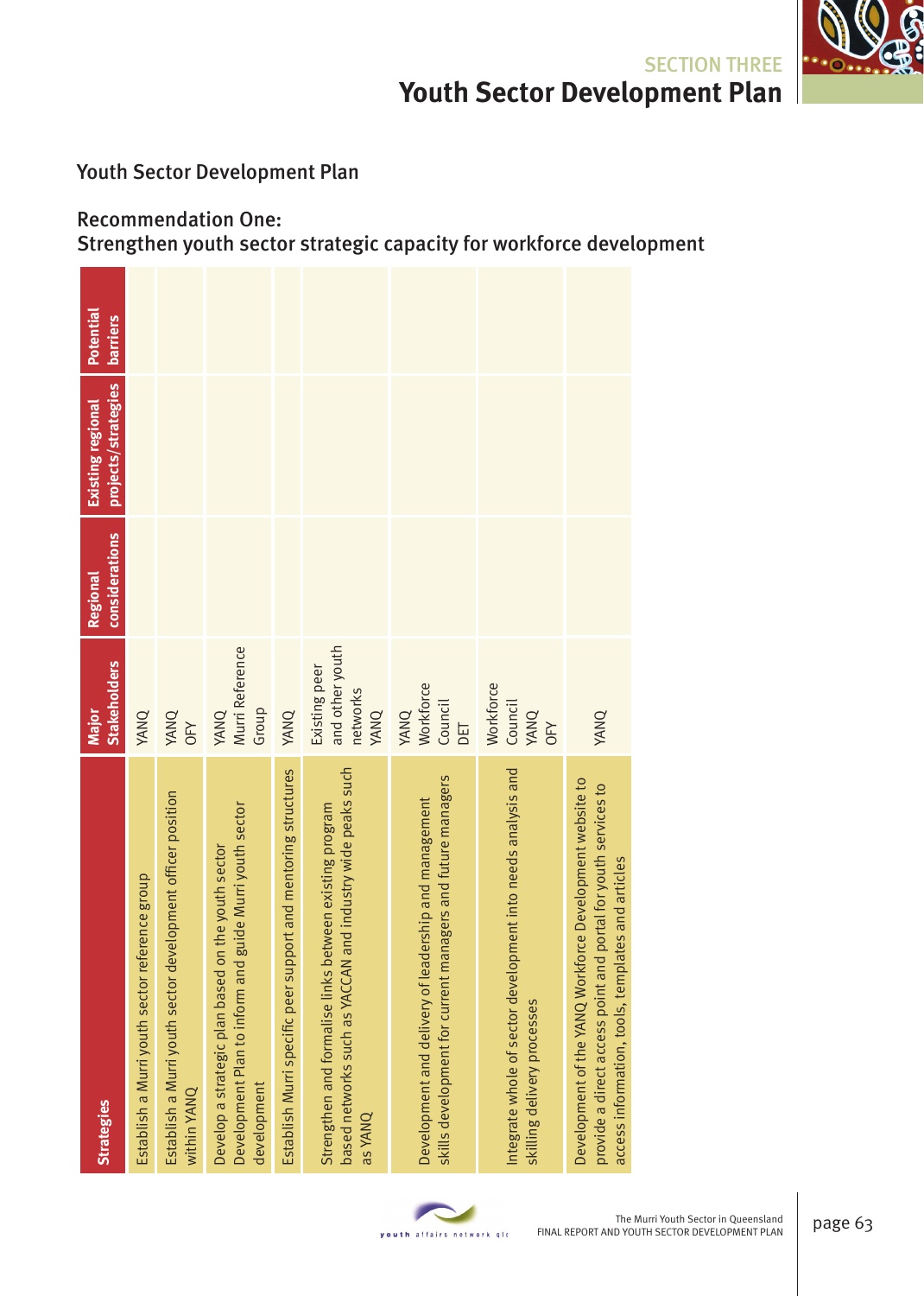

### Recommendation Two: Strengthen partnership with government

| <b>Strategies</b>                                                                                                                                                                                                                                                                                                                                                                                                                                                                                                                                                                                                                                                                                                                                                                                                                                                                                                                                                                                                                                              | <b>Stakeholders</b><br>Major | considerations<br>Regional | <b>Existing regional</b><br><b>strategies</b><br><b>projects</b> | Potential<br><b>barriers</b> |
|----------------------------------------------------------------------------------------------------------------------------------------------------------------------------------------------------------------------------------------------------------------------------------------------------------------------------------------------------------------------------------------------------------------------------------------------------------------------------------------------------------------------------------------------------------------------------------------------------------------------------------------------------------------------------------------------------------------------------------------------------------------------------------------------------------------------------------------------------------------------------------------------------------------------------------------------------------------------------------------------------------------------------------------------------------------|------------------------------|----------------------------|------------------------------------------------------------------|------------------------------|
| Governance Committee increasing engagement in planning and policy<br>Develop and contribute to systems and structures that support direct<br>sector input into broad strategic initiatives such as the Compact                                                                                                                                                                                                                                                                                                                                                                                                                                                                                                                                                                                                                                                                                                                                                                                                                                                 | YANQ<br><b>OFY</b>           |                            |                                                                  |                              |
| Bring together key stakeholders such as government, youth peaks and<br>youth sector leaders in a 'think tank' process to engage in a genuine<br>exchange about social policy and practice implications                                                                                                                                                                                                                                                                                                                                                                                                                                                                                                                                                                                                                                                                                                                                                                                                                                                         | YANQ<br><b>OFY</b>           |                            |                                                                  |                              |
| . improved ongoing access to 'capacity enhancing possibilities' direct to<br>services and codified in service agreements whereby services are able<br>· resourcing towards initial and ongoing workforce development needs<br>to effectively participate in and report on their participation in sector<br>sector to assist in development of appropriate skills and knowledge<br>within the current and future workforce to enhance the likelihood of<br>possibility of the inclusion of a 'designated capacity component' that<br>When considering future funding priorities and program areas and as<br>e project' and support the<br>wide strategic planning and thinking through networks and other<br>part of the funding realignment process government considers the<br>and implement program<br>successful and effective implementation of new initiatives<br>processes along with skilling and training opportunities<br>$\bullet$ timely advice and resourcing to 'seed th<br>at a whole of sector level to prepare for<br>initiatives<br>provides: | <b>OFY</b>                   |                            |                                                                  |                              |
| continuum of service delivery from prevention through early intervention<br>YANQ to engage with government and advocate on behalf of the youth<br>sector to inform service system review processes to consider the<br>to crisis management                                                                                                                                                                                                                                                                                                                                                                                                                                                                                                                                                                                                                                                                                                                                                                                                                     | YANQ<br>OFY                  |                            |                                                                  |                              |
| Support service capacity to make links between key strategic initiatives<br>and day to day operations to position organisations and the sector for<br>such as Queensland Compact and Community Services Standards,<br>sustainable workforce development                                                                                                                                                                                                                                                                                                                                                                                                                                                                                                                                                                                                                                                                                                                                                                                                        | YANQ                         |                            |                                                                  |                              |



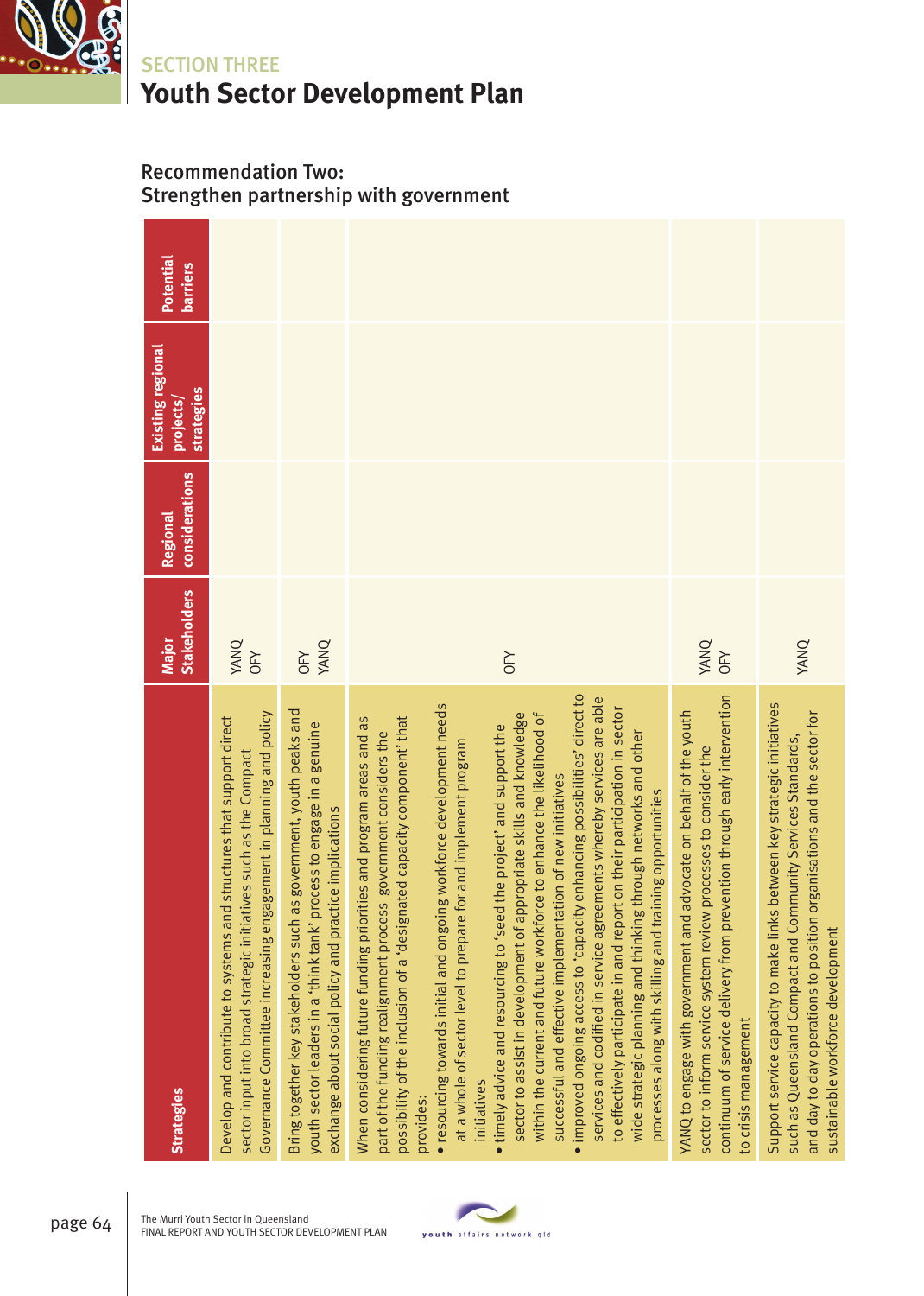| <b>Strategies</b>                                                                                                                                                                                                                                                                                                   | <b>Stakeholders</b><br>Major | considerations<br><b>Regional</b> | projects/strategies<br>Existing regional | Potential<br><b>barriers</b> |                                                  |
|---------------------------------------------------------------------------------------------------------------------------------------------------------------------------------------------------------------------------------------------------------------------------------------------------------------------|------------------------------|-----------------------------------|------------------------------------------|------------------------------|--------------------------------------------------|
| training and skilling opportunities in core knowledge and skill areas<br>Ensure ongoing availability and accessibility of in-house accredited                                                                                                                                                                       | Workforce<br>Council<br>DET  |                                   |                                          |                              |                                                  |
| needs including mapping to national training packages and actively<br>nvestigate training and skilling options in areas identified as future<br>promote to the sector                                                                                                                                               | Workforce<br>Council<br>YANQ |                                   |                                          |                              | Create a responsive training and skilling system |
| Liaise with training providers regarding emerging needs to inform training<br>and skilling development                                                                                                                                                                                                              | Workforce<br>Council<br>YANQ |                                   |                                          |                              |                                                  |
| framework and conduct a skills audit and gap analysis as a health check<br>Determine agreed-on youth sector core competencies from youth work<br>of the current workforce                                                                                                                                           | YANQ                         |                                   |                                          |                              |                                                  |
| are culturally appropriate<br>Work to ensure that RPL processes and systems                                                                                                                                                                                                                                         | YANQ<br>DET                  |                                   |                                          |                              |                                                  |
| Create closer linkages and clearer articulation processes between VET and<br>University systems to improve access/movement from VET to Universities<br>for Murri students                                                                                                                                           | Workforce<br>Council<br>YANQ |                                   |                                          |                              |                                                  |
| Enhance and consolidate existing processes that support skilling and<br>for collaboration between workers through additional resourcing and<br>training through peer support networks that provide infrastructure<br>ecognition                                                                                     | <b>OFY</b>                   |                                   |                                          |                              |                                                  |
| professional development and reflective practice through offering training<br>to managers and experienced workers in supervision and action learning<br>Build internal organisational capacity to support and integrate learning,<br>and supporting this process through resources and tools on the YANQ<br>website | Workforce<br>Council<br>YANQ |                                   |                                          |                              |                                                  |

# Recommendation Three:





**Youth Sector Development Plan**

SECTION THREE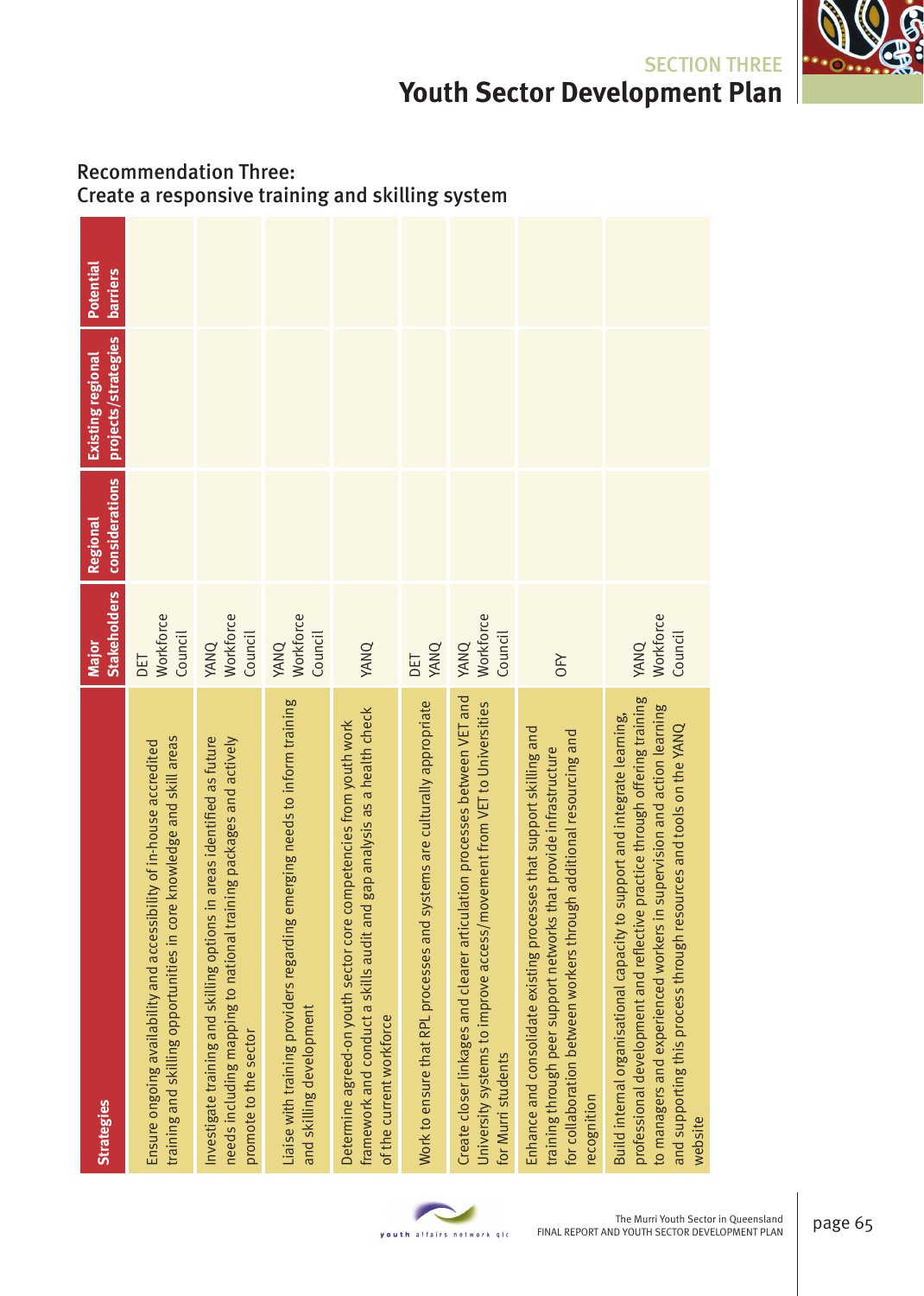

### Recommendation Four: Define and promote the youth services sector

| <b>Strategies</b>                                                                                                                                                                                                                                                                                                                         | <b>Stakeholders</b><br>Major | considerations<br><b>Regional</b> | projects/strategies<br><b>Existing regional</b> | <b>Potential barriers</b> |
|-------------------------------------------------------------------------------------------------------------------------------------------------------------------------------------------------------------------------------------------------------------------------------------------------------------------------------------------|------------------------------|-----------------------------------|-------------------------------------------------|---------------------------|
| Utilise the IRG, Murri Reference Group and other stakeholders to<br>create a definition of youth work                                                                                                                                                                                                                                     | YANQ<br><b>IRG</b>           |                                   |                                                 |                           |
| Engage Murri young people in discussing and defining the concept of<br>youth work                                                                                                                                                                                                                                                         | YANQ<br>OFY                  |                                   |                                                 |                           |
| Promote the core skills and practices and outcomes of youth work                                                                                                                                                                                                                                                                          | YANQ<br><b>OFY</b>           |                                   |                                                 |                           |
| Show case Murri youth services are good practice models across the<br>youth sector                                                                                                                                                                                                                                                        | YANQ                         |                                   |                                                 |                           |
| broad evidence based youth work practice framework, including<br>Engage the sector in the development and articulation of a<br>identification of core Murri values and competencies                                                                                                                                                       | YANQ                         |                                   |                                                 |                           |
| Create formal youth sector networking opportunities through regular<br>and stakeholders as well as offering a learning environment through<br>enhance existing networking and communication between services<br>youth forums, policy symposiums, and youth conferences that can<br>and ideas<br>peer supervision and sharing of knowledge | YANQ                         |                                   |                                                 |                           |
| culture and youth work and provide information to broader youth<br>Undertake research and release a discussion paper about Murri<br>sector and government                                                                                                                                                                                 | YANQ                         |                                   |                                                 |                           |
| an ethics training program<br>to provide individual skilling and build capacity to contribute to the<br>development/articulation of values based youth work practice and<br>Provide services and workers with access to<br>recruitment framework                                                                                          | YANQ                         |                                   |                                                 |                           |

The Murri Youth Sector in Queensland page 66 FINAL REPORT AND YOUTH SECTOR DEVELOPMENT PLAN

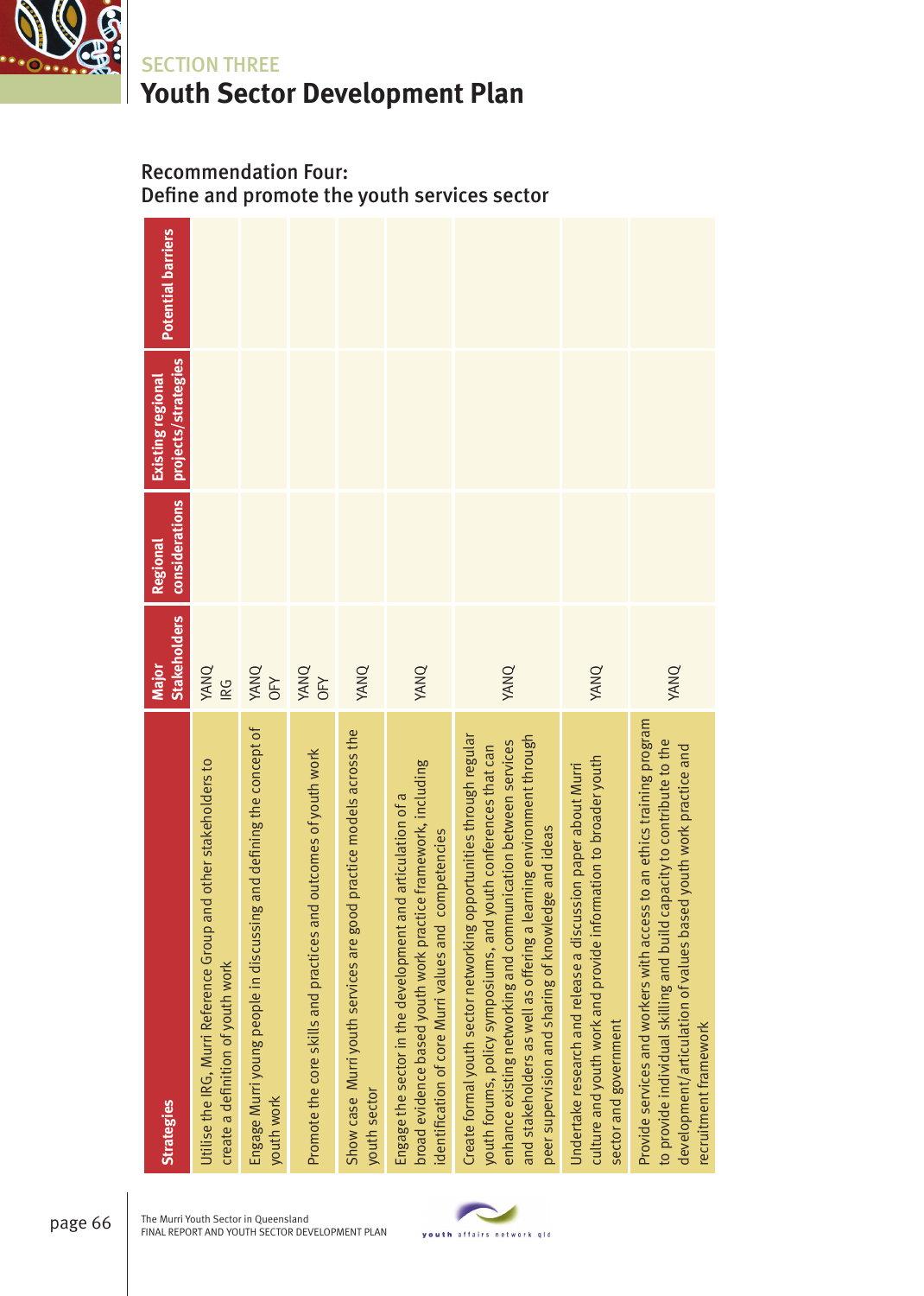

### Recommendation Five: Design and implement attraction and retention strategies

| <b>Strategies</b>                                                                                                                                                                   | Major                               | <b>Regional</b> | Stakeholders considerations projects/strategies barriers<br>Existing regional | Potential |
|-------------------------------------------------------------------------------------------------------------------------------------------------------------------------------------|-------------------------------------|-----------------|-------------------------------------------------------------------------------|-----------|
| Assist services to better understand and implement industrial changes YANQ                                                                                                          |                                     |                 |                                                                               |           |
| requirements and improved working conditions to assist in the long<br>Lobby and advocate for adequate funding to meet pay equity<br>term retention and sustainability of the sector | YANQ                                |                 |                                                                               |           |
| opportunities to cross sectors and career pathways to promote the<br>Create a 'career map' that shows entry points and qualifications,<br>youth sector                              | Workforce<br>Council<br>YANQ<br>OFY |                 |                                                                               |           |
| Further research existing career pathways including across services<br>and service types to inform future possibilities                                                             | YANQ<br>OFY                         |                 |                                                                               |           |

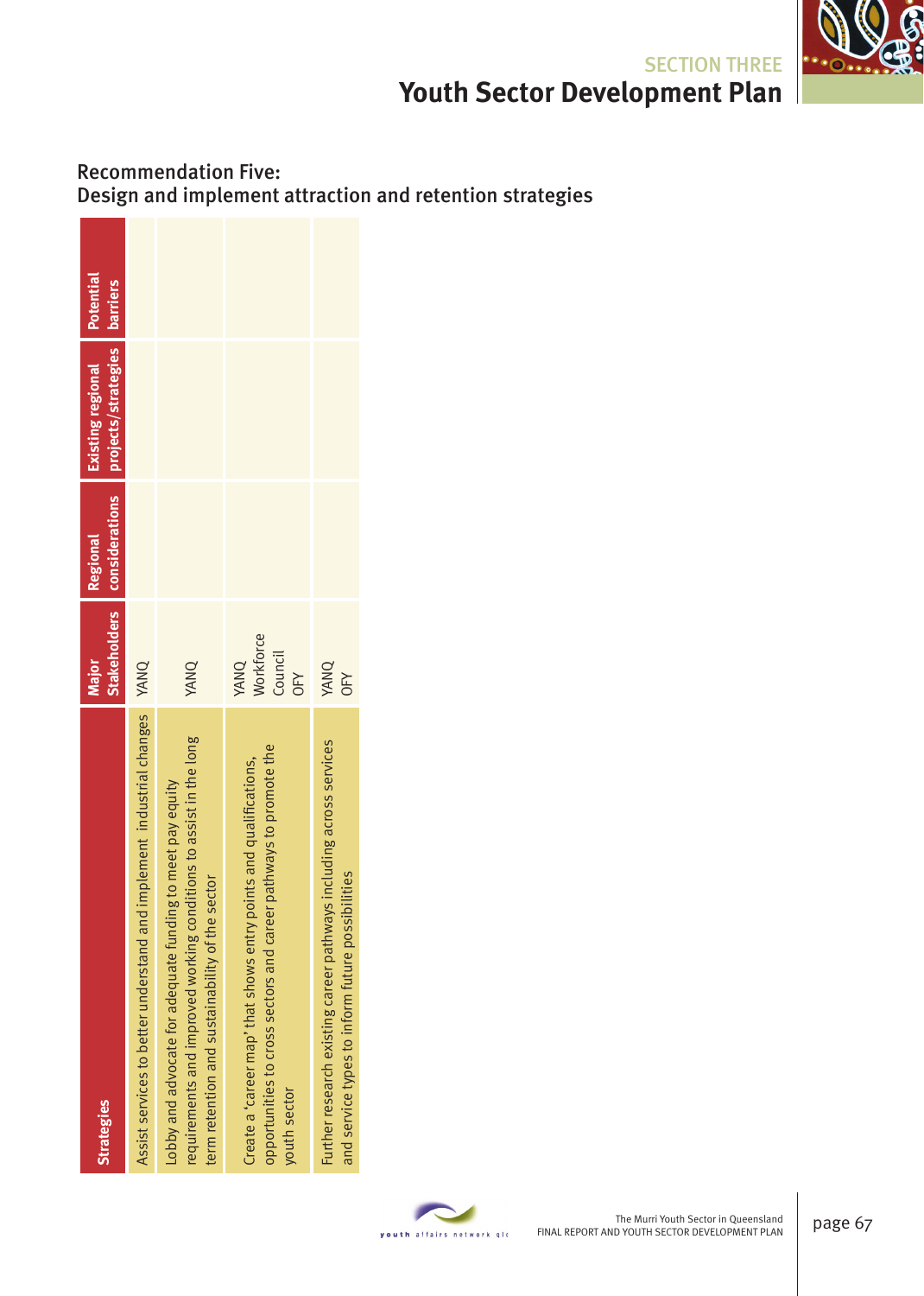

### Recommendation Six: Develop cultural awareness

| <b>Strategies</b>                                                                                                                                                                                                                                                                                                                                                                          | <b>Stakeholders</b><br>Major                           | considerations<br><b>Regional</b> | projects/strategies<br><b>Existing regional</b> | Potential barriers |
|--------------------------------------------------------------------------------------------------------------------------------------------------------------------------------------------------------------------------------------------------------------------------------------------------------------------------------------------------------------------------------------------|--------------------------------------------------------|-----------------------------------|-------------------------------------------------|--------------------|
| · build managers and organisations capacity to integrate culturally<br>Investigate the implementation of skilling programs that can draw<br>competent processes into service delivery and human resource<br>· develop individuals skills and knowledge in working effectively<br>on skills and knowledge of Murri community to:<br>with Murri young people and their families<br>practices | committee<br>Workforce<br>Murri sub<br>Council<br>YANQ |                                   |                                                 |                    |
| communities to increase learning opportunities and ways to connect<br>embedded in the way Murri services and workers work in their own<br>Investigate the similarities between youth work values and those<br>better between the two parts of the sector                                                                                                                                   | committee<br>Murri sub<br>YANQ<br><b>IRG</b>           |                                   |                                                 |                    |
| Develop tools to assist organisations to conduct audits and analysis<br>of their organisational cultural competence including strategies and<br>processes they use to increase Murri participation with the view to<br>integrating effective strategies into organisational business and<br>culture                                                                                        | committee<br>Workforce<br>Murri sub<br>Council<br>YANQ |                                   |                                                 |                    |
| day practice can be further supported and resourced through this<br>support to integrate culturally competent processes into day to<br>Development of the YANQ Workforce Development website to<br>process as a follow up to training                                                                                                                                                      | YANQ                                                   |                                   |                                                 |                    |

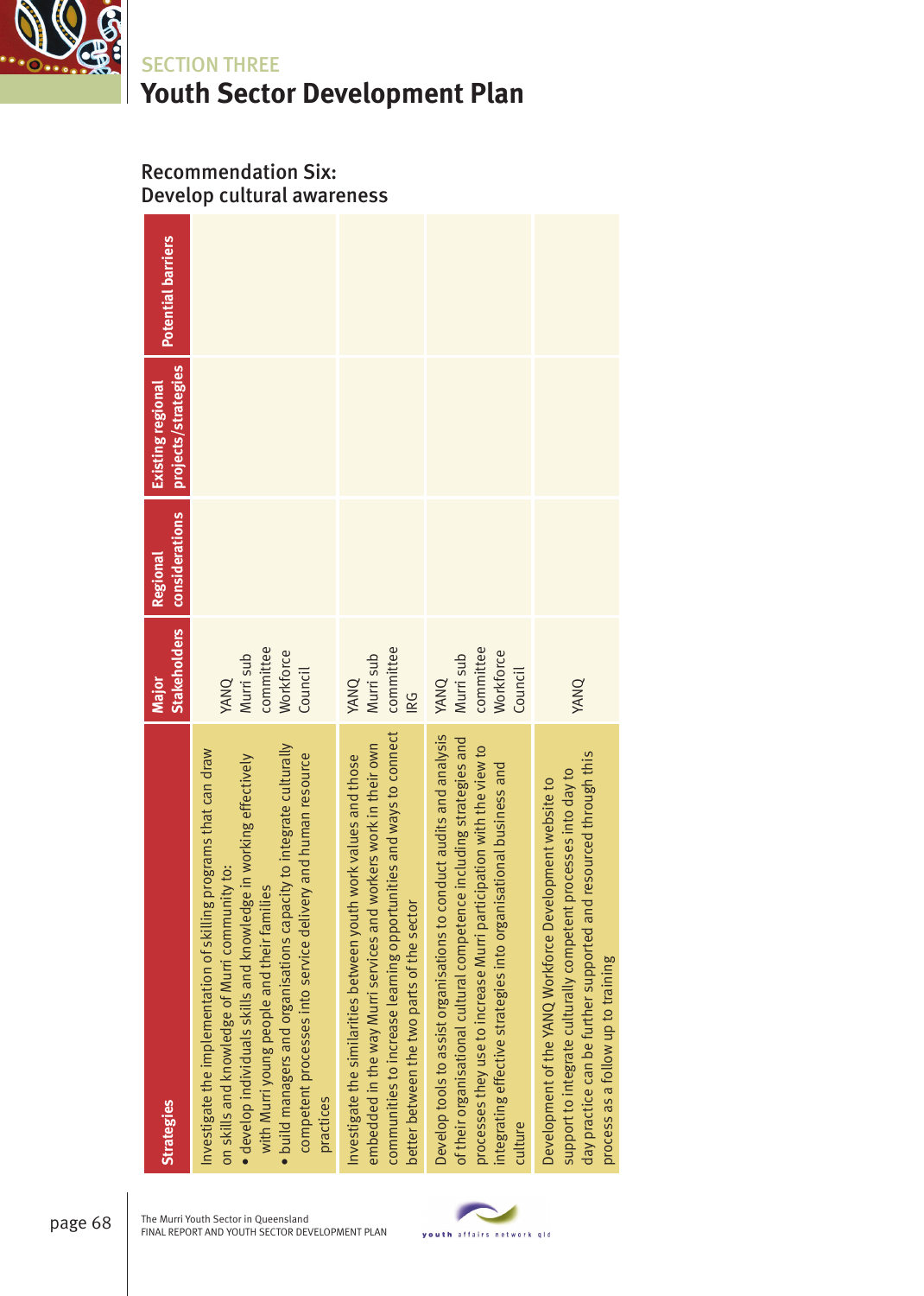

### Recommendation Seven: Developing sector capacity to work with Mental Health matters

| <b>Strategies</b>                                                                                                                                                                                                                                                                                                             | Major                                            | <b>Regional</b> | Stakeholders considerations projects/strategies<br><b>Existing regional</b> | <b>Potential barriers</b> |
|-------------------------------------------------------------------------------------------------------------------------------------------------------------------------------------------------------------------------------------------------------------------------------------------------------------------------------|--------------------------------------------------|-----------------|-----------------------------------------------------------------------------|---------------------------|
| build confidence and capacity of youth workers in supporting and<br>Resource the systematic roll out of training for the youth sector to<br>of young people with<br>advocating for Murri young people experiencing mental health<br>ssues. This training is to include the voices<br>lived experience of mental health issues | Qld Alliance<br>YANQ<br>DET                      |                 |                                                                             |                           |
| Further training and capacity building in Murri young people and<br>mental health in regional and rural Qld                                                                                                                                                                                                                   |                                                  |                 |                                                                             |                           |
| and process for work shadowing and job swaps to enhance learning<br>Queensland Alliance and YANQ are funded to develop a framework<br>and the mental health<br>and development between the youth sector<br>community sector                                                                                                   | Qld Alliance<br>Qld Health<br>YANQ<br><b>DoC</b> |                 |                                                                             |                           |

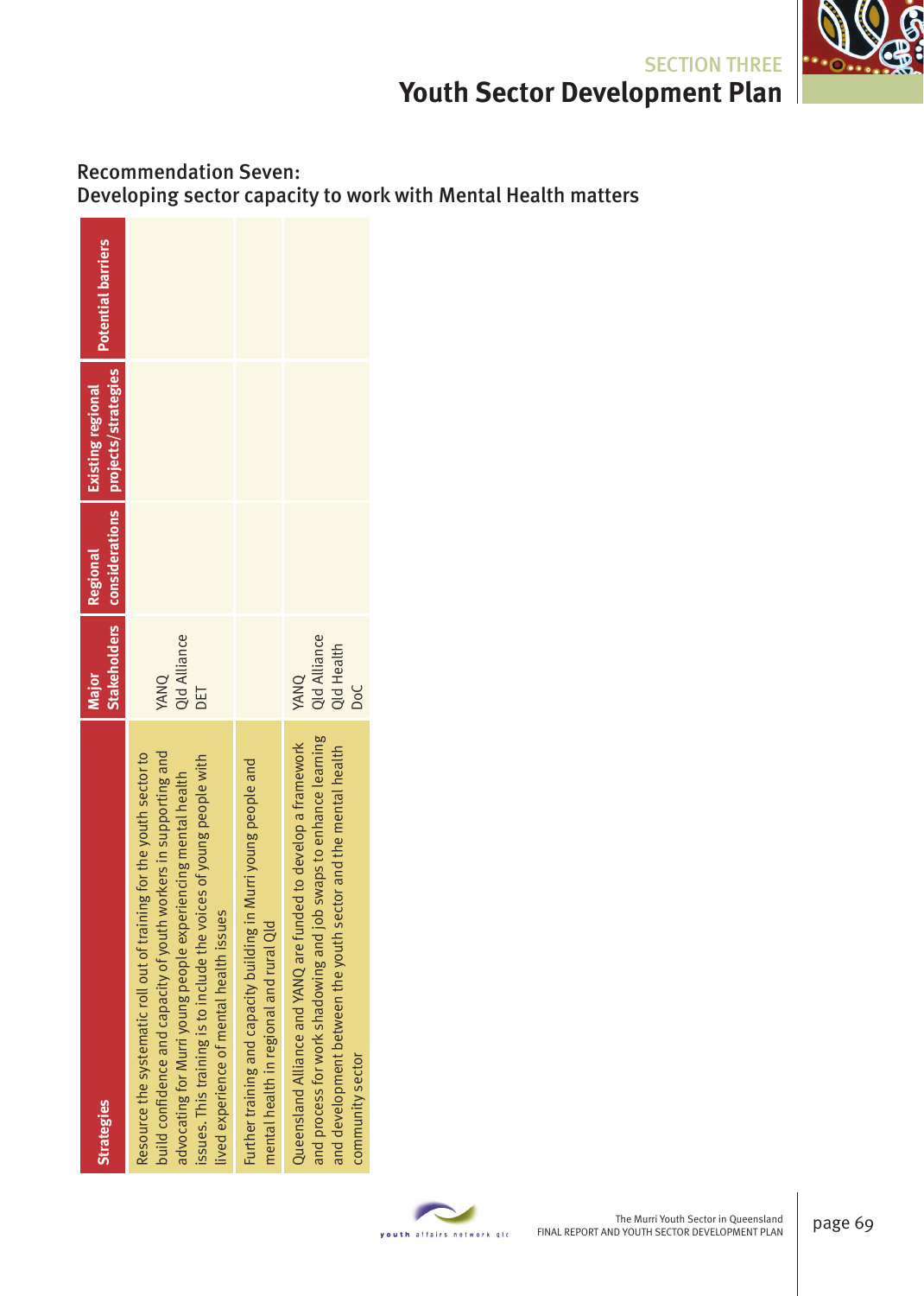

SECTION THREE

# **References**

Barak, M. (2000). The inclusive workplace: An ecosystems approach to diversity management. *Social Work, 45*(4), 339-53*.* 

Bamblett, M. (2007) *Creating a Culturally Competent Service System for Prevention and Early Intervention. Conference Paper*. QCOSS Brisbane

Community and Health Services Industry Skills Council (2009) *Environmental Scan*. Sydney

Community and Health Services Industry Skills Council (2008) *Identifying Paths to Skills Growth or Skills Recession: A literature review on workforce development in the community services and health industries*. Sydney

Diamond, A & Associates, Ovens C, Roberts L & van Gils, T (2008) *Child Protection Skills Formation Strategy Report* . Brisbane

Dickinson, N (2009), *Achieving Retention Through Evidence Based Practices Building Resilience in The Child Welfare Workforce* Conference Paper Resilient Families Need Resilient Workers Symposium, Melbourne 2009

Katz, J. H., & Miller, F. A. (1996). Coaching leaders through culture change. *Consulting Psychology Journal: Practice and Research, 48*(2), 104-114.

Hepburn, K. S (2004) *Building Culturally and Linguistically Competent Services to support young children, their families and school readiness*. http://linux1900.dn.net/publications/data/cctoolkit.pdf accessed 20 May 2007.

Lucushenko,M (2010) *Which Wei? Values in Youth Work: A Murri Perspective*. YANQ. Brisbane

Ministry of Youth Affairs (2002), *Youth Development Strategy Aotearoa*. Wellington

National Youth Workers Network Aotearoa (2006) *Real Work: A National Report on the State of Youth Work in Aotearoa*. Christchurch

NCOSS (2007) *Models of Workforce Development*

Queensland Community Services Futures Forum (2008) *The Queensland Compact Towards a fairer Queensland*

Queensland Government *Toward Q2: Tomorrow's Queensland* www.thepremier.qld.gov.au accessed 17/09/09

Rimfire Resources (2009) The Health and Community Services Workforce Council Inc Workforce Profiling *Project- Workforce Capacity Review* (unpublished report)

Rimfire Resources (2009) The Health and Community Services Workforce Council Inc Workforce Profiling *Project- Employee Satisfaction Survey Report* (unpublished report)

Roche, A. (2002). *Workforce Development Issues in the AOD Field: A Briefing Paper for the InterGovernmental Committee on Drugs* 

Roche, A. (2001) 'What is this thing called workforce development?', in A Roche & J McDonald (eds), *Systems,*  settings, people: workforce development challenges for the alcohol and other drugs field

Scottish Executive (2007) *Moving Forward- a Strategy for Improving Young People's Chances through Youth Work* Edinburgh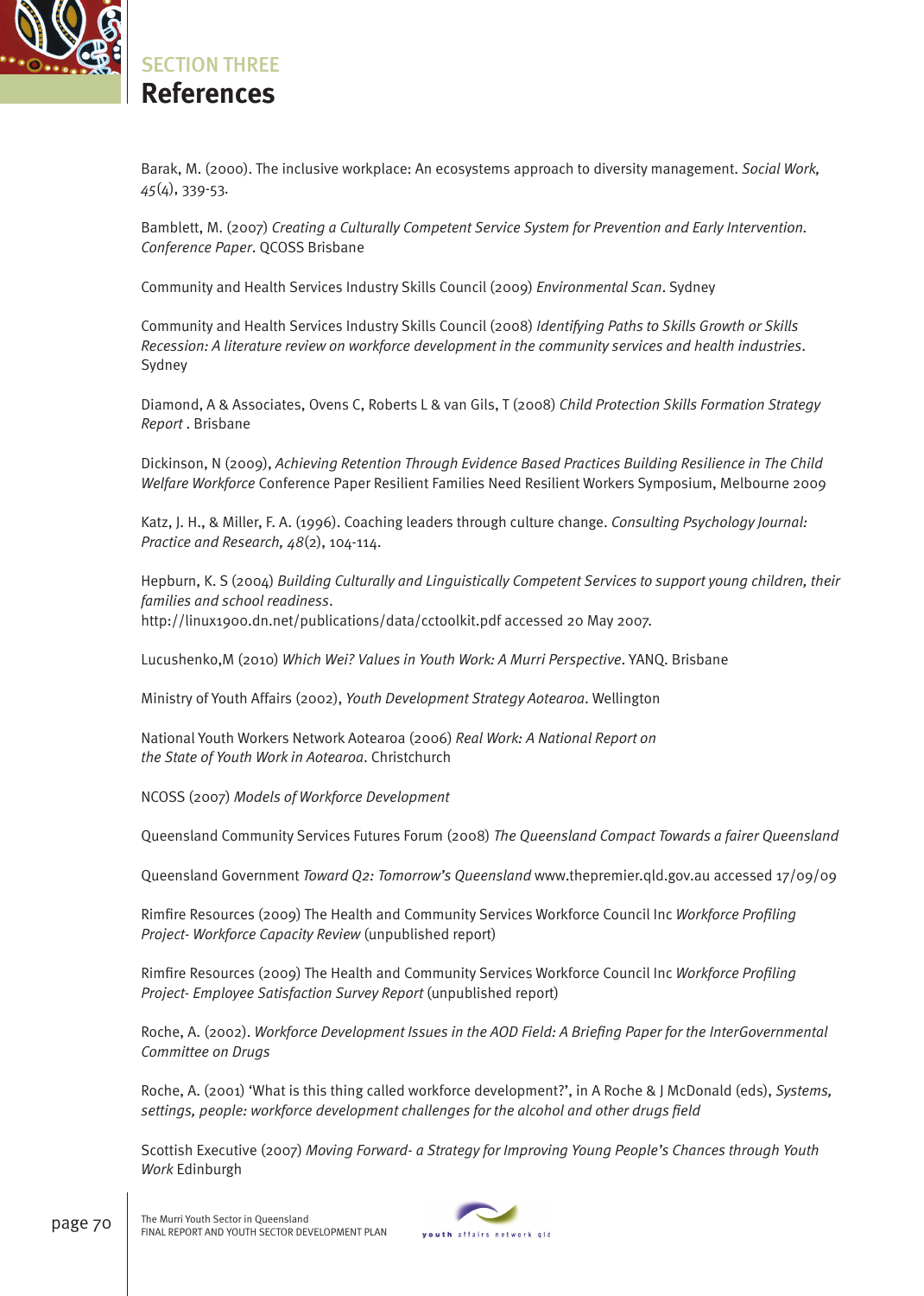

Scottish Executive Publications (2005) - *The National Strategy for the Development of the Social Service Workforce in Scotland: A Plan for Action 2005-2010*

Scottish Executive (2006) *Youth Work – opportunities for all*. Edinburgh

The National Youth Agency (2008) *The Pursuit of Excellence - UK Strategies for good practice* . Leicester

The Queensland Alliance (2007) Youth Mental Health Summit

YouthLink Scotland (2007) *Statement on the Nature and Purpose of Youth Work*. Glasgow

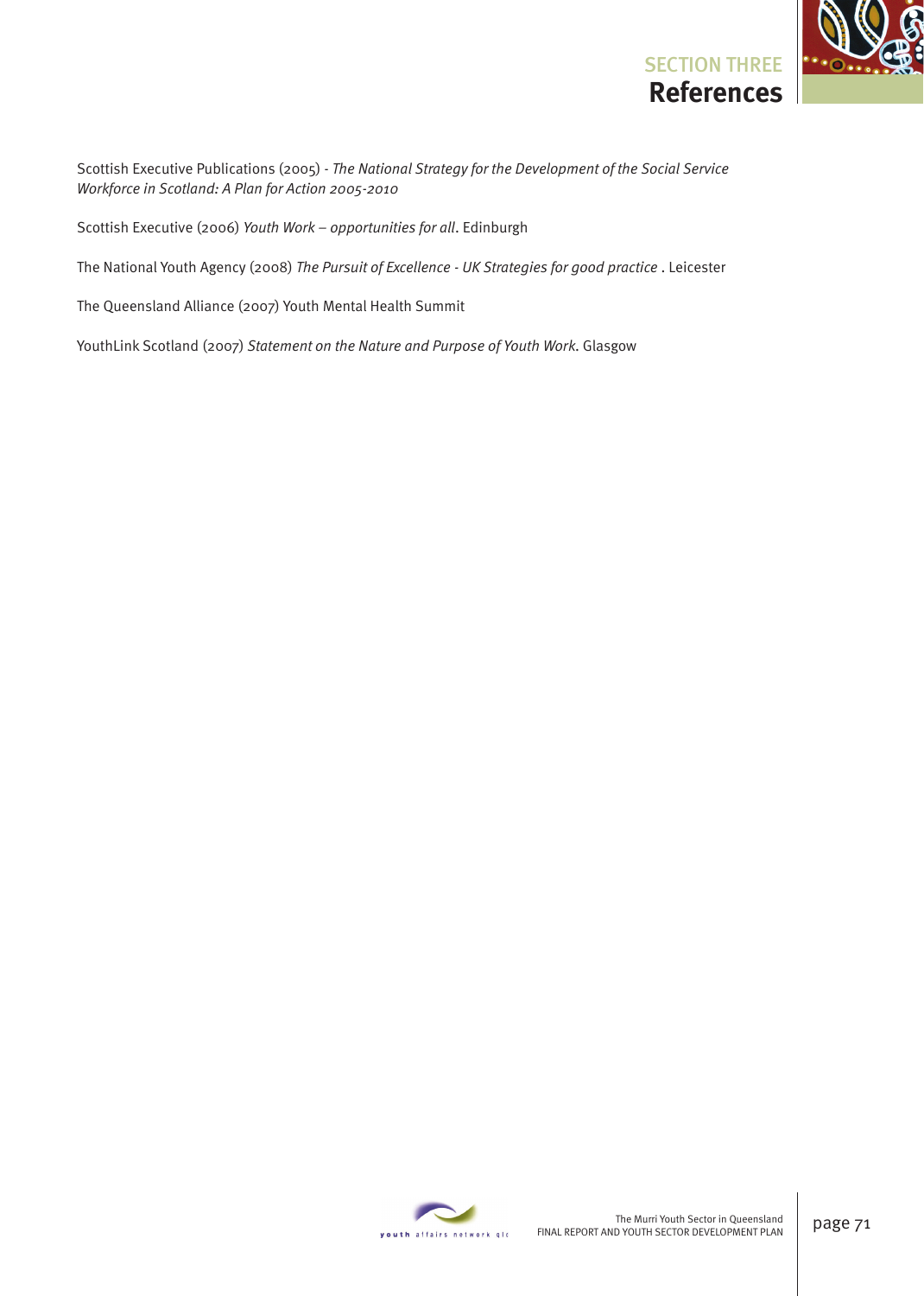

# **Acronym List** SECTION THREE

| <b>CALD</b>              | <b>Culturally and Linguistically Diverse</b>       |
|--------------------------|----------------------------------------------------|
| <b>COAG</b>              | Council of Australian Governments                  |
| <b>DET</b>               | Department of Education and Training               |
| DoC                      | <b>Department of Communities</b>                   |
| <b>IRG</b>               | <b>Industry Reference Group</b>                    |
| <b>OFY</b>               | Office for Youth (Queensland)                      |
| <b>QCOSS</b>             | <b>Queensland Council of Social Service</b>        |
| <b>Workforce Council</b> | Health and Community Services Workforce Council    |
| <b>YACCAN</b>            | <b>Youth and Community Combined Action Network</b> |
| <b>YSC</b>               | <b>Youth Support Coordinators</b>                  |
| <b>YANQ</b>              | Youth Affairs Network Queensland Inc               |

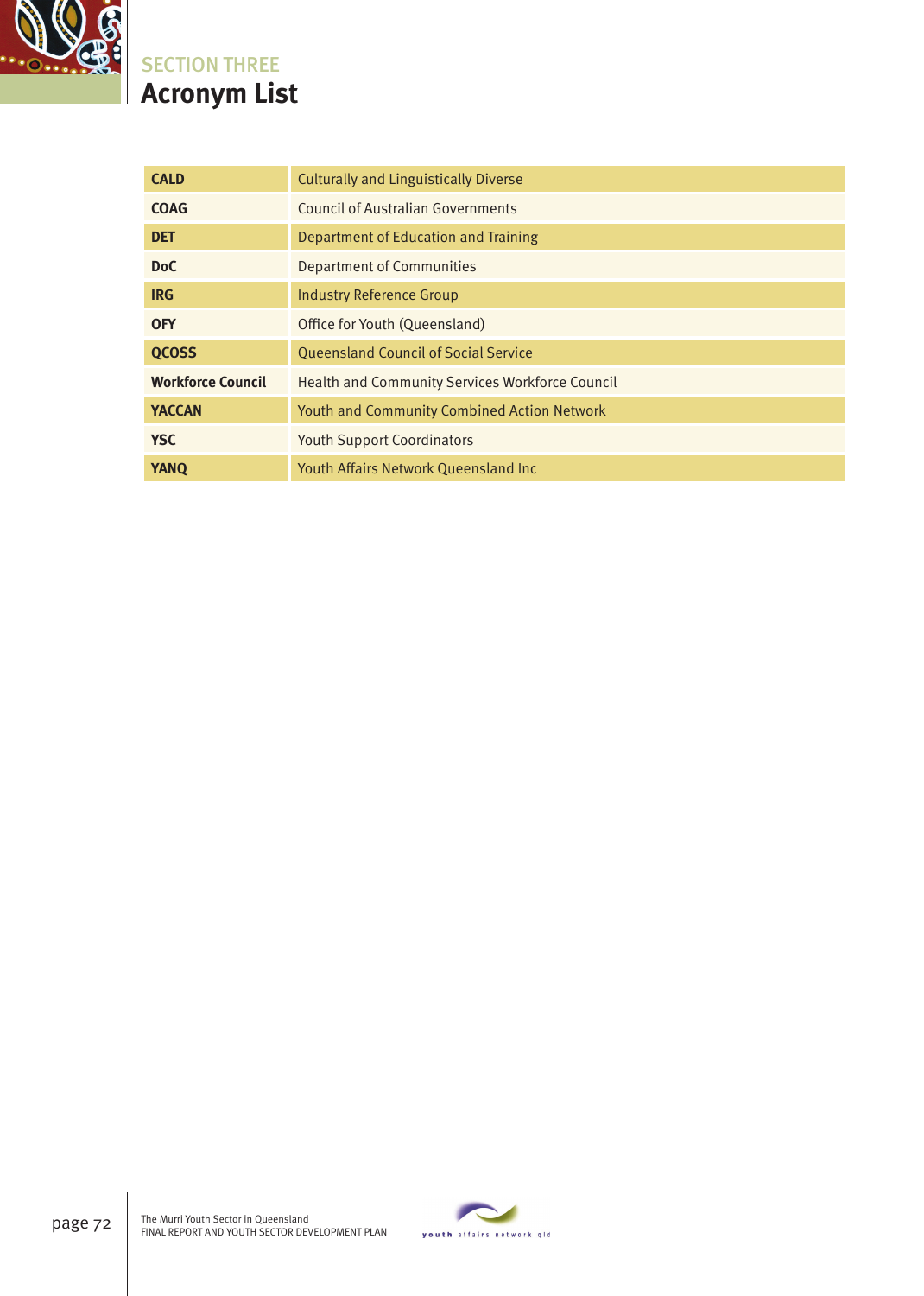

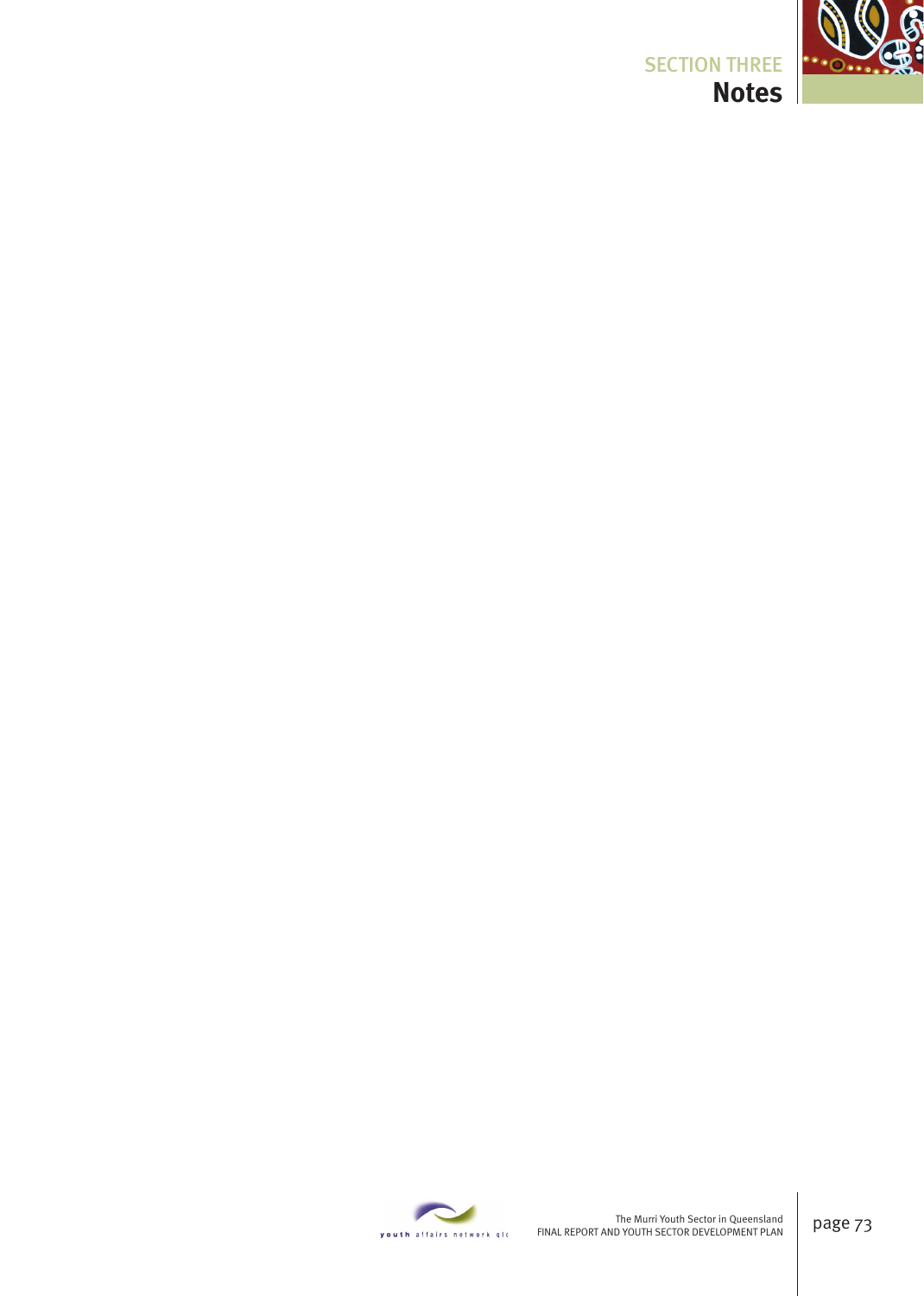

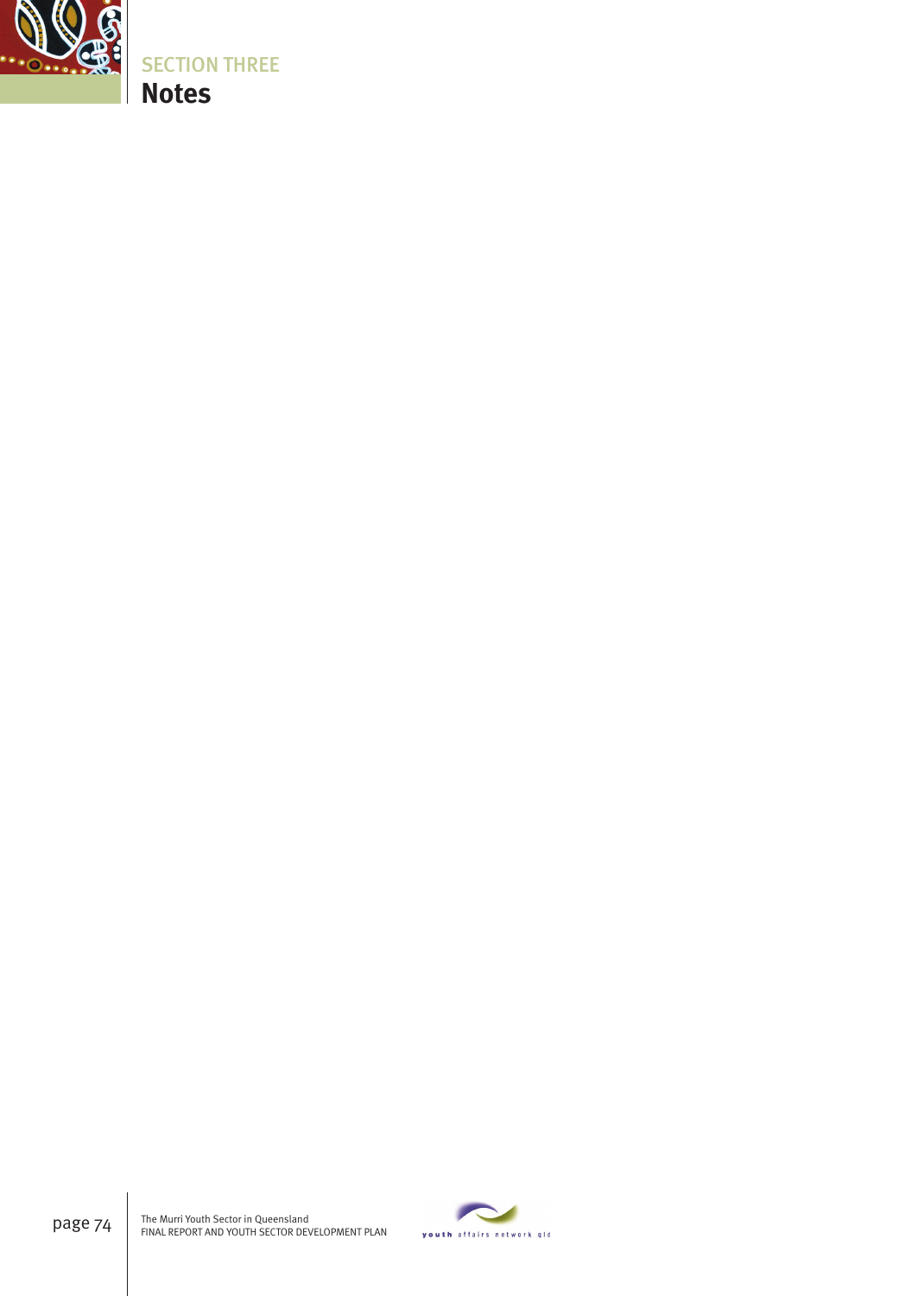